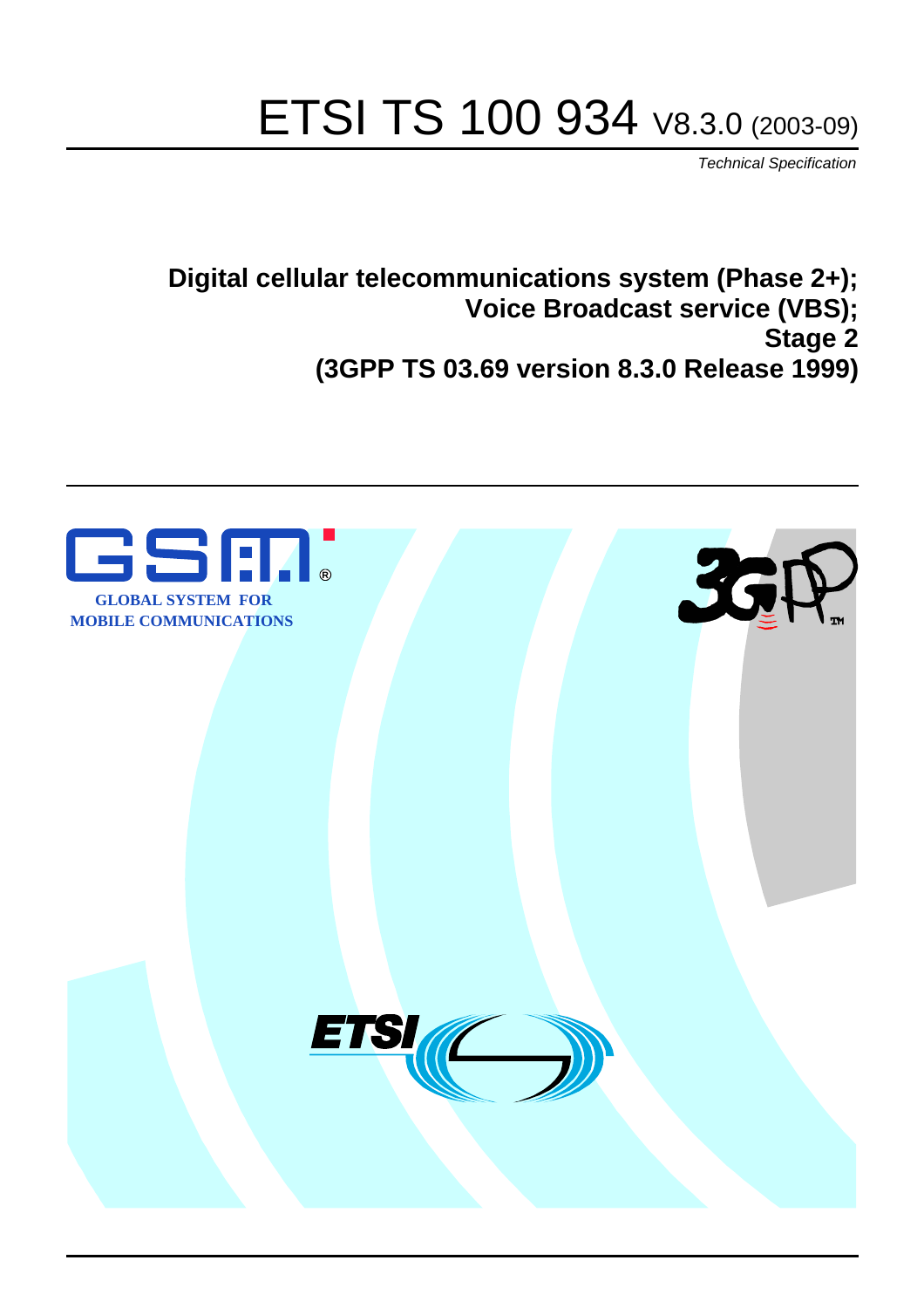Reference RTS/TSGN-010369v830

> Keywords GSM

#### **ETSI**

#### 650 Route des Lucioles F-06921 Sophia Antipolis Cedex - FRANCE

Tel.: +33 4 92 94 42 00 Fax: +33 4 93 65 47 16

Siret N° 348 623 562 00017 - NAF 742 C Association à but non lucratif enregistrée à la Sous-Préfecture de Grasse (06) N° 7803/88

#### **Important notice**

Individual copies of the present document can be downloaded from: [http://www.etsi.org](http://www.etsi.org/)

The present document may be made available in more than one electronic version or in print. In any case of existing or perceived difference in contents between such versions, the reference version is the Portable Document Format (PDF). In case of dispute, the reference shall be the printing on ETSI printers of the PDF version kept on a specific network drive within ETSI Secretariat.

Users of the present document should be aware that the document may be subject to revision or change of status. Information on the current status of this and other ETSI documents is available at <http://portal.etsi.org/tb/status/status.asp>

> If you find errors in the present document, send your comment to: [editor@etsi.org](mailto:editor@etsi.org)

#### **Copyright Notification**

No part may be reproduced except as authorized by written permission. The copyright and the foregoing restriction extend to reproduction in all media.

> © European Telecommunications Standards Institute 2003. All rights reserved.

**DECT**TM, **PLUGTESTS**TM and **UMTS**TM are Trade Marks of ETSI registered for the benefit of its Members. **TIPHON**TM and the **TIPHON logo** are Trade Marks currently being registered by ETSI for the benefit of its Members. **3GPP**TM is a Trade Mark of ETSI registered for the benefit of its Members and of the 3GPP Organizational Partners.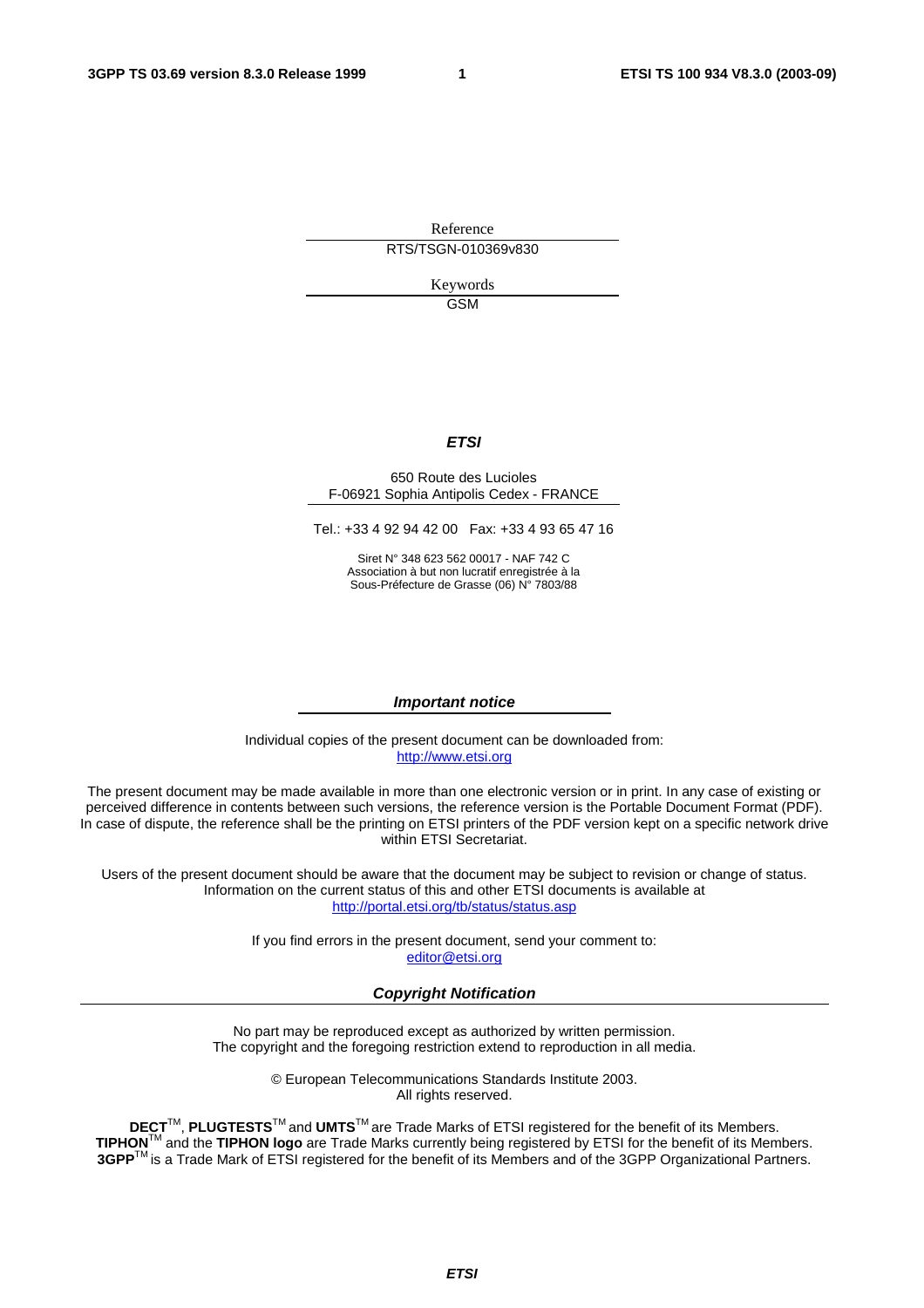## Intellectual Property Rights

IPRs essential or potentially essential to the present document may have been declared to ETSI. The information pertaining to these essential IPRs, if any, is publicly available for **ETSI members and non-members**, and can be found in ETSI SR 000 314: *"Intellectual Property Rights (IPRs); Essential, or potentially Essential, IPRs notified to ETSI in respect of ETSI standards"*, which is available from the ETSI Secretariat. Latest updates are available on the ETSI Web server (<http://webapp.etsi.org/IPR/home.asp>).

Pursuant to the ETSI IPR Policy, no investigation, including IPR searches, has been carried out by ETSI. No guarantee can be given as to the existence of other IPRs not referenced in ETSI SR 000 314 (or the updates on the ETSI Web server) which are, or may be, or may become, essential to the present document.

## Foreword

This Technical Specification (TS) has been produced by ETSI 3rd Generation Partnership Project (3GPP).

The present document may refer to technical specifications or reports using their 3GPP identities, UMTS identities or GSM identities. These should be interpreted as being references to the corresponding ETSI deliverables.

The cross reference between GSM, UMTS, 3GPP and ETSI identities can be found under <http://webapp.etsi.org/key/queryform.asp> .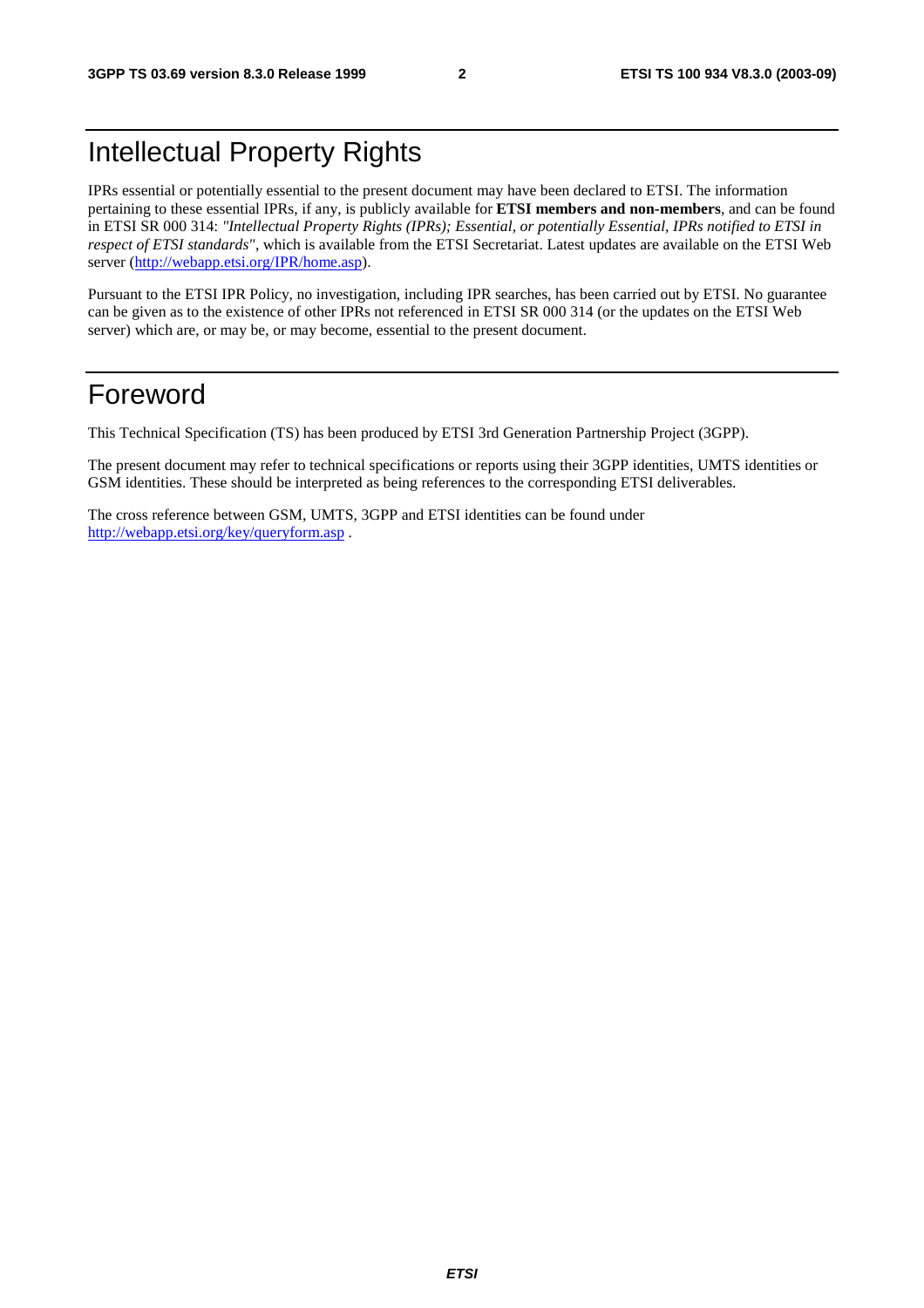$\mathbf{3}$ 

## Contents

| 1            |  |
|--------------|--|
| 2            |  |
| 3            |  |
| 3.1          |  |
| 3.2          |  |
| 4            |  |
| 4.1          |  |
| 4.2<br>4.2.1 |  |
| 4.2.1.1      |  |
| 4.2.1.2      |  |
| 4.2.2        |  |
| 4.2.2.1      |  |
| 4.2.2.2      |  |
| 4.2.3        |  |
| 4.2.4        |  |
| 4.2.5        |  |
| 4.2.6        |  |
| 5            |  |
| 5.1          |  |
| 5.2          |  |
| 6            |  |
| 7            |  |
| 7.1          |  |
| 7.2          |  |
| 7.3          |  |
| 8            |  |
| 8.1          |  |
| 8.1.1        |  |
| 8.1.2        |  |
|              |  |
| 8.1.2.1      |  |
| 8.1.2.2      |  |
| 8.1.2.3      |  |
| 8.2          |  |
| 8.2.1        |  |
| 8.2.2        |  |
| 8.2.3        |  |
| 8.3          |  |
| 9            |  |
| 9.1          |  |
| 9.2          |  |
| 10           |  |
|              |  |
| 11           |  |
| 11.1         |  |
| 11.2<br>11.3 |  |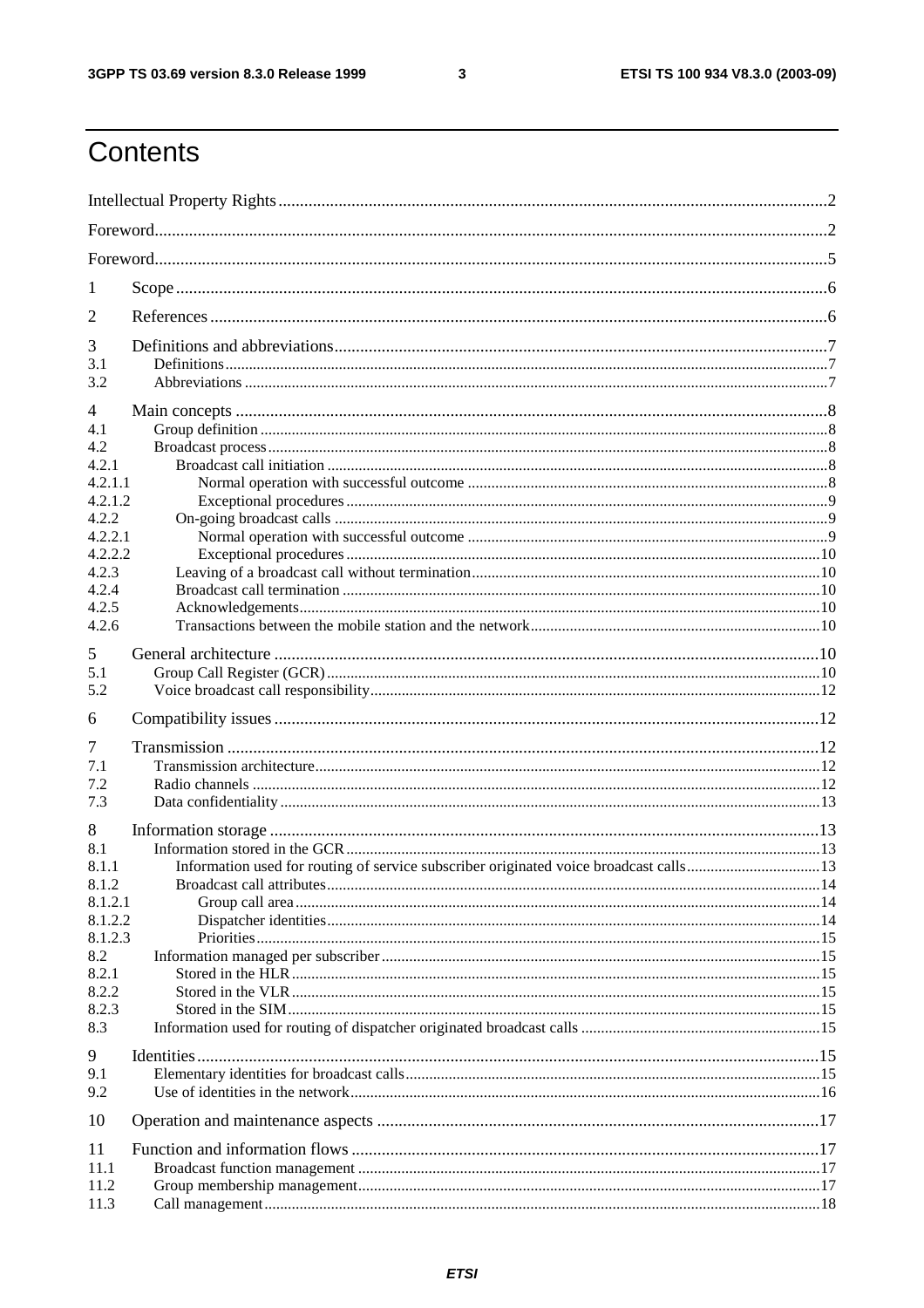#### $\overline{\mathbf{4}}$

| 11.3.1     |                                                                                               |  |
|------------|-----------------------------------------------------------------------------------------------|--|
| 11.3.1.1   |                                                                                               |  |
| 11.3.1.1.1 |                                                                                               |  |
| 11.3.1.1.2 |                                                                                               |  |
| 11.3.1.1.3 | Release of the dedicated transmission means of mobile stations responding to a notification19 |  |
| 11.3.1.2   |                                                                                               |  |
| 11.3.1.3   |                                                                                               |  |
| 11.3.1.4   |                                                                                               |  |
| 11.3.1.5   |                                                                                               |  |
| 11.3.2     |                                                                                               |  |
| 11.3.3     |                                                                                               |  |
| 11.3.4     |                                                                                               |  |
| 11.3.5     |                                                                                               |  |
| 11.3.5.1   |                                                                                               |  |
| 11.3.5.2   |                                                                                               |  |
| 11.3.5.3   |                                                                                               |  |
| 11.3.6     |                                                                                               |  |
| 11.3.7     |                                                                                               |  |
| 11.3.8     |                                                                                               |  |
| 11.4       |                                                                                               |  |
| 11.5       |                                                                                               |  |
| 11.6       |                                                                                               |  |
| 11.7       |                                                                                               |  |
| 12         |                                                                                               |  |
| 12.1       |                                                                                               |  |
| 12.1.1     |                                                                                               |  |
| 12.1.2     |                                                                                               |  |
| 12.1.3     |                                                                                               |  |
| 12.1.4     |                                                                                               |  |
| 12.2       |                                                                                               |  |
| 12.2.1     |                                                                                               |  |
| 12.2.2     |                                                                                               |  |
| 12.2.3     |                                                                                               |  |
| 12.2.4     |                                                                                               |  |
| 12.3       |                                                                                               |  |
| 12.3.1     |                                                                                               |  |
| 12.3.2     |                                                                                               |  |
| 12.3.3     |                                                                                               |  |
| 12.3.4     |                                                                                               |  |
|            | <b>Annex A (informative):</b>                                                                 |  |
|            |                                                                                               |  |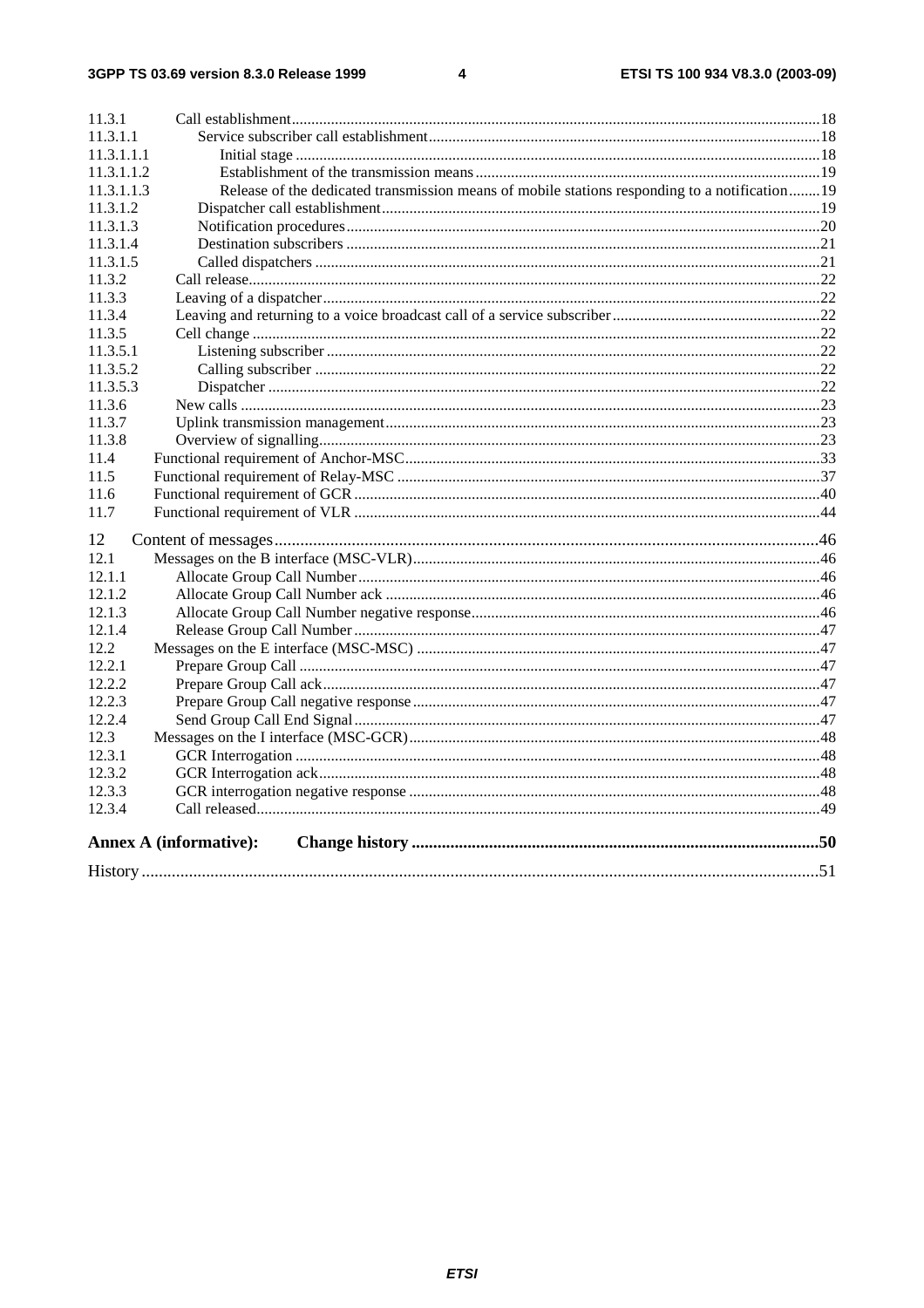## Foreword

This Technical Specification has been produced by the 3<sup>rd</sup> Generation Partnership Project (3GPP).

The contents of the present document are subject to continuing work within the TSG and may change following formal TSG approval. Should the TSG modify the contents of the present document, it will be re-released by the TSG with an identifying change of release date and an increase in version number as follows:

Version x.y.z

where:

- x the first digit:
	- 1 presented to TSG for information;
	- 2 presented to TSG for approval;
	- 3 or greater indicates TSG approved document under change control.
- y the second digit is incremented for all changes of substance, i.e. technical enhancements, corrections, updates, etc.
- z the third digit is incremented when editorial only changes have been incorporated in the document.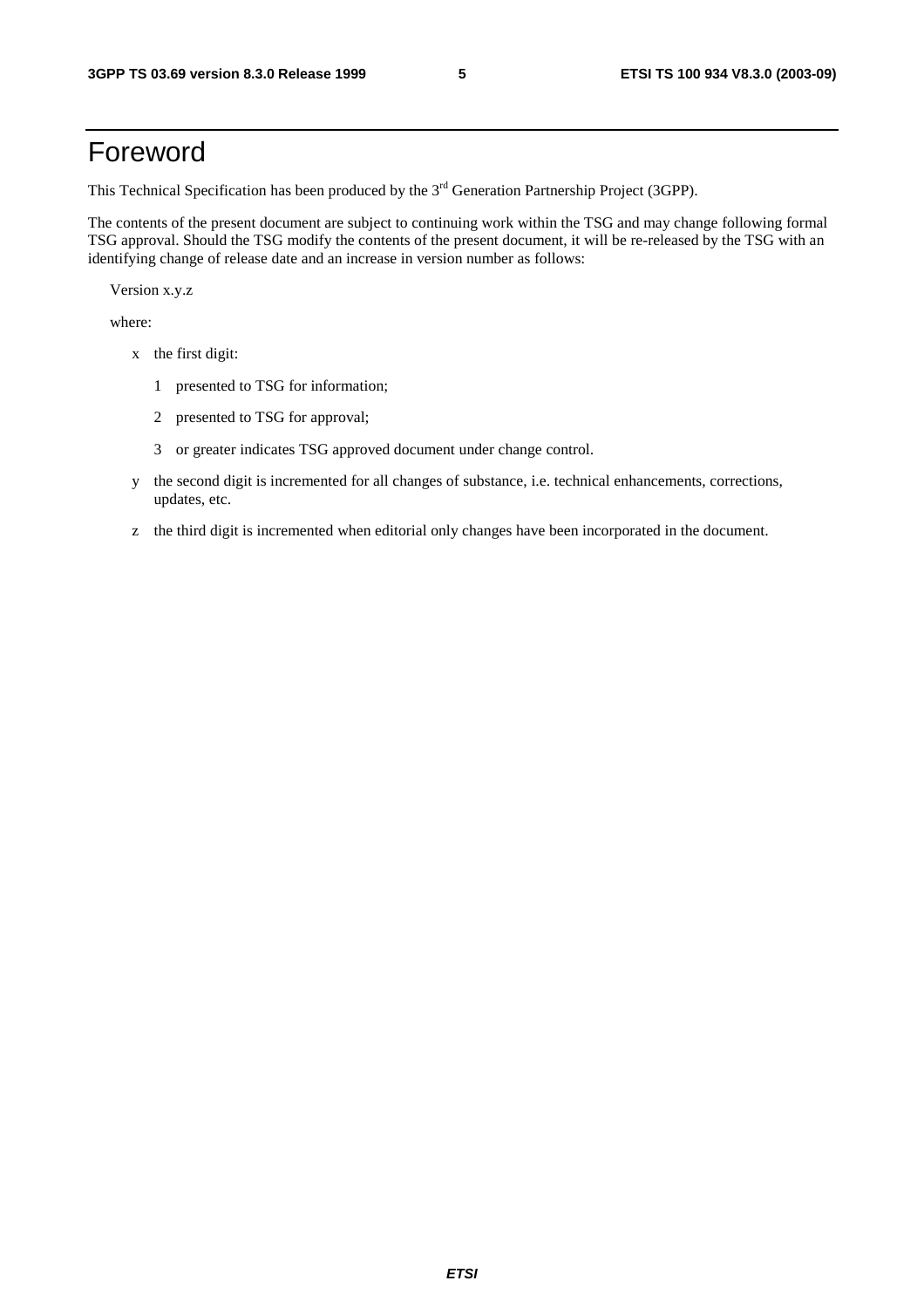## 1 Scope

The present document specifies the stage 2 description of the Voice Broadcast Service (VBS) which allows the distribution of speech (or other signals which can be transmitted via the speech codec), generated by a service subscriber, into a predefined geographical area to all or a group of service subscribers located in this area.

## 2 References

The following documents contain provisions which, through reference in this text, constitute provisions of the present document.

- References are either specific (identified by date of publication, edition number, version number, etc.) or non-specific.
- For a specific reference, subsequent revisions do not apply.
- For a non-specific reference, the latest version applies.
- A non-specific reference to an ETS shall also be taken to refer to later versions published as an EN with the same number.
- For this Release 1999 document, references to GSM documents are for Release 1999 versions (version 8.x.y).
- [1] Void.
- [1a] 3GPP TR 21.905: "Vocabulary for 3GPP Specifications".
- [2] 3GPP TS 02.09: "Security aspects".
- [3] 3GPP TS 02.69: "Voice Broadcast Service (VBS) Stage 1".
- [4] 3GPP TS 03.20: "Security related network functions".
- [5] 3GPP TS 03.22: "Functions related to Mobile Station (MS) in idle mode".
- [6] 3GPP TS 23.067: "enhanced Multi-Level Precedence and Pre-emption service (eMLPP); Stage 2".
- [7] 3GPP TS 24.008: "Mobile radio interface Layer 3 specification; Core network protocols; Stage 3".
- [8] 3GPP TS 05.08: "Radio subsystem link control".
- [9] 3GPP TS 08.08: "Mobile-services Switching Centre Base Station System (MSC BSS) interface Layer 3 specification".
- [10] CCITT Recommendation E.164: "Numbering plan for the ISDN era".
- [11] 3GPP TS 04.69 (ETS 100 949): "Broadcast Call Control (BCC) Protocol ".
- [12] 3GPP TS 29.002: "Mobile Application Part (MAP) specification".
- [13] 3GPP TS 04.18: "Mobile radio interface layer 3 specification; Radio Resource Control Protocol".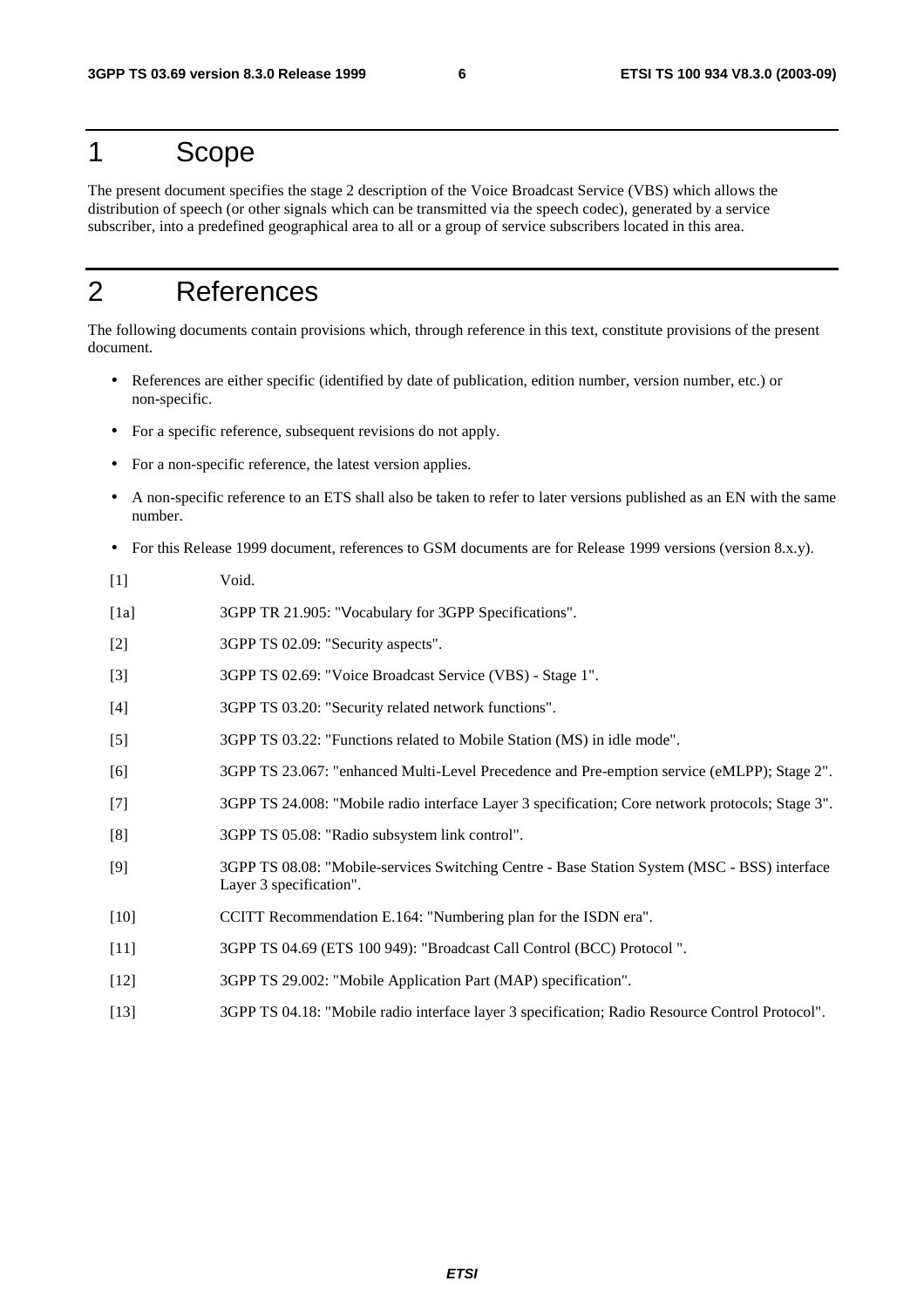## 3 Definitions and abbreviations

## 3.1 Definitions

Definitions used in the present document are also defined in 3GPP TS 02.69.

**voice broadcast channel**: Downlink to be allocated in each cell of the group call area for a particular voice broadcast call. All mobile stations of the destination subscriber being service subscribers in one cell shall listen to the common downlink.

**group members**: Service subscribers entitled to belong to a particular group classified by a certain group identification (group ID).

**voice broadcast call member**: Any group member or dispatcher participating in an on going voice broadcast call.

**broadcast call attributes**: Group call area, dispatcher identities.

**Group Call Register (GCR)**: A functionality in the network containing the broadcast call attributes.

**group call anchor MSC**: The MSC responsible for managing and maintaining a particular voice broadcast call. The group call anchor MSC is determined as the one controlling the cells of the group call area (see also group call relay MSC). For voice broadcast services where the group call area exceeds an MSC area, the group call anchor MSC is predefined in the network.

**group call relay MSC**: MSC controlling cells of a group call area which are not under control of the group call anchor MSC for those voice broadcast services where the group call area exceeds one MSC area.

**notification**: Notifications are given on common channels or dedicated channels in order to inform group members which are either in idle mode or in dedicated mode or participating in a voice group call or broadcast call on the existence of voice broadcast calls.

**Notification channel (NCH)**: Common control channel on which the notifications are sent by the network (equivalent to a paging channel).

## 3.2 Abbreviations

Abbreviations used in the present document are also listed in 3GPP TS 21.905.

For the purposes of the present document, the following abbreviations apply:

| eMLPP       | enhanced Multi-Level Precedence and Pre-emption |
|-------------|-------------------------------------------------|
| <b>GCR</b>  | Group Call Register                             |
| <b>NCH</b>  | <b>Notification Channel</b>                     |
| <b>VBS</b>  | Voice Broadcast Service                         |
| <b>VGCS</b> | Voice Group Call Service                        |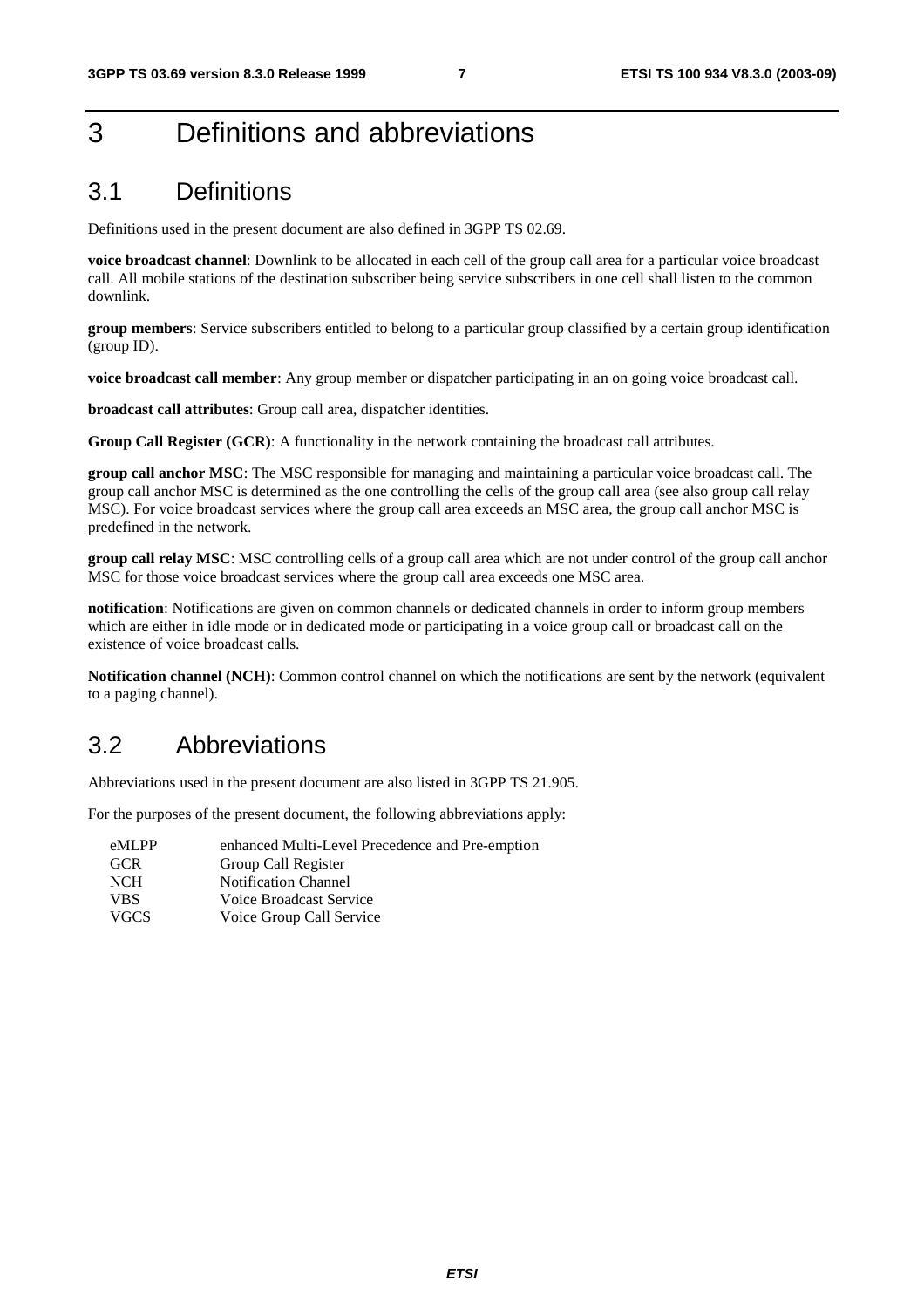## 4 Main concepts

## 4.1 Group definition

Service subscribers can become group members on a PLMN wide basis to one or more groups pre-defined in the network by a corresponding group identification (group ID). The membership enables them to receive voice broadcast calls associated with that group ID. In addition, certain group members are entitled by their subscription to initiate voice broadcast calls. Certain dispatchers connected to external networks also require the capability to initiate or receive voice broadcast calls.

In addition to subscriber details in the HLR, it is necessary for the mobile station to be aware of its group membership by storing details on the SIM. This is required because it shall respond to notification messages which include only the group ID (i.e. no IMSI or TMSI details).

Having become a group member, each service subscriber can set to active state or deactive state the group ID or any one out of his several group IDs on the SIM. In active state the subscriber can initiate voice broadcast calls to that group ID. When in deactive state the subscriber can not make voice broadcast calls to the group and the mobile station ignores any notification for that group ID.

## 4.2 Broadcast process

### 4.2.1 Broadcast call initiation

### 4.2.1.1 Normal operation with successful outcome

A group call area can be restricted to a single MSC area or can exceed one MSC area (implementation option).

A voice broadcast call shall be initiated by a calling subscriber by a related MMI action for the service selection and the group ID dialled.

The MSC in which the voice broadcast call is initiated obtains (by requesting the Group Call Register (GCR, see clause 5) the group call attributes.

This GCR interrogation after call initiation also determines whether the MSC shall act as anchor- or as relay MSC. If the MSC is not the anchor-MSC then the call will be "forwarded" from the relay to the respective anchor-MSC (information also delivered by GCR) and further "call-establishment" is done by the anchor-MSC as described in the following.

When a calling subscriber initiates a voice broadcast call, one voice broadcast channel shall be established in each cell of the group call area and notifications for that call shall be sent in each of these cells. As an alternative, voice broadcast channels may only be established in cells in reaction to responses received from mobile stations on the notifications. At the same time standard connections to dispatchers in the mobile network or in an external network shall be established.

The calling subscriber shall have an dedicated standard uplink/downlink. All mobile stations of the listening service subscribers in one cell shall only listen to the same common downlink (voice broadcast channel).

Only one voice broadcast channel shall be established in each cell for any given voice broadcast call, although there may be a number of simultaneous voice broadcast calls within the same cell.

Service subscribers shall be notified on the voice broadcast call in each cell. These voice broadcast call notification messages shall be broadcast on the notification channel (NCH).

The notification messages use the group ID rather than individual TMSIs/IMSIs. Additionally, a group call area identity (group call area ID) shall be included in order to enable a resolution in the case of overlapping group call areas. A service subscriber's mobile station needs to be able to recognize notification messages for those group IDs subscribed to and presently activated.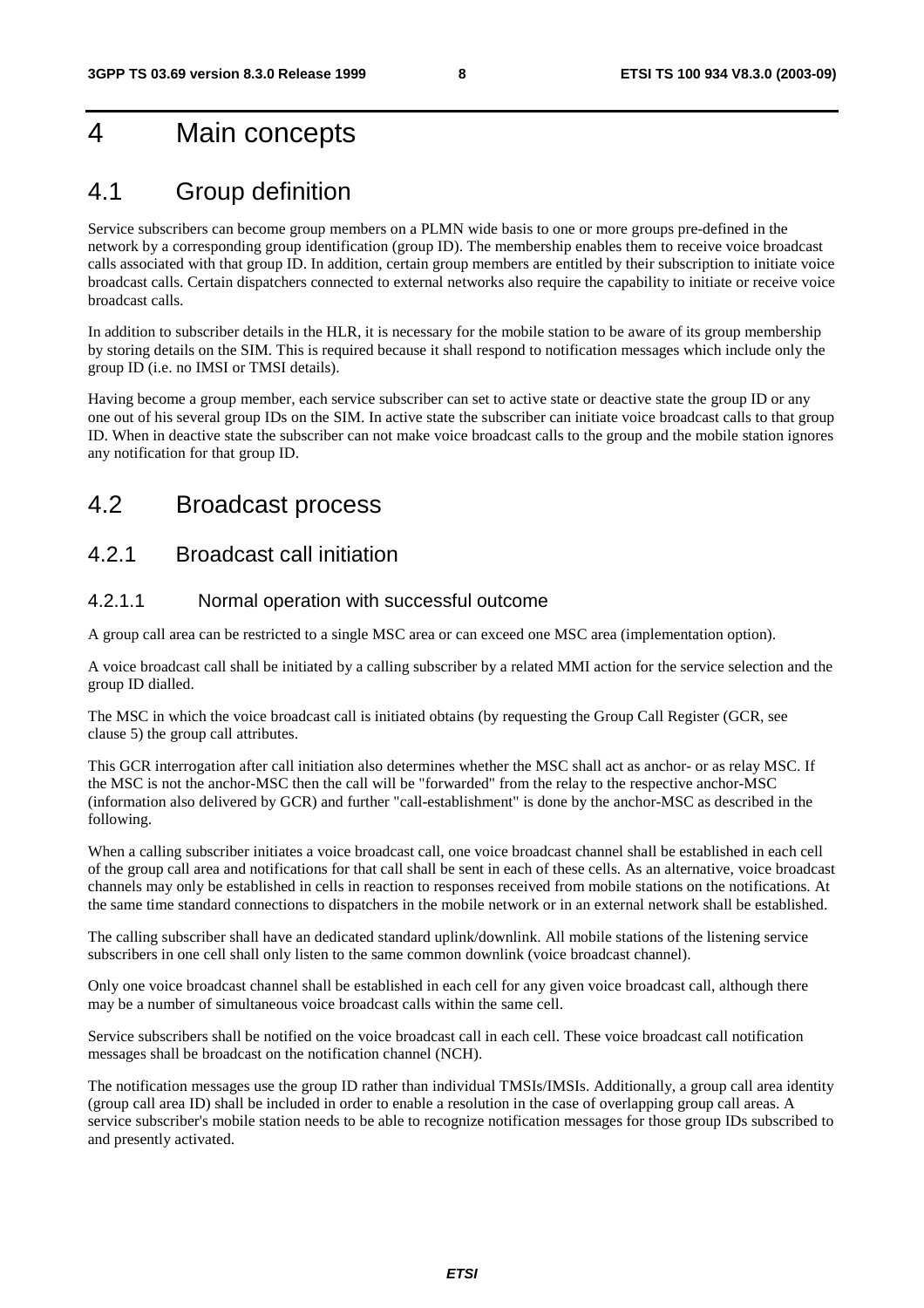The network may also send messages on appropriate voice broadcast channel FACCHs, in order to notify voice broadcast call members who may participate in other voice broadcast calls. In addition , also paging information messages for standard calls may be sent in order to inform voice broadcast call members on actually paged point-topoint calls.

Further the network may provide notification on the voice group call to service subscribers who have subscribed to the paged group ID and which are in dedicated mode.

The process of broadcasting messages on NCHs is to be carried out throughout the call in order to provide the "late entry" facility whereby group members entering the area can join the call.

On receiving notification of a voice broadcast call a voice broadcast call member's mobile station shall adjust to the nominated channel to receive the broadcast call if this channel was received in the notification message and receive the information on the downlink. Whilst receiving, the mobile station shall not transmit on the uplink SACCH. This group receive mode is different to the normal idle mode or dedicated mode. If no channel description was provided in the notification message, the mobile station shall establish a dedicated connection in order to respond to the notification. The network may then provide the mobile station with a channel description for the voice broadcast call.

As a further mobile station option, the mobile station may read its paging subchannel in the current cell while in group receive mode or in group transmit mode in order to receive paging messages for mobile terminated calls.

### 4.2.1.2 Exceptional procedures

Completion of links into congested cells where pre-emption did not occur is required.

If the cell in which the calling service subscriber is located is reset, the voice broadcast call shall be released.

On receiving details of a voice broadcast call the user may choose to move to the notified call or the mobile station may automatically move to the notified call if the new call is of higher priority than the existing call and automatic acceptance applies for this priority level.

### 4.2.2 On-going broadcast calls

### 4.2.2.1 Normal operation with successful outcome

Within each voice broadcast call only the voice of the calling subscriber shall be transmitted on the voice broadcast downlink channel.

Mobile stations in group receive mode use the group receive mode procedure (see 3GPP TS 03.22) to "camp-on" in a new cell to be able to listen to the voice broadcast channel. The mobile station may find the voice broadcast channel details of a new cell on the related NCH.

A network may decide not to establish voice broadcast channels in all cells. Instead, notifications containing no channel description may be provided. If a mobile station moves to such a cell, it must respond to the notification in order to receive the voice broadcast call. The network may then establish a voice broadcast channel and inform the mobile station on the channel position.

NOTE: Concerning security aspects, whilst authentication and membership checking of mobile call originators can be carried out, it is not possible to authenticate service subscribers in group receive mode if they have not before established a dedicated connection to responded to a notification. No equivalent of a group "TMSI" is provided to protect the "identity" of established voice broadcast calls.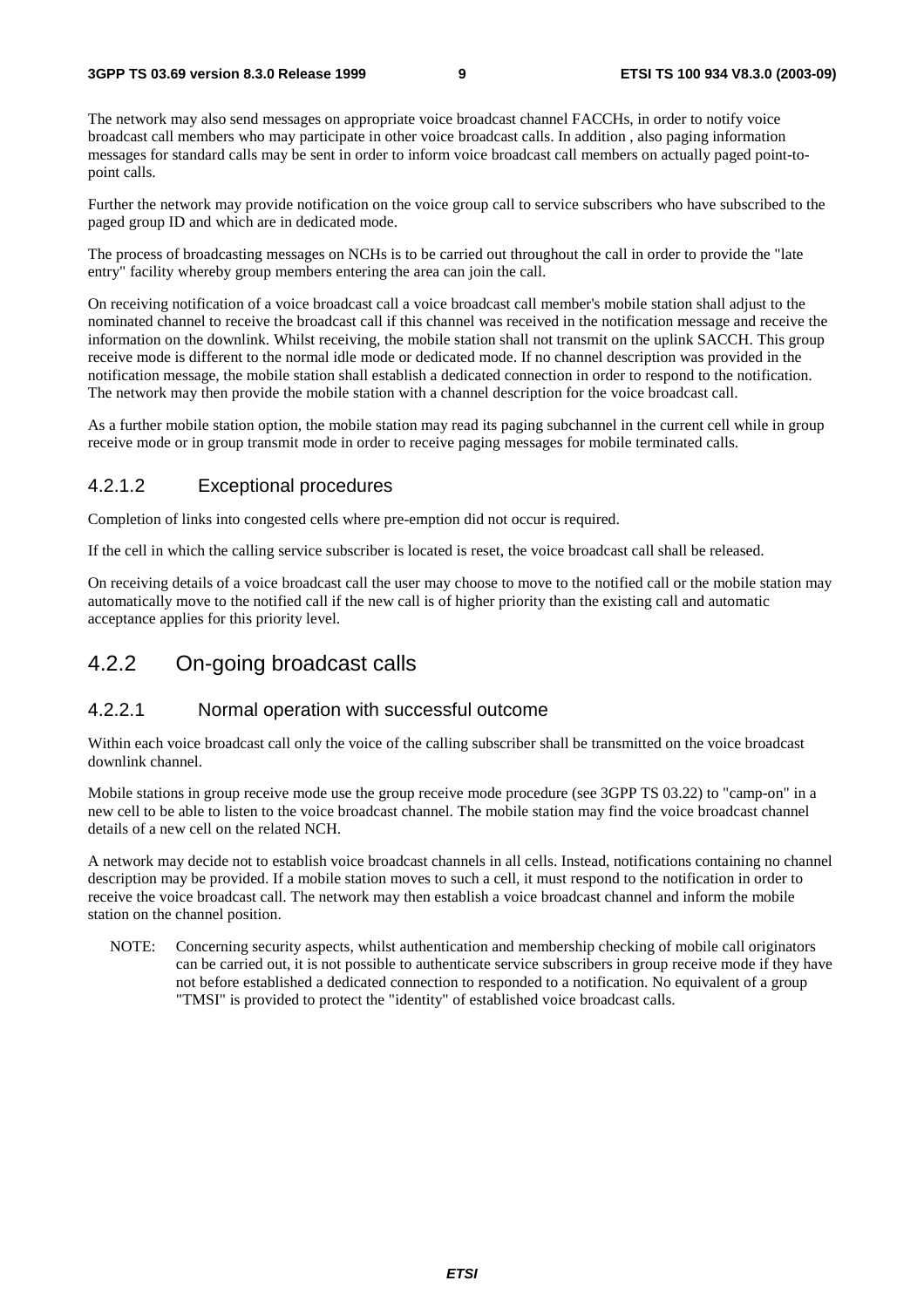### 4.2.2.2 Exceptional procedures

If a mobile station in group receive mode indicates a failure due to radio link time-out, the mobile station shall behave as specified in 3GPP TS 05.08 and go back to idle mode, possibly in another cell, as determined by the cell re-selection algorithm. If a notification is received for the same cell, the mobile station shall try to reconnect.

### 4.2.3 Leaving of a broadcast call without termination

A destination subscriber being service subscriber can leave the voice broadcast call at any point by "deselecting" it via an MMI function. Having deselected the call the mobile station returns to idle mode and "ignores" any further notification messages related to that call.

NOTE: If a service subscriber does not wish to participate in calls to a particular group ID for long periods of time, the group ID shall be switched to deactive state by the subscriber.

The service subscriber shall have the capability to reselect the voice broadcast call. The mobile station shall not ignore notification messages to that call any more.

The dispatcher shall be able to leave a voice broadcast call without terminating it.

### 4.2.4 Broadcast call termination

A voice broadcast call can be terminated by the calling subscriber or an entitled dispatcher.

The call must not be maintained if the calling subscriber leaves the group call area (e.g. if he moves into an MSC area where a group call area is no part of).

### 4.2.5 Acknowledgements

The acknowledgement is an application option.

For voice broadcast calls which are identified by an acknowledgement flag mobile stations which have acknowledgement facilities have to return an acknowledgement message with a predefined content in a predefined manner.

The acknowledgement shall be sent using an appropriate data service, to a predefined address or with a predefined short code stored on the SIM card. The network may apply geographical routing to a predefined acknowledgement service centre.

## 4.2.6 Transactions between the mobile station and the network

Mobile stations which are in broadcast receive mode shall not perform any transactions with the network while adjusted to the voice broadcast channel. They shall leave the group receive mode and act in a standard way to perform any transaction if necessary and return to the voice broadcast call afterwards.

## 5 General architecture

## 5.1 Group Call Register (GCR)

The general architecture of GSM is maintained. In addition, a network function is required which is used for registration of the broadcast call attributes, the Group Call Register (GCR).

The GCR function is mainly a database function, holding information about voice broadcast calls.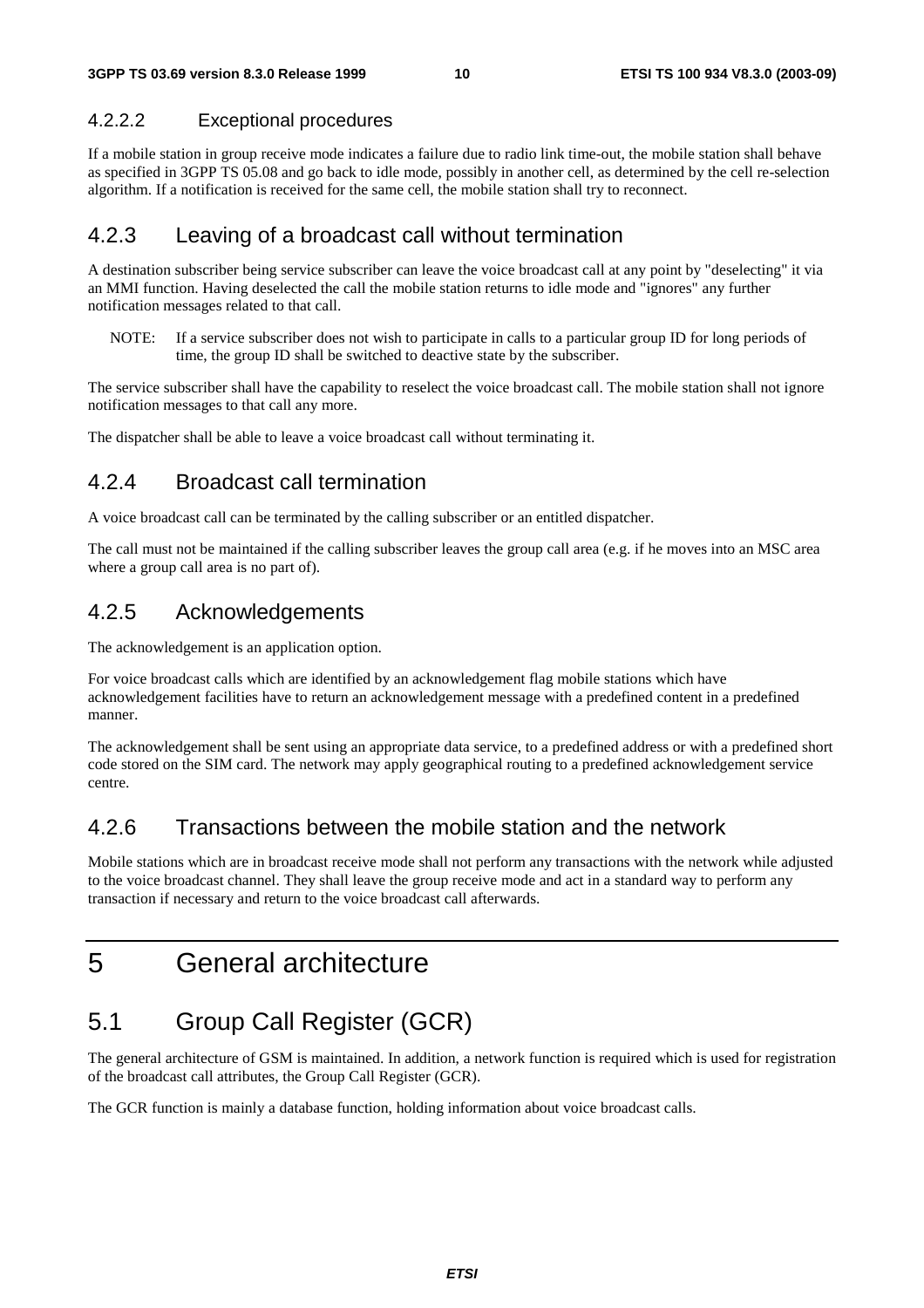NOTE 1: The GCR implementation is not specified. It may be realized e.g. as a new network node, in a PABX directly attached to an MSC, inside an MSC or as an HLR. The interface between the GCR function and other functions is not specified in the GSM technical specifications. As a consequence, the functional split between MSC and GCR as developed in the present document is only indicative, and other functional splits can be implemented.

The GCR data for a specific voice broadcast call is set at the creation of the broadcast call attributes, and can be subsequently modified. No support for these functions is specified in the GSM technical specifications.



#### **Figure 1: Functional architecture with a Group Call Register**

The signalling between the entities shown in figure 1, for the two cases of service subscriber and dispatcher originated calls, shall be as defined in the following.

**Service subscriber originated:** The MSC containing the cell within which this voice broadcast call is initiated shall perform subscription checking against VLR records. It shall then consult its GCR to determine the broadcast call attributes related to its MSC area and whether it is the group call anchor MSC for that voice broadcast call. If it is not, the GCR shall provide with the broadcast call reference and the routing information identifying the group call anchor MSC to the originating MSC. The originating MSC shall then route the voice broadcast call to the anchor MSC. If the originating MSC is the group call anchor MSC, along with the broadcast call attributes, the GCR shall provide information on all group call relay MSCs to be involved.

The group call anchor MSC shall set up links to all group call relay MSCs. Each MSC involved in a voice broadcast call obtains its proper broadcast call attributes from the GCR related to the MSC.

**Dispatcher originated:** In the case of dispatchers calling from an external network, the call request, in the form of an ISDN number, shall be received at a GMSC. The number shall be analysed and the call shall be directly routed to the group call anchor MSC by the GMSC based on the called identity without requesting an HLR. The group call anchor MSC shall interrogate the GCR and obtain the broadcast call attributes. If an identical voice broadcast call is currently in progress, the dispatcher shall be connected to this call and no new call shall be initiated. When interrogating the GCR, the identity of the dispatcher is compared with the list of dispatchers which are allowed to initiate the call. If the dispatcher is not in the list, or an identity is not provided, the network shall reject the call.

NOTE 2: Optionally dispatchers may also be user of the GSM network in which the VBS service is provided or may directly be connected to a PABX containing the GCR. Dispatcher which are registered for a certain voice broadcast call and which have also a subscription for VBS with the same group ID as the voice broadcast call for which they are dispatcher shall deactivate this group ID when they are located in the corresponding group call area in order to avoid conflicts between paging for the dispatcher and notifications for the group ID.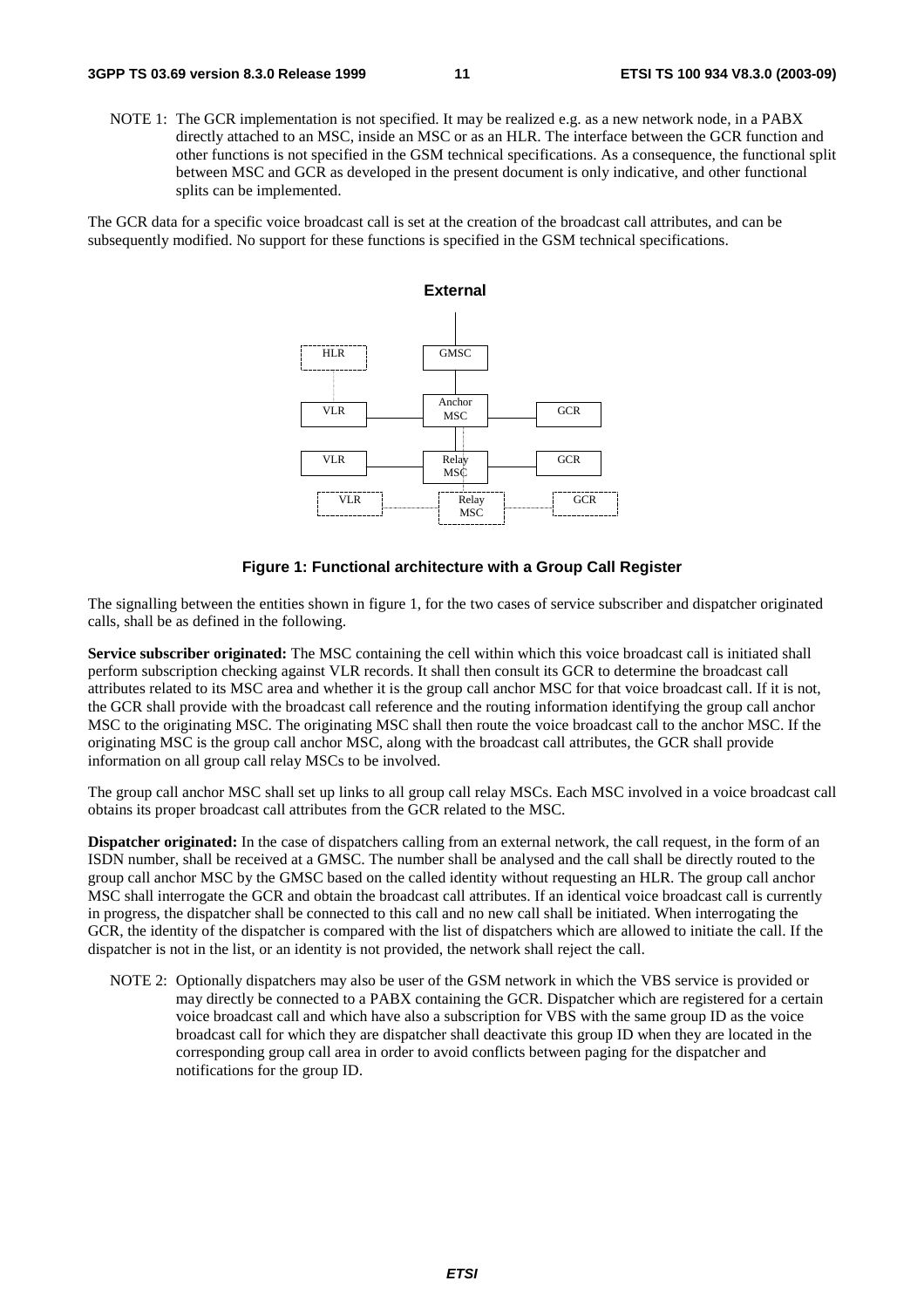## 5.2 Voice broadcast call responsibility

The MSC responsible for the voice broadcast call is the one nominated within the GCR or the one to which the call is routed from the GMSC in the case of a dispatcher originated call. This MSC is termed the group call anchor MSC.

If the group call area extends beyond one MSC area then any MSCs controlling cells in the area outside of the group call anchor MSC are referred to as group call relay MSCs.

## 6 Compatibility issues

VBS can not be used with standard Phase 1 or Phase 2 mobile stations. A dedicated mobile station with VBS capability is required.

A mobile station with VBS capability shall also provide the complete functionality in order to allow the use of Phase 2 services.

Standard Phase 1 and Phase 2 mobile stations in a network shall not be impacted by the presence of VBS services in that network due to VBS signalling, also if the mobile station is operated with a SIM of a VBS service subscriber.

## 7 Transmission

## 7.1 Transmission architecture

A distribution function, is required to distribute the voice broadcast call to the nominated cells and dispatchers, respectively. The distribution function is to be located within the group call anchor MSC. The group call anchor MSC is responsible for setting up all connections, both to the nominated cells (voice broadcast channels) in the group call anchor MSC and in any related group call relay MSC, and to the dispatchers. There shall be one common link for all cells within the group call relay MSC which is involved in the voice broadcast call, i.e. there shall be a secondary distribution function in the group call relay MSCs.

NOTE: As GSM Phase 2+ evolves, distribution functions may be realized in the BSC which allow a more efficient use of the network resources.

## 7.2 Radio channels

In each cell of the group call area one voice broadcast channel may be established consisting of a downlink received by all service subscriber's mobile stations.

The calling subscriber's mobile station shall use a dedicated standard uplink/downlink which is connected as input to the distribution function.

A listening subscriber's mobile station which responds to a notification because no description of the voice broadcast channel was provided in the notification may be assigned a dedicated standard link which is connected to the distribution function up to the instant where the network decides that the mobile station shall join the voice broadcast channel and the dedicated connection is released.

Voice broadcast channels shall be standard full rate or half rate speech channels. A specific voice broadcast call can have cells in the group call area where the voice broadcast channels are either only half rate speech or only full rate speech or there are cells with half rate speech and cells with full rate speech. Those implementations are optional for the network operator.

Full standard duplex channels shall be provided to all dispatchers listed in the GCR as for normal calls and connected to the distribution function although their speech shall not be added to the speech of the calling subscriber in the distribution function if they are destination subscribers. The links may be provided either via GSM, or via an external network.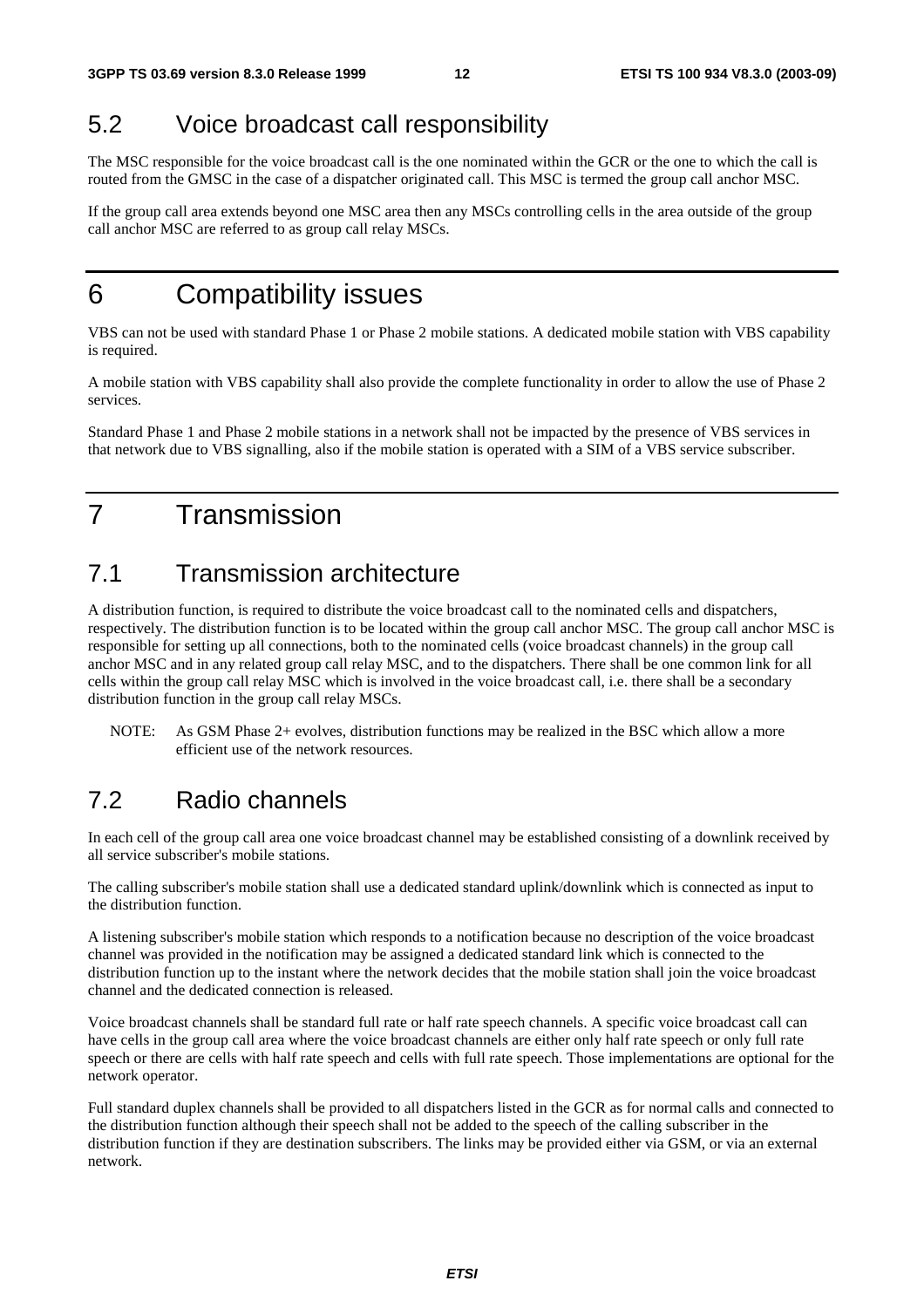Simplex downlink radio channels are to be provided to all destination service subscribers, with one common downlink per cell.

A separate standard duplex channel is to be provided to the calling service subscriber.

## 7.3 Data confidentiality

Data confidentiality on the radio link can be provided as a network option.

If data confidentiality is provided, the downlink of the voice broadcast channels in each cell of the group call area shall be ciphered using the same group key.

The group key is related to the group ID. For each group ID, there is a number of group keys stored on the SIM which are identified by a group key number. The group key number identifying the group key to be used for a particular voice broadcast call is provided with the notification to the mobile stations. Mobile stations which have a responded to a notification shall be informed of the group key number before they join the voice broadcast channel.

The distribution of the group keys to the related SIMs shall be done off-line.

NOTE: The distribution of group keys shall be done by the service provider when editing the SIM. Distribution of group keys via the radio interface may be possible with future features as the SIM-toolkit. Those distribution schemes are for further study.

Details on data confidentiality for voice broadcast calls are provided in 3GPP TS 02.09 and 3GPP TS 03.20.

## 8 Information storage

## 8.1 Information stored in the GCR

### 8.1.1 Information used for routing of service subscriber originated voice broadcast calls

The GCR shall hold for a related MSC area for each group ID and cell from which voice broadcast calls can be established by service subscribers the broadcast call reference to be used for a voice broadcast call to be established and an indication whether the originating MSC is the group call anchor MSC.

If the originating MSC is the group call anchor MSC, the GCR shall provide the broadcast call attributes related to that broadcast call reference as defined in subclause 8.1.2 to the originating MSC and the originating MSC shall establish the voice broadcast call.

If the originating MSC is not the anchor MSC, the GCR shall provide the broadcast call reference plus the routing information identifying the anchor MSC to the originating MSC and the originating MSC shall route the voice broadcast call to the anchor MSC.

NOTE: In case the GCR function is distributed over different physical entities, each may hold only the information needed to treat requests coming from the MSCs connected to the physical GCR entity.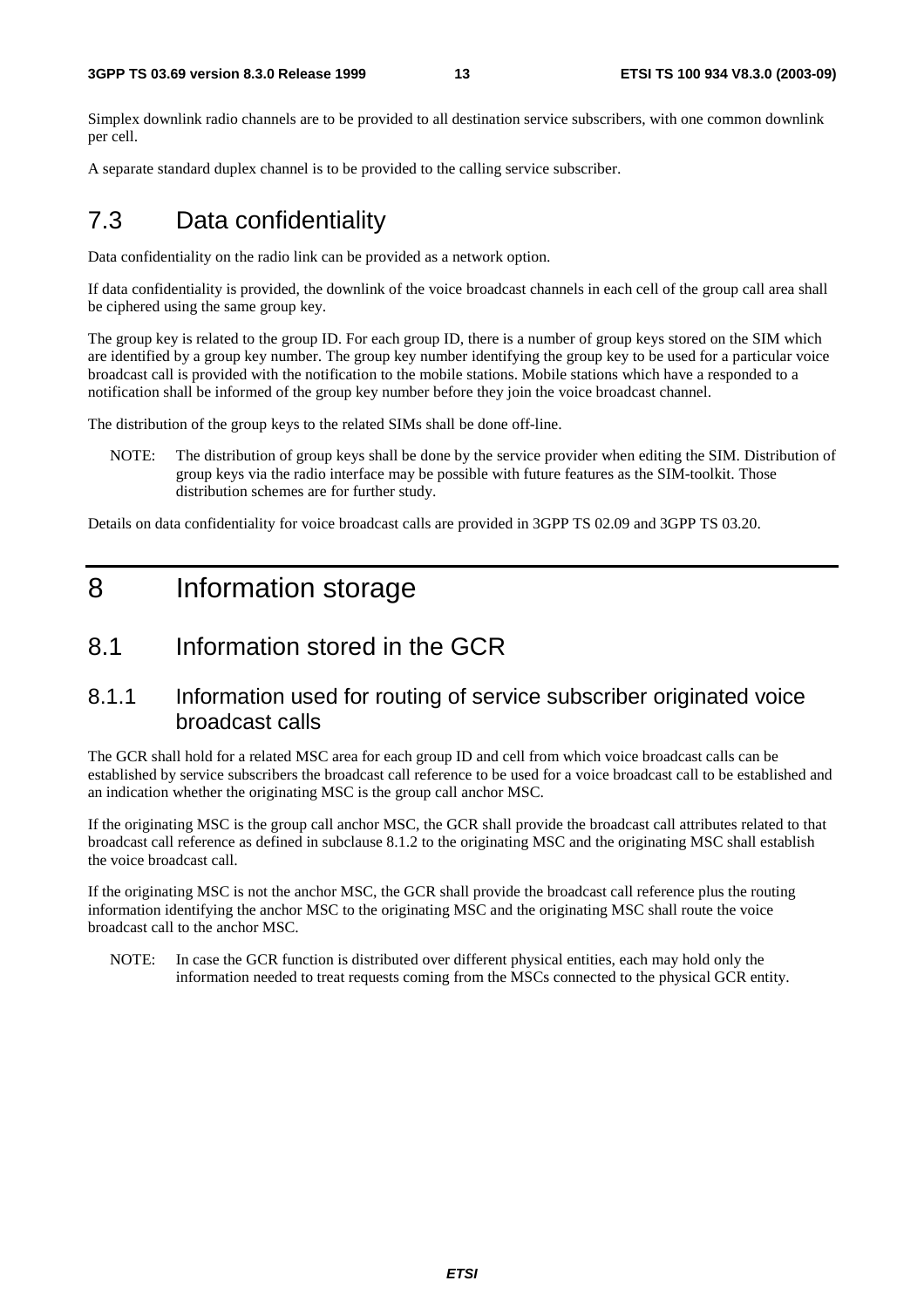### 8.1.2 Broadcast call attributes

Each MSC involved in a voice broadcast call requests its proper broadcast call attributes from its related GCR. For any broadcast call reference the GCR shall provide the corresponding broadcast call attributes to the requesting MSC. These lists shall be programmed by the service provider at registration of the network specific service configuration.

The contents of each list related to requests of the group call anchor MSC is as follows:

- a list of cells inside the MSC area of the group call anchor MSC into which the call is to be sent (part of the group call area), see subclause 8.1.2.1;
- a list of group call relay MSCs into which the call is to be sent;
- information on the cipher algorithm and the group key to be used for this voice broadcast call;
- information on the codecs allowed for this voice broadcast call;
- a list of identities of dispatchers to which a dedicated link is to be established, see subclause 8.1.2.2;
- a list of identities of dispatchers which are allowed to initiate the voice broadcast call, see subclause 8.1.2.2;
- a list of identities of dispatchers which are allowed to terminate the voice broadcast call, see subclause 8.1.2.2;
- the default priority level related to that voice broadcast call if eMLPP applies, see subclause 8.1.2.3;
- a status flag indicating if a voice broadcast call with the related group call reference is on-going, see subclause 11.3.1.1.1.

The contents of each list related to requests of a group call relay MSC is as follows:

- A list of cells inside the MSC area of the requesting MSC into which the call is to be sent (part of the group call area), see subclause 8.1.2.1;
- Identity of the group call anchor MSC;
- a status flag indicating if a voice broadcast call with the related group call reference is on-going, see subclause 11.3.1.1.1.

### 8.1.2.1 Group call area

The group call area is defined as a list of cells inside the network. The cells shall be defined by their cell identification consisting of the Location Area Code and the Cell Identity as defined in 3GPP TS 08.08 and are therefore uniquely identified in the network.

In the case the group call area extends over several MSCs, only the cells belonging to the requesting MSC are included in the broadcast call attributes.

### 8.1.2.2 Dispatcher identities

Dispatcher identities shall be ISDN numbers or MSISDN numbers with the structure according to CCITT Recommendation E.164. They shall correspond both to the number to be used to establish a call toward the dispatcher and the number provided as calling line identification when the call is originated by a dispatcher.

The list of dispatcher identities to which a dedicated link is to be established shall be passed to the MSC so that the distribution function can be set up.

The list of dispatcher identities which are allowed to initiate voice broadcast calls is used by the anchor MSC for verification for a voice broadcast call establishment by a dispatcher.

The list of dispatcher identities which are allowed to terminate voice broadcast calls is used by the anchor MSC for verification for a voice broadcast call release by a dispatcher.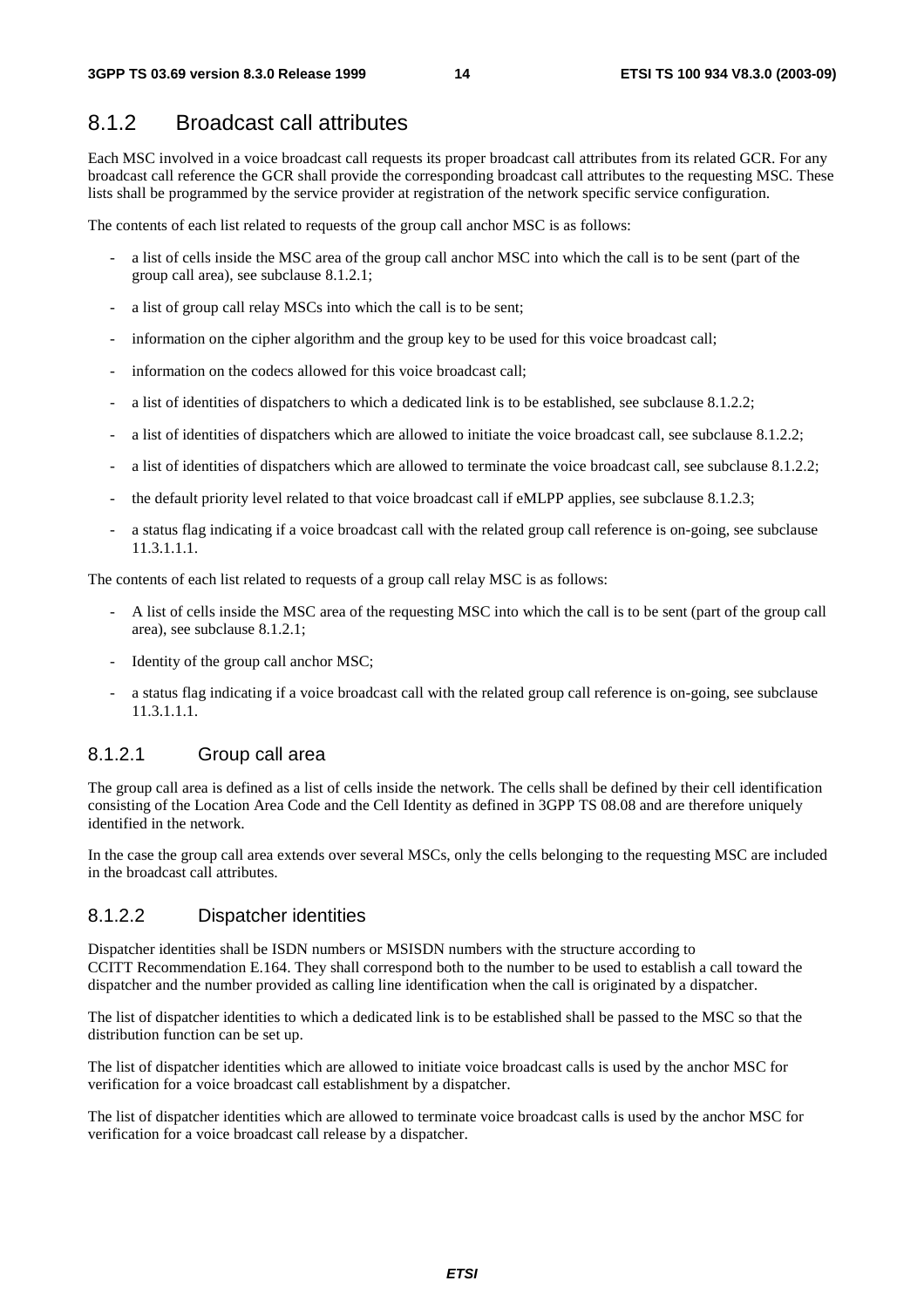### 8.1.2.3 Priorities

If the eMLPP supplementary service is applied to a voice broadcast call, the priority level shall be stored in the GCR. For further details see 3GPP TS 23.067.

## 8.2 Information managed per subscriber

### 8.2.1 Stored in the HLR

The following additional information shall be stored in the HLR:

- the subscription option for voice broadcast calls which can be made in the HPLMN only or also in case of roaming;
- a list of all the group IDs for which a service subscriber has a subscription;
- an indication whether the subscriber is entitled to establish a voice broadcast call to one or more group IDs of his subscription.

The group IDs are defined in subclause 9.1.

A service subscriber shall not be provided with more than 50 group IDs.

### 8.2.2 Stored in the VLR

The list of all the group IDs a service subscriber is entitled to use and the entitlement to establish a voice broadcast call to a group ID shall be brought forward to a VLR at the same time as other subscriber information is copied, and VLR entries shall be modified when corresponding HLR records are changed.

### 8.2.3 Stored in the SIM

The information detailed in subclause 8.2.1 also needs to be stored on the SIM. The service subscriber shall be able to deactivate or reactivate a group ID by MMI interaction so that the mobile station does ignore notification messages to this group ID.

For each group ID where data confidentiality may be applied, the SIM needs to store the cipher algorithm to be used and the possible group keys.

## 8.3 Information used for routing of dispatcher originated broadcast calls

Routing of dispatcher originated calls shall be performed on the MSISDN number received at a GMSC in the Initial\_Address\_Message.

Because the group call reference is included in the called MSISDN number as defined in subclause 9.2d the routing information can be derived by the routing function of the GMSC. The GMSC afterwards directly routes the call request to the group call anchor MSC without requesting an HLR.

## 9 Identities

## 9.1 Elementary identities for broadcast calls

**a) Group ID**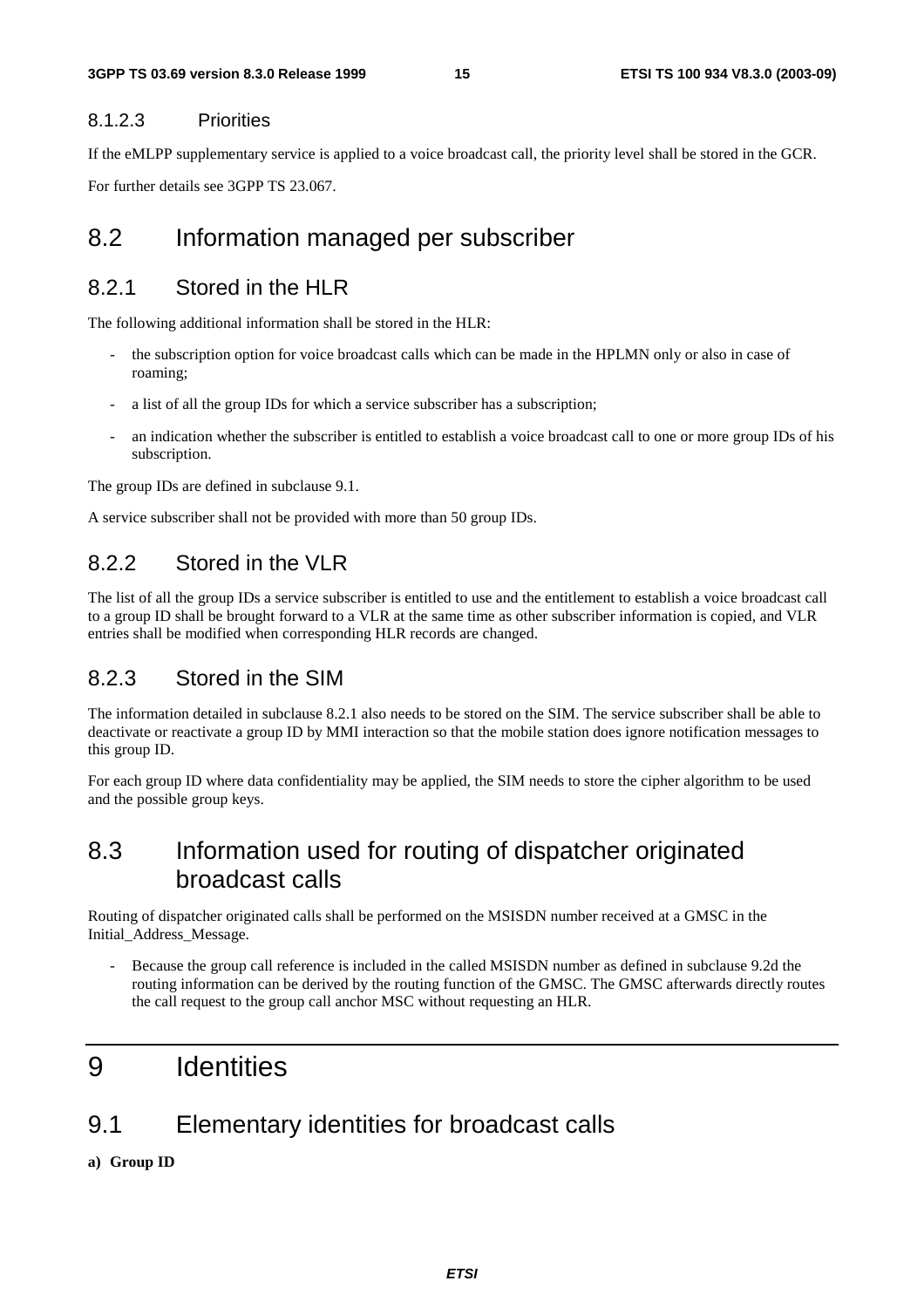The group ID is a sequence of decimal digits with a maximum value depending on the composition of the broadcast call reference defined under c). The length of Group ID shall be in a range of 1 to 6 digits.

The mobile station derives the group ID from the broadcast call reference by identifying the longest group ID amongst those stored in the SIM and matching the least significant digits of the broadcast call reference. If no group ID is stored in the SIM that matches the least significant digits of the broadcast call reference, the mobile station is not able to derive the group ID from the broadcast call reference.

NOTE 1: The network should use Group IDs matching an initial part of other group IDs with greatest care, if at all.

EXAMPLE: A mobile station storing the group IDs 678, 2 678 and 42 678 (and only those) in the SIM will derive group ID 2 678 from group call reference 13 452 678.

For definition of Group ID on the radio interface, A interface and Abis interface, see 3GPP TS 04.69 [11].

For definition of Group ID coding on MAP protocol interfaces, see 3GPP TS 29.002 [12].

#### **b) Group call area ID**

The group call area ID is a sequence of decimal digits uniquely assigned to a group call area in one network and with a maximum value depending on the composition of the broadcast call reference defined under c).

#### **c) Broadcast call reference**

Each voice group call in one network is uniquely identified by its broadcast call reference. The broadcast call reference is a concatenated sequence of the group ID (as the least significant part) and the group call area ID (as the most significant part). The broadcast call reference shall have a maximum length of 8 digits. The composition of the group call area ID and the group ID can be specific for each network operator.

| Group call area ID | Group ID |
|--------------------|----------|
|--------------------|----------|

For definition of Broadcast Call Reference (with leading zeros inserted as necessary) on the radio interface and A interface and Abis interface, see 3GPP TS 24.008 [7], 3GPP TS 04.18 [13] and 3GPP TS 04.69 [11].

For definition of Broadcast Call Reference coding (also known as ASCI Call Reference, Voice Group Call Reference or Voice Broadcast Call Reference) on MAP protocol interfaces, see 3GPP TS 29.002 [12].

### 9.2 Use of identities in the network

For each voice broadcast call the identifications as defined in the following shall be used within the network for the related purpose mentioned.

For voice broadcast services which are to operate in more than one PLMN, group identities have to be co-ordinated between the network operators involved.

#### **a) Identities used for GCR requests for service subscriber originated voice broadcast calls**

In case of a service subscriber originated call, the identity of the call used by the MSC in which the call is originated to interrogate the GCR shall consist of the originating serving cell identity as defined in 3GPP TS 08.08 and the group ID as defined in subclause 9.1.

| Originating cell ID<br>Group ID |
|---------------------------------|
|---------------------------------|

A service subscriber initiating a voice broadcast call has to call the wanted group ID. The MSC in which the call is originated shall accumulate from the BSS the called group ID and the originating cell ID.

If the group call area exceeds one MSC area, the identity used to interrogate the GCR by an MSC in which the call was not originated shall consist of the broadcast call reference as defined in subclause 9.1.

#### **b) Identities used for GCR requests for dispatcher originated voice broadcast calls**

In case of dispatcher originated call the identity used by the MSC to interrogate the GCR shall consist of the broadcast call references defined in subclause 9.1.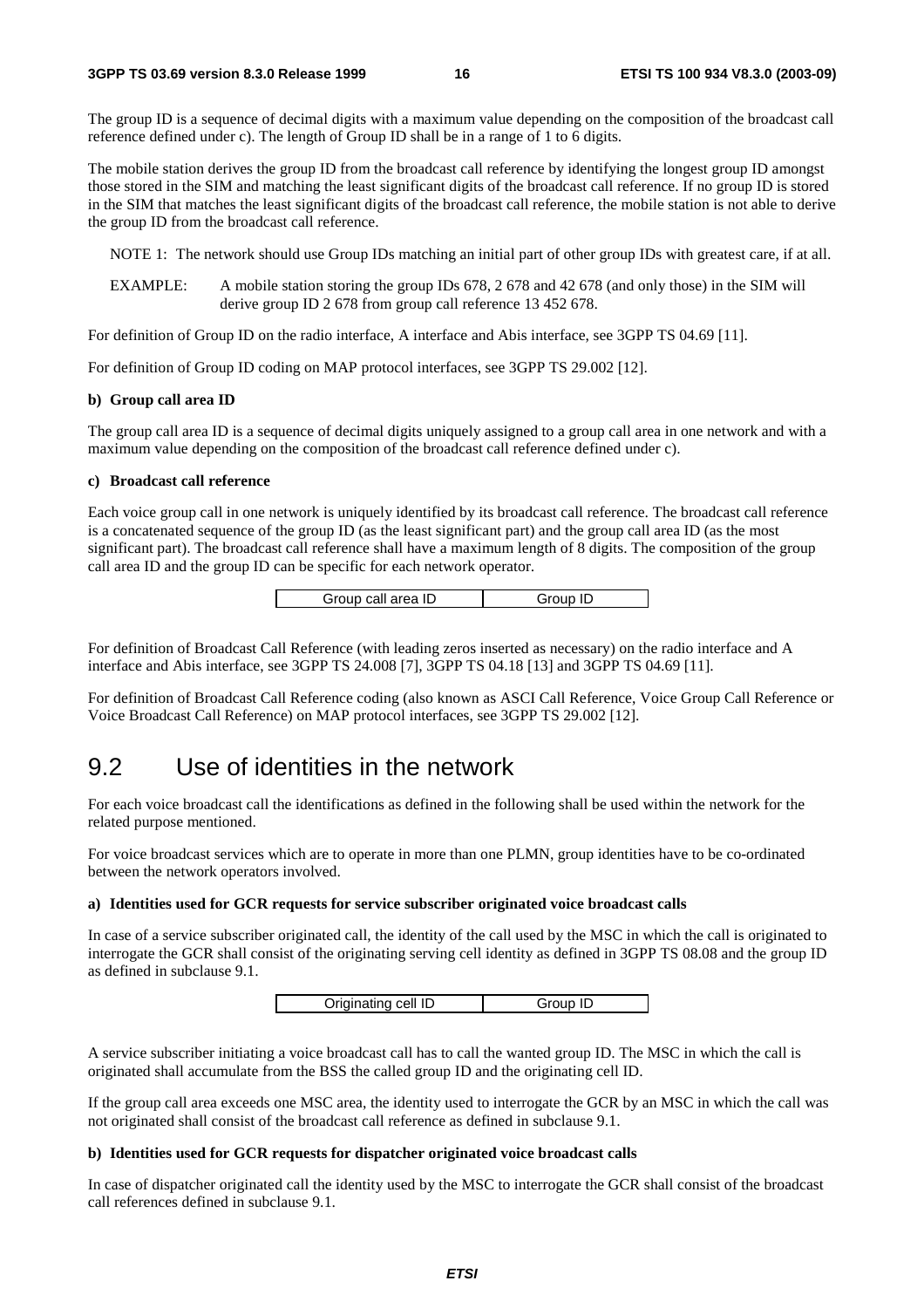#### **c) Identities used for notifications**

Identities used for notification messages shall consist of the broadcast call reference as defined in subclause 9.

#### **d) Identities used by dispatchers for voice broadcast call establishment**

For dispatcher originated calls an MSISDN is dialled. The Country Code (CC) and National Destination Code (NDC) are used as normal for routing purposes. The numbering scheme is according to CCITT Recommendation E.164. The Subscriber Number (SN) is used to indicate:

- the request of a broadcast call by use of a prefix. The length of the prefix shall be 1 to 2 digits [tbc];
- the wanted broadcast call reference as defined in subclause 9.1.

| ∼∼ |  | Broadcast call reference |
|----|--|--------------------------|
|    |  |                          |

#### **e) Identities used for VLR requests for service subscriber originated broadcast calls**

The group ID shall be used on the B-Interface for VLR requests.

#### **f) Anchor MSC address for routing of service subscriber originated calls from Relay MSC to anchor MSC**

For service subscriber located in Relay MSCs originated calls an anchor MSC address is used as called party address to route the call to the anchor MSC. The anchor MSC address structure is the same as for dispatcher originated calls (see subclause d)) The Country Code (CC) and National Destination Code (NDC) are used as normal for routing purposes. The numbering scheme is according to CCITT Recommendation E.164. The Subscriber Number (SN) is used to indicate:

- the request of a group call by use of a prefix. The length of the prefix shall be 1 to 2 digits; the actual value of the prefix may be different than the one dialled by dispatchers.
- the wanted group call reference as defined in subclause 9.1.

CC | NDC | Prefix | Group call reference

## 10 Operation and maintenance aspects

NOTE: A list and short description of the operation and maintenance aspects will be given. This includes the options and parameters which can be set by the operator.

- handling of timers;
- registration aspects etc.

## 11 Function and information flows

### 11.1 Broadcast function management

The broadcast call attributes, as given in subclause 8.1 shall be entered and modified by the service provider. A list providing information on necessary Operation and Maintenance actions is given in clause 10.

## 11.2 Group membership management

Once the membership is established, the individual membership of the group can be placed in an active or deactive state on the SIM by the user. If a subscriber has a group ID in an active state, the subscriber is able to establish voice broadcast calls corresponding to that group ID if he is entitled for it.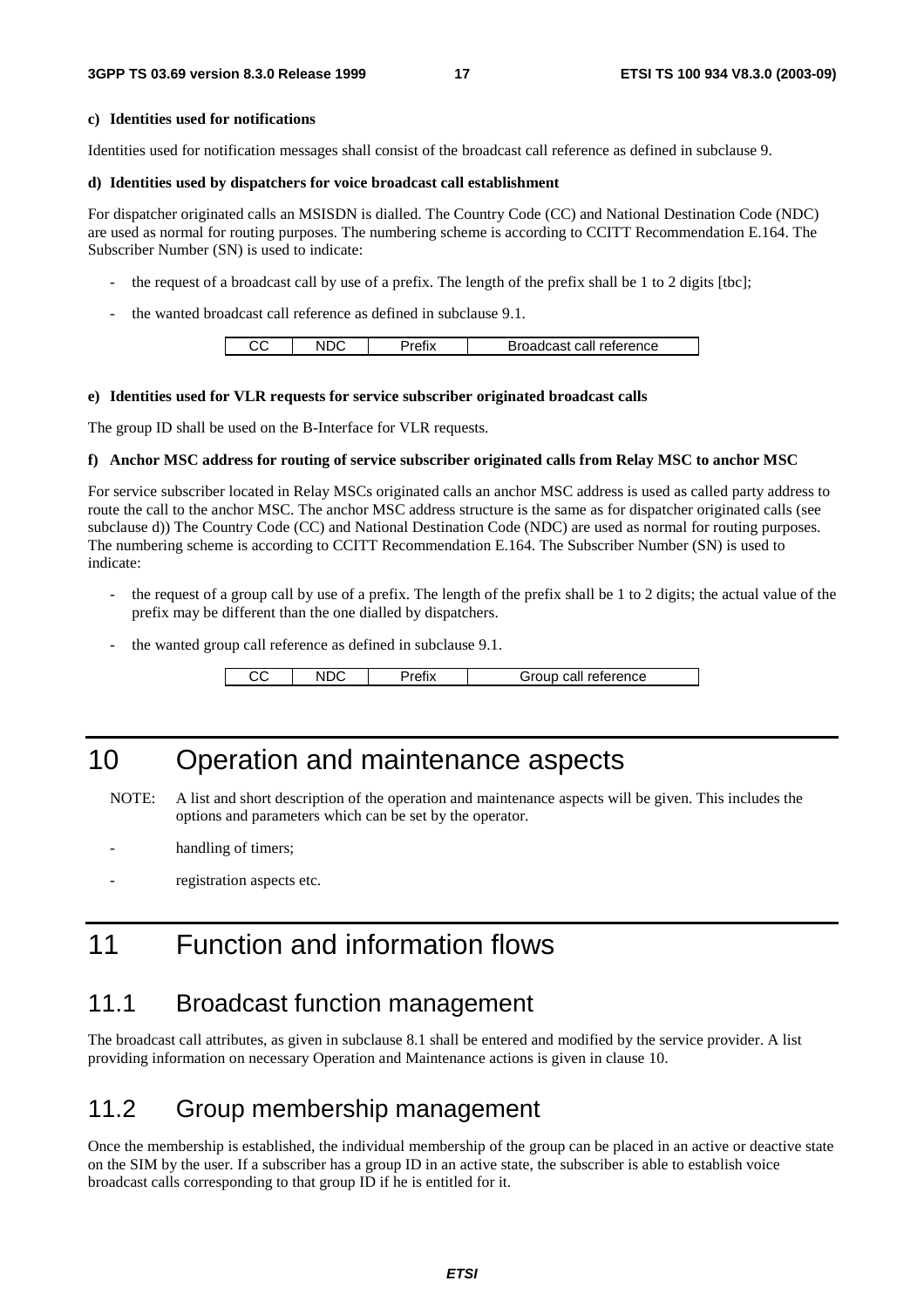In a deactive state the mobile station prevents the service subscriber from establishing calls using the group ID and the corresponding notifications need to be "ignored" by the mobile station.

The active state and deactive state entries may be password protected as an implementation option.

Group IDs are listed in the subscription data within the network and on the SIM. The SIM must be returned to the network operator or service provider for updating if the subscription is to be changed.

NOTE: Updating of subscription data over the radio interface is not considered. However, this shall not preclude future applications if corresponding mechanisms may be implemented.

Users can interrogate their mobile stations to determine to which groups they are members and which subscriptions are currently in an active state.

## 11.3 Call management

### 11.3.1 Call establishment

A voice broadcast call can be established by either a service subscriber or by a dispatcher.

### 11.3.1.1 Service subscriber call establishment

### 11.3.1.1.1 Initial stage

In the initial stages (between the MS and the MSC), service subscriber originated voice broadcast call establishment shall proceed as for a standard call. The initial signalling from the originator informs the network that a voice broadcast call is required and details the group ID. No information relative to the group call area is given by the caller.

The network shall perform a number of checks in order to determine how to handle the call:

- Check of the ability of the subscriber to establish the call;
- Check whether the call can be initiated from the cell;
- Check of the existence of an on-going call of the same broadcast call reference.

The MSC shall check the VLR records for the ability of the subscriber to start the call. If the service subscriber has no subscription for the voice broadcast service with the indicated group ID, the call shall be released. In addition, the VLR shall return barring and identity presentation restriction checks to the MSC.

The MSC shall then request information from the GCR by giving the group ID and the originating cell ID as defined in subclause 9.2. The GCR first derives the group call area ID from the group ID and the originating cell ID. If no group call area ID is related to the group ID and originating cell ID, the call shall be released. If a group call area ID is related to the group ID and originating cell ID, the GCR shall transfer the corresponding broadcast call attributes to the MSC. From that moment until the MSC indicates the contrary, the call shall be considered as on-going by the GCR.

If the MSC is not the group call anchor MSC for the voice broadcast call as indicated in the GCR, then the voice broadcast call request shall be passed to the group call anchor MSC.

It is possible that two service subscribers or a service subscriber and a dispatcher or two dispatchers may attempt to establish a call using the same group ID and corresponding to the same group call area ID. If the two voice broadcast calls are established with the same group ID but for different group call areas, then separate voice broadcast calls shall be established. If the group call areas overlap, it is up to receiving mobile station to determine which call to participate in. If more than one call is made to identical group ID and group call area, the network shall reject all but one of the call attempts.

If the GCR receives a new interrogation related to a broadcast call reference where the call is indicated as on-going in the GCR, the GCR shall provide the on-going status together with the broadcast call reference back to the MSC. The MSC shall then release the call with cause user busy in case of a service subscriber originated call request. The mobile station of the service subscriber shall then look for notifications of the respective group ID on the NCH and join the voice broadcast call. In case of a dispatcher originated voice broadcast call request, the MSC shall join the dispatcher to the distribution function of the voice broadcast call.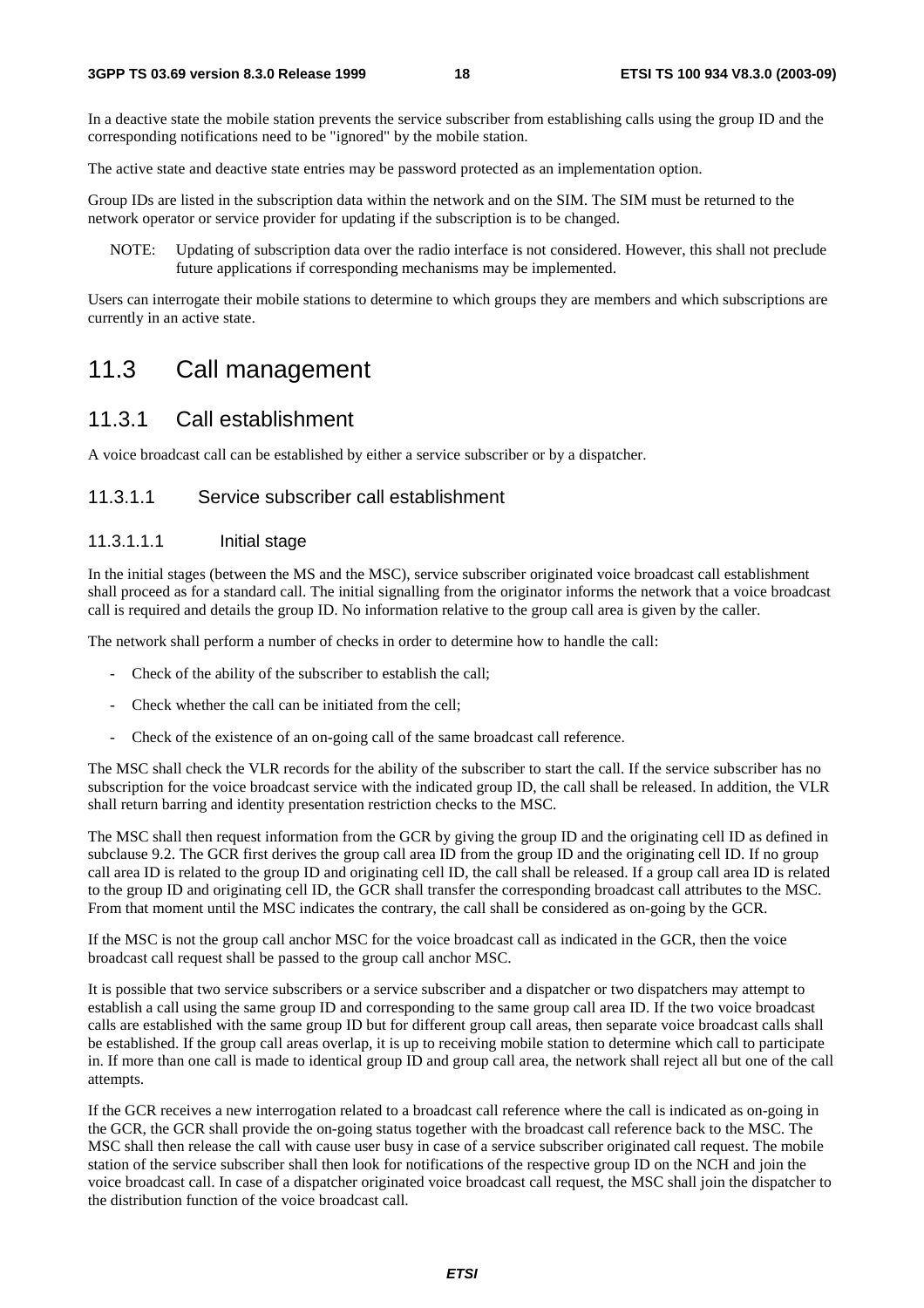A service subscriber which is entitled by his subscription to establish voice broadcast calls while roaming shall only be able to use supra-PLMN group IDs as defined in subclause 9.1 in case of roaming. In case of roaming, the mobile station shall only react on notifications for supra-PLMN group IDs.

Because of the possibility of overlapping group call areas, each call requires an unique reference, assigned by the group call anchor MSC at the point of call initiation. The broadcast call reference shall be composed of the group ID and a group call area ID (see clause 9).

Authentication of the calling subscriber can be performed by the network as for normal calls.

#### 11.3.1.1.2 Establishment of the transmission means

A voice broadcast call channel shall be established in all the cells throughout the identified group call area using physical channels selected by the BSCs as appropriate. The downlink channels shall be established without any return signalling from mobile stations. Whilst the downlink channel is being established, the MSC shall form a distribution function containing the appropriate channels on all BTSs in the group call area. The MSC is responsible for adding dispatchers to the distribution function.

Alternatively, the network may establish voice broadcast channels in a cell on demand, i.e. if mobile stations respond to the notifications as defined in subclause 4.2.2.1.

In parallel, a dedicated suitable channel is allocated to the caller if not already the case. Once this is done, and at least one downlink channel is established, the MSC shall signal to the calling subscriber that this has occurred so that the he knows when to start speaking.

The mobile station shall indicate connection to the subscriber. If channels could not be established in particular cells because of congestion, channels are allocated to these cells as soon as possible.

#### 11.3.1.1.3 Release of the dedicated transmission means of mobile stations responding to a notification

Mobile stations which respond to a notification for which no description of the voice broadcast channel was given in the notification message may be given a dedicated connection up to the time where the network requests the mobile station to join the voice broadcast channel by use of a channel release procedure.

### 11.3.1.2 Dispatcher call establishment

In the case of dispatchers originated calls the call request, in the form of an MSISDN number, shall be received at a GMSC. Such a call can be treated by the GMSC as a normal mobile terminated call. In this case, the GMSC shall interrogate an HLR, determined on the basis of the MSISDN number. The HLR in turn may either interrogate the appropriate MSC/VLR to obtain an MSRN, or may supply an MSRN predefined in the HLR and related to the respective broadcast call reference in the MSC/VLR. If the HLR interrogates the MSC/VLR for the MSRN, the HLR shall provide this MSC/VLR with the related IMSI including the broadcast call reference as defined in clause 9.

Alternatively, the call request can be forwarded directly to the related group call anchor MSC on basis of the GMSC's internal routing table. In this case, the broadcast call reference shall already be included in the requested MSISDN number as defined in clause 9.

When interrogated by the group call anchor MSC, the GCR shall check if the calling line identity is within the list of dispatcher identities allowed to establish the voice broadcast call. If not the case, the call shall be rejected.

After reception of the call request, the group call anchor MSC checks whether an on-going call of the same broadcast call reference exists, in which case the group call anchor MSC shall add the dispatcher to the call.

At the point at which notification messages are sent to mobile stations, a tone is relayed to the dispatcher to inform him that he can commence his message.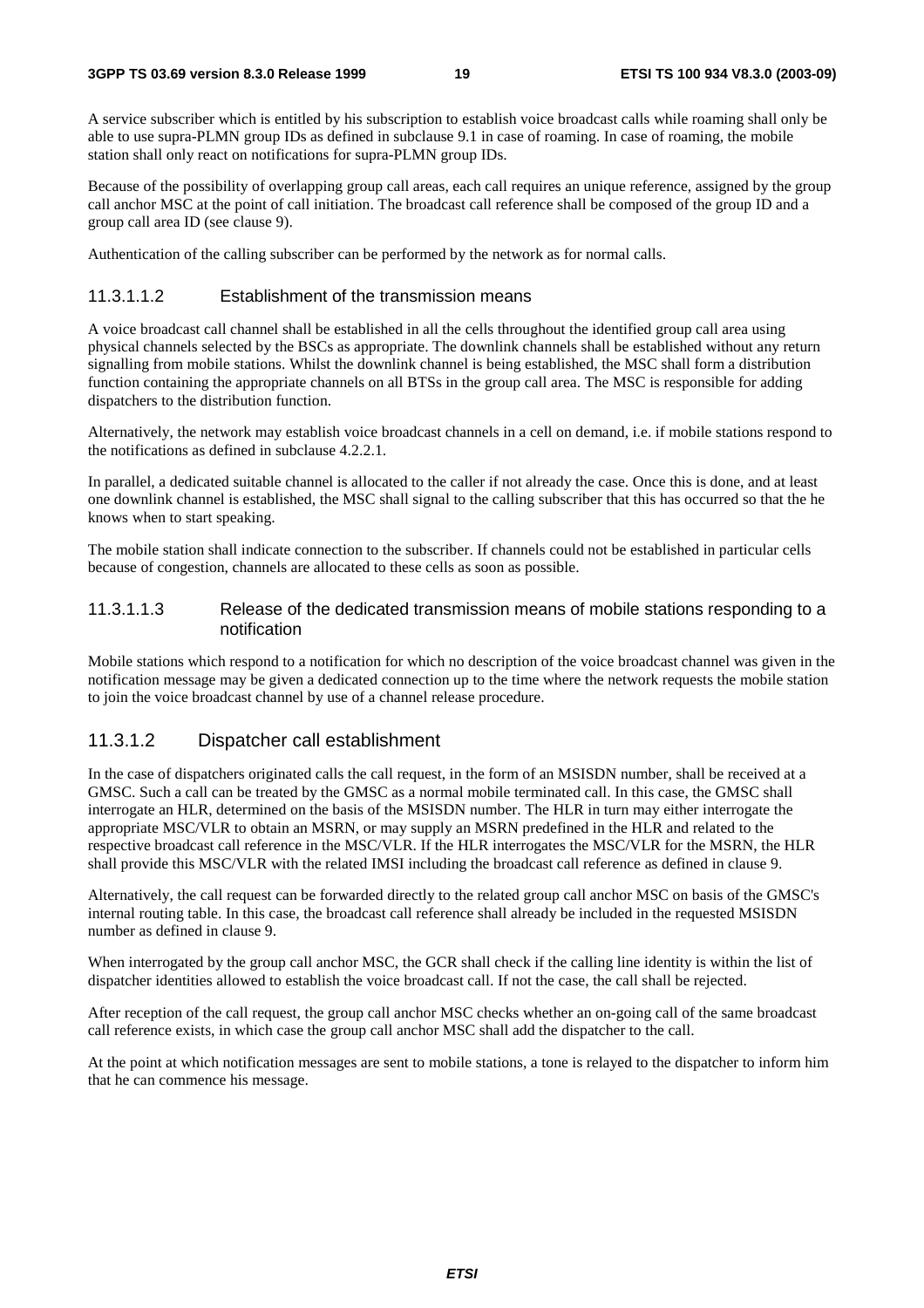### 11.3.1.3 Notification procedures

Different notification procedures shall be applied in relation to the mode of the mobile station as presented in table 1 and defined in the following clauses.

|                    | call type: broadcast call | point-to-point call     |
|--------------------|---------------------------|-------------------------|
| <b>IMS</b> states: |                           |                         |
| IIdle mode         | (section a)               | (standard paging)       |
| group receive mode | (section b)               | (section c)             |
| Idedicated mode    | (section b)               | (standard Call Waiting) |

#### **Table 1: Overview on different information messages for new or on-going calls**

#### **a) Notification for mobile stations in idle mode**

Once the voice broadcast channel has been established in a cell or the network is waiting to receive notification responses to establish a voice broadcast channel, notifications shall be broadcast on the NCH in that cell.

The position of the NCH shall be derived from the system information of the BCCH.

The notification messages shall include the broadcast call reference and possibly the description of the voice broadcast channel, the call priority if eMLPP is applied, and the group cipher key number.

A notification message can contain no, one or more notifications.

The notification process needs to continue throughout the duration of the broadcast call, in order to permit the "late entry" of other mobile stations. Mobile stations moving into the group call area which are in idle mode shall be directed to the voice broadcast channel by the notification messages, possibly by means of the notification response procedure.

The scheduling of the notification messages in a cell shall be managed by the BSS. Information can be added in the messages to limit the required reception of NCH messages. The following constraints shall be met:

- The three first initial notifications (i.e. the first for a given broadcast call) shall have priority over subsequent notifications (i.e. the messages for an on-going broadcast call) and must be sent as soon as possible;
- NOTE: In addition initial notification messages for calls with or above an operator defined priority level can be sent on all possible paging or access grant channels to reduce the delay for those mobile stations which are not using DRX.
- Afterwards, an on-going broadcast call in the cell shall be periodically notified on the NCH.

Since the information for the establishment of a voice broadcast call is sent onto the NCH rather than on the PCH as for normal point-to-point calls, the mobile station must listen to the PCH as well as to the NCH. A "reduced NCH monitoring" mechanism can be used to save power in the mobile station when listening to the NCH.

A mobile station able to receive voice broadcast calls either, depending on the implementation:

- can use the "reduced NCH monitoring" mechanism. When entering a cell, the mobile station shall listen to the NCH to get the notifications of the voice broadcast calls on-going in the cell. Afterwards, the mobile station needs to listen to the NCH only if it is informed on the availability of a notification for a new voice broadcast call. This shall be based on the NCH status information provided, as indicated in 3GPP TS 24.008. In situations where conflicts due to other idle mode tasks occur, the mobile station shall fulfil those idle mode tasks with priority in multiframes which do not correspond to the own paging subgroup;
- do not apply the "reduced NCH monitoring" mechanism and read all possible paging or access grant channels.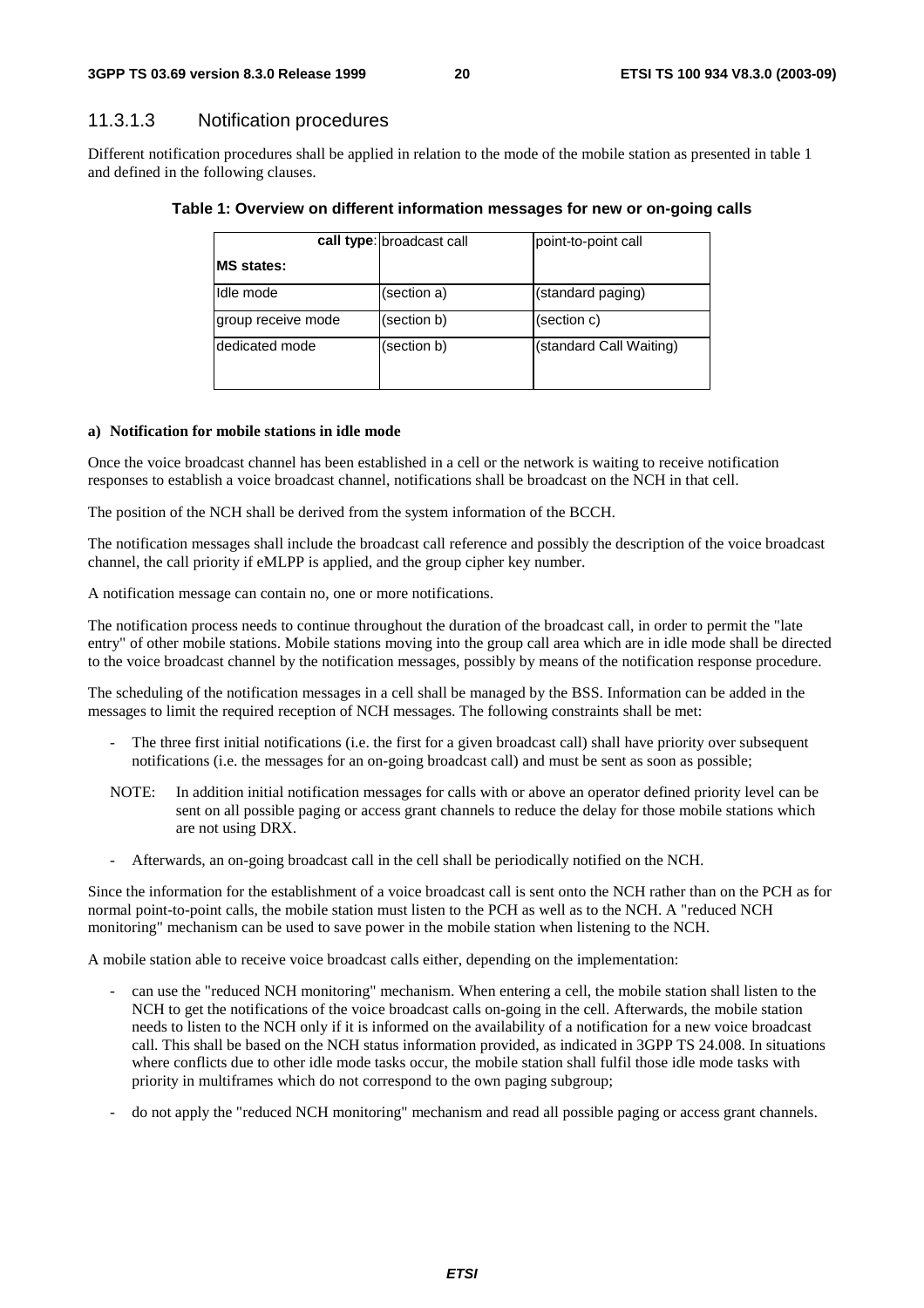#### **b) Notification for mobile stations in group receive, group transmit or dedicated mode**

In addition to sending initial notification messages on the NCH for the voice broadcast call, the BSS can provide initial notification into on-going voice broadcast, group calls, and point to point calls informing mobile stations partaking in these calls of new voice broadcast calls that are being set-up in the cell.

NOTE: The additional notification into on-going voice broadcast, group calls and point to point calls should be provided by the BSS if the priority level of the new call is equal or higher than the O&M defined priority level.

In order to do this the BSS sends initial notification messages on FACCH to all on-going voice broadcast, group calls, and point to point calls in the cell. The initial notification message on FACCH shall contain the broadcast call reference, the priority level if eMLPP applies and possibly the TCH description which allows the mobile station to connect directly to the new call without reading the NCH.

An indication of change of notifications in the current cell may be provided on SACCH by the BSS.

As a mobile station option, the mobile station may read the NCH of the current cell while in group receive, group transmit or dedicated mode in order to be notified on other voice broadcast calls.

NOTE: Mobile stations may require an additional receiver to read the NCH in order to ensure a higher probability of receiving notifications for all present voice broadcast calls without degradation of the received speech quality.

#### **c) Paging into on-going voice broadcast calls**

Paging into on-going voice broadcast calls shall be provided as an implementation option.

In addition to establishing the links for the voice broadcast call, the network can provide paging information into ongoing voice broadcast calls informing mobile stations partaking in a voice broadcast call of new incoming point-topoint calls.

The mobile station shall be ready to receive a paging message on the FACCH containing the mobile subscriber identity and the priority level if eMLPP applies.

The mechanism for the MSC to select the broadcast calls to be paged as well as the mechanism for the MSC to inform the concerned BSS of paged broadcast calls is still for further study.

 In the event of a reorganisation of the PCH the BSS shall inform the mobile stations via the FACCH that paging reorganisation has occurred. A mobile station receiving this indication shall decode the BCCH in order to obtain the new paging configuration.

As a mobile station option, the mobile station may read its paging subchannel in the current cell in group receive mode or group transmit mode in order to receive paging messages.

NOTE: Mobile stations may require an additional receiver to read its PCH subchannel in order to ensure a higher probability of receiving all relevant paging messages without degradation of the received speech quality. The additional receiver may be the same as used for reception of the NCH described under b) above.

### 11.3.1.4 Destination subscribers

Mobile stations of destination subscribers which are in idle mode shall listen to notification messages on the NCH and move to the voice broadcast channel or respond to the notification.

Mobile stations which are busy shall either pre-empt the current call (if eMLPP is applied and the new call is of a sufficient priority, or shall provide the service subscriber with an indication similar to call waiting, when applicable.

### 11.3.1.5 Called dispatchers

Dispatchers are connected into the voice broadcast call as a standard point-to-point call.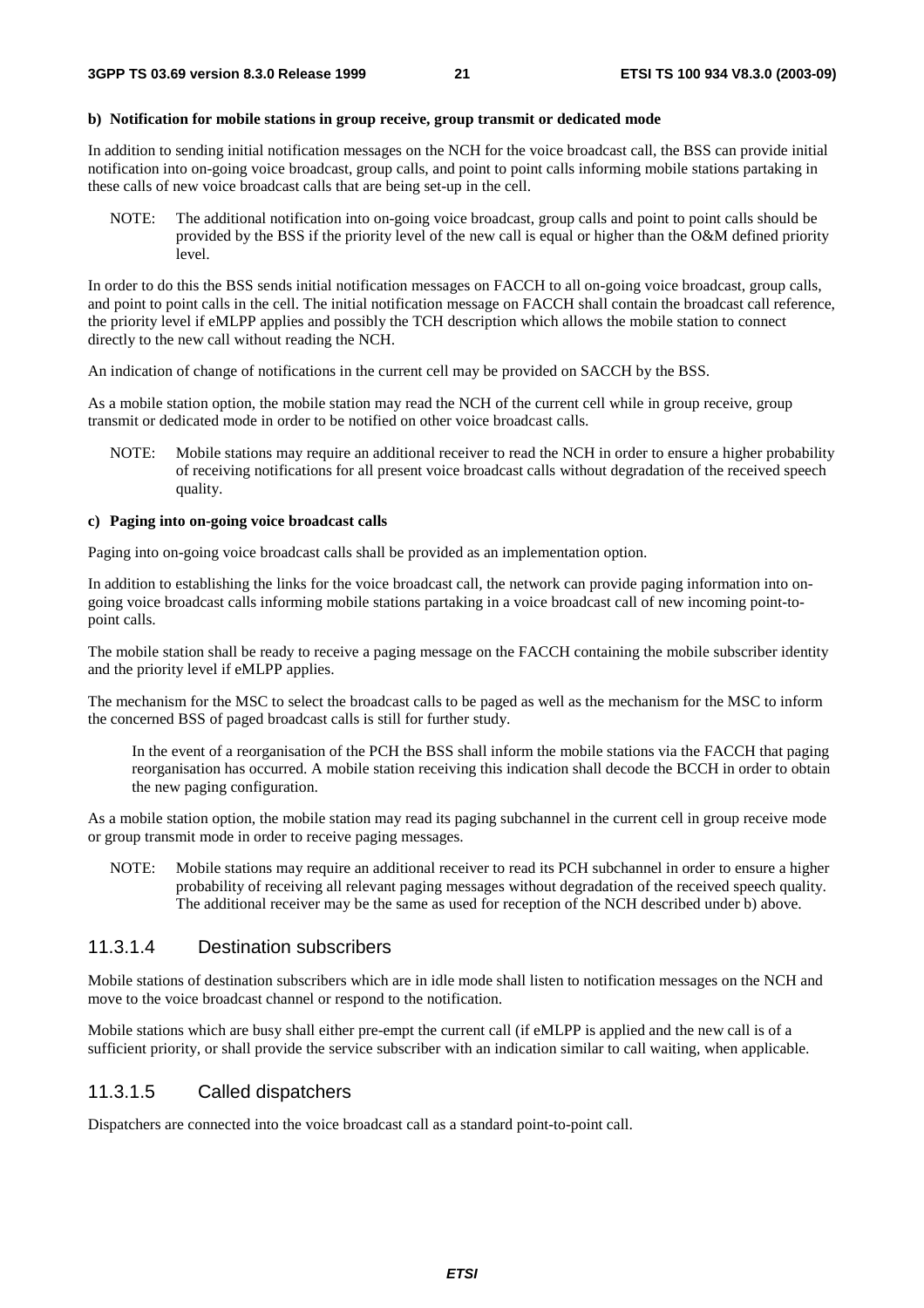## 11.3.2 Call release

The voice broadcast call can be terminated by the calling subscriber clearing it down, or by any dispatcher nominated in the GCR allowed to terminate the call.

If this occurs a call release message shall be sent on the FACCH of all cells in the group call area and then all resources are freed.

## 11.3.3 Leaving of a dispatcher

A dispatcher can disconnect from the call at any time without terminating the call. In order to terminate the call a dispatcher who is entitled to do this must use explicit signalling (e.g. DTMF).

NOTE: This signalling is currently not specified in the GSM technical specifications and left for operator specific solutions.

### 11.3.4 Leaving and returning to a voice broadcast call of a service subscriber

A destination service subscriber shall automatically disconnect from the call when leaving the group call area.

If the calling subscriber leaves the group call area or enters a BSC area not belonging to the service area, the call shall be terminated by the network, once the network has detected that the calling subscriber has left the Group Call Area.

A destination subscriber' mobile station shall leave the voice broadcast call by no longer listening to the voice broadcast channel downlink and returning to idle mode. A broadcast call is returned to by listening to the periodic notification messages for that call, and reacting on them appropriately.

### 11.3.5 Cell change

### 11.3.5.1 Listening subscriber

In all cases change of cell shall be initiated and performed by the service subscriber's mobile station. In order for the service subscribers changing from one cell to another within the group call area a cell list for the neighbouring cells belonging to this broadcast call area is periodically broadcast on the downlink SACCH of the voice broadcast call. In this case, mobile stations entering a new cell shall perform cell change according to the algorithm C2, see 3GPP TS 05.08 and 3GPP TS 03.22.

Mobile stations which want to enter a cell shall listen to the BCCH and to the NCH to determine which channel they shall retune to so that they can continue with the voice broadcast call if available in that cell.

NOTE: Mobile stations may require an additional receiver to read the BCCH and NCH of the neighbour cells in order to ensure a higher probability of receiving the relevant messages without degradation of the received speech quality. The additional receiver may be the same as used in subclause 11.3.1.3.

Mobile stations entering a new location area shall perform location updating as normal.

### 11.3.5.2 Calling subscriber

Standard mobile station assisted handover shall be used for the cell change of the calling subscriber as defined on 3GPP TS 05.08.

### 11.3.5.3 Dispatcher

Dispatchers which are mobile subscribers shall change the cell by standard handover procedures.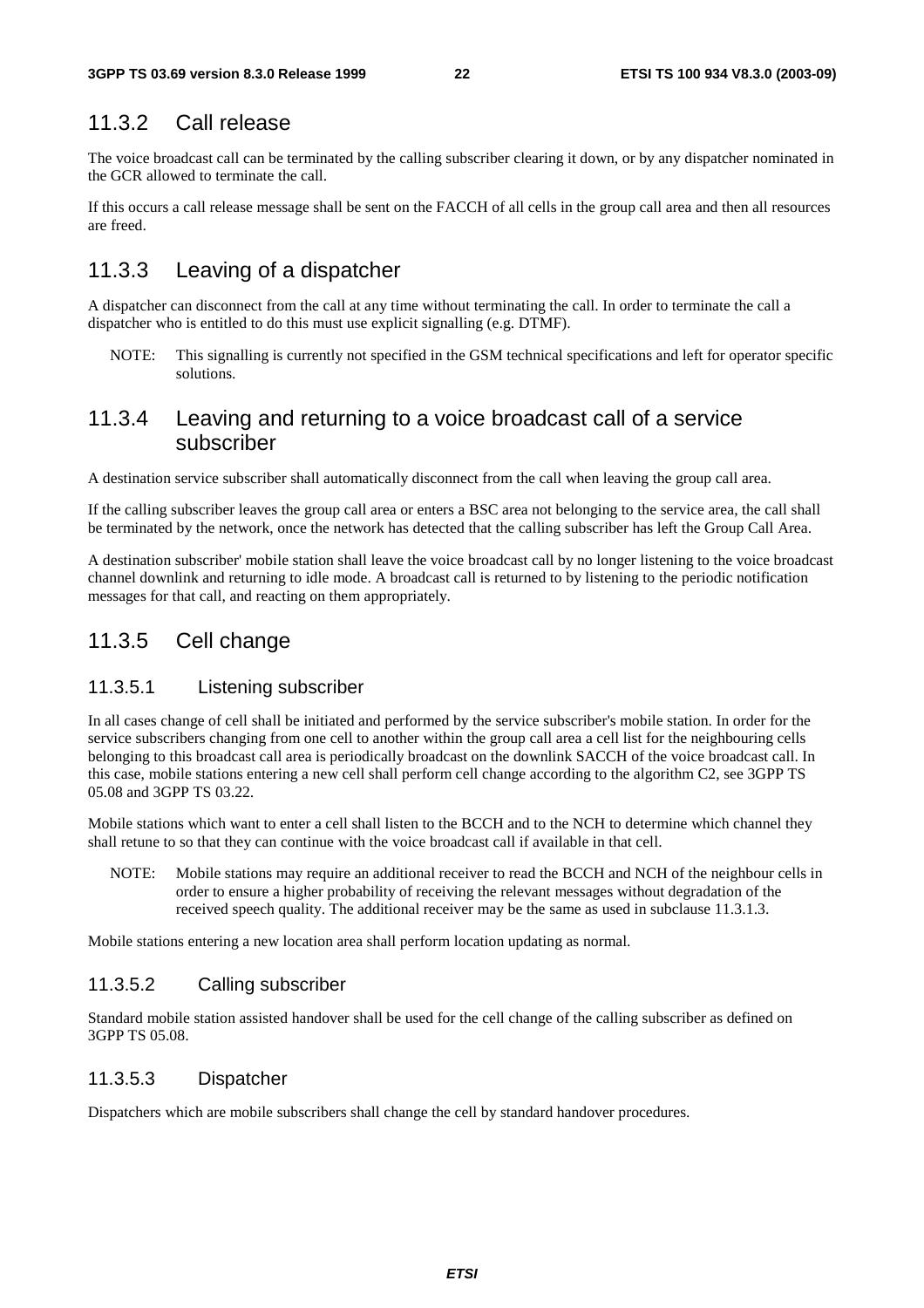### 11.3.6 New calls

Any service subscriber originated new voice broadcast calls which have identical group ID and group call area to ongoing voice broadcast calls shall be rejected by the network with cause busy. The mobile station shall then read the notifications for the corresponding group ID on the NCH.

For any dispatcher originated new voice broadcast calls which are identical to on-going voice broadcast calls as described above the network shall include the dispatcher in the on-going call.

Otherwise, new calls are treated as detailed in subclause 11.3.8. In the case of congestion, voice broadcast calls are treated according to their priority with each BSC treating each downlink depending on the situation in each cell to which the call is sent. Therefore, it is possible that a voice broadcast call might be established only in a subset of the required cells.

In the case where there are no distribution function free, and pre-emption is not performed, then the call request shall be rejected.

In the case of group members involved in voice broadcast or point-to-point calls who have been informed of a new voice broadcast call, the mobile station shall make a decision as to which to monitor as if both the on-going call and new call were point-to-point calls, and follow the procedure defined in 3GPP TS 23.067.

### 11.3.7 Uplink transmission management

The uplink related to the voice broadcast channel downlink is not used. No UPLINK\_BUSY information is required.

### 11.3.8 Overview of signalling

In this overview, the messages required to implement the specified concept are identified, and brief details are given of each message.

A diagrammatic representation of the voice broadcast call message structure proposed and actions required is given in figures 2 to 4a.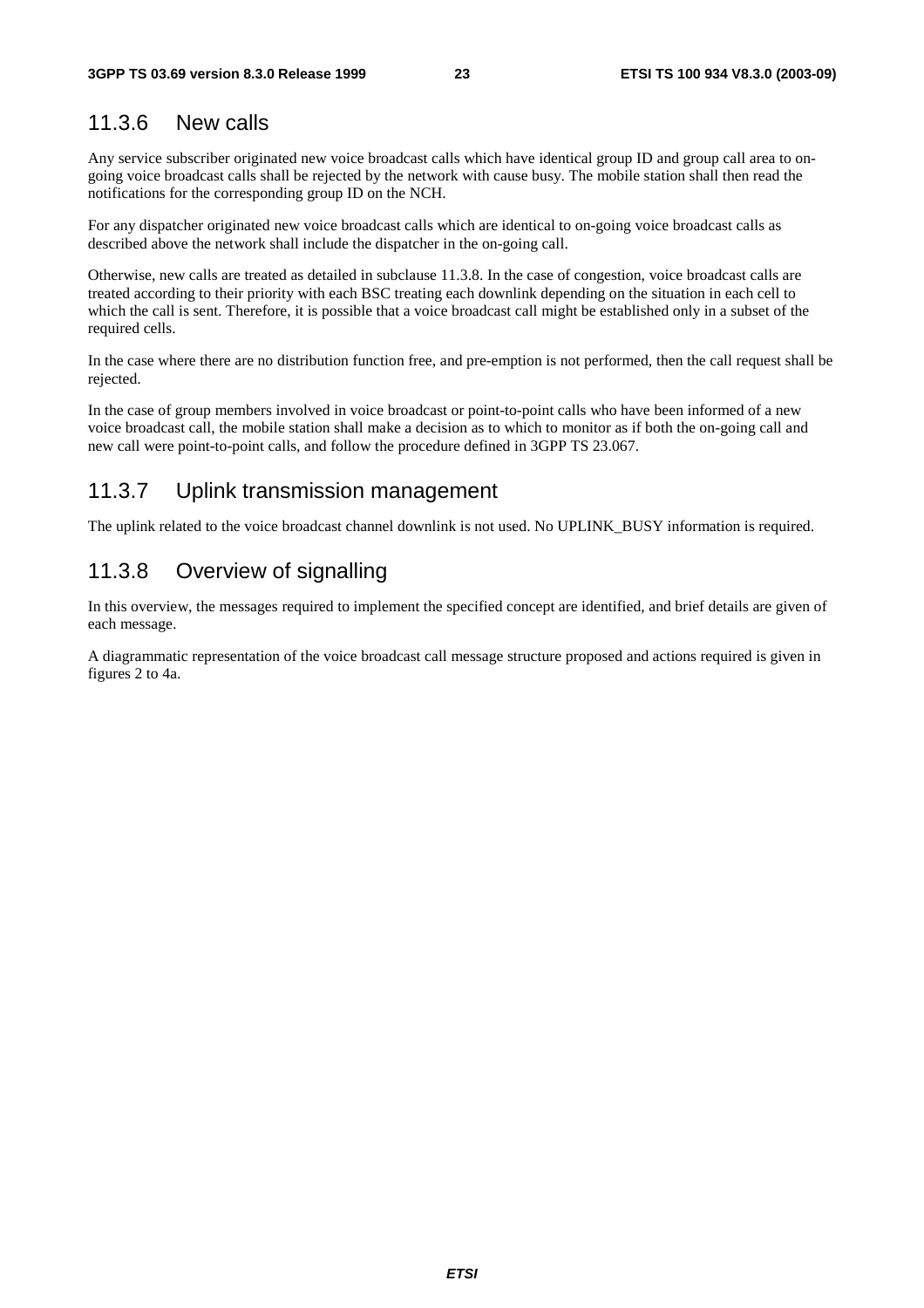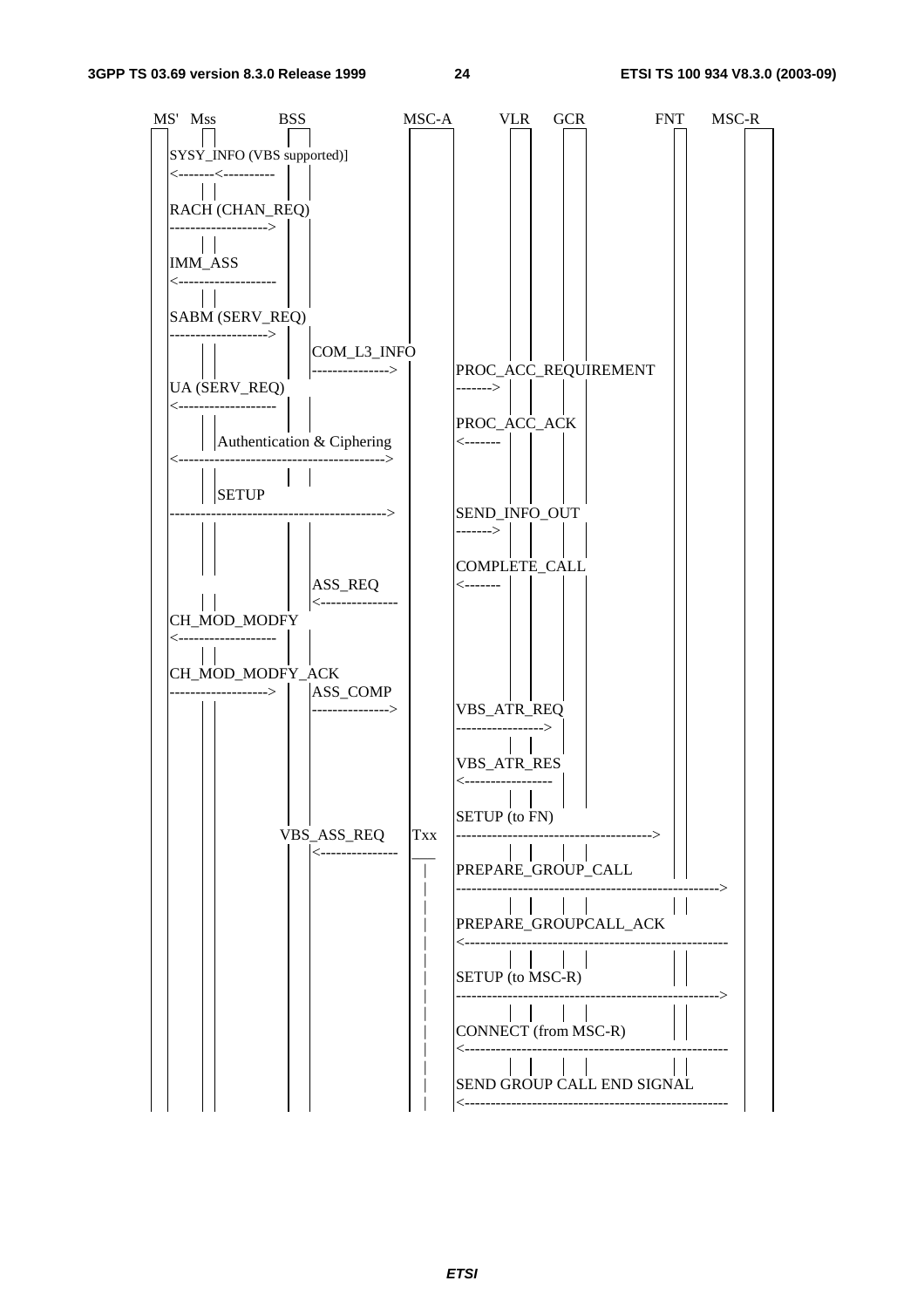

**Figure 2: Signalling information required for establishing voice broadcast calls by a service subscriber roaming in the anchor MSC area** 

**SYS\_INFO (VBS supported):** Message used to indicate if the VBS establishment is supported in the cell and if voice broadcast channels and the corresponding paging/notification is supported in the cell.

**Initial RACH CHAN\_REQ:** Standard message.

**IMM\_ASS:** Standard message send on the PCH.

**SERV\_REQ (broadcast call):** Modified form of the current call request message L3-MM CM SERVICE REQUEST sent on the allocated channel. Teleservice voice broadcast call is indicated.

**UA (SERV\_REQ):** This message is used to acknowledge the layer 2 link and provide contention resolution of the service request.

**COM\_L3\_INFO:** The MSC is provided with initial information about the voice broadcast call.

NOTE 1: Messages flows for authentication and ciphering are not represented although performed as normal.

**PROC\_ACC\_REQ:** The MAP\_PROCESS\_ACCESS\_REQUEST message is sent to the VLR to check the requested VBS teleservice against the subscription data.

**PROC\_ACC\_ACK:** The MAP\_PROCESS\_ACCESS\_REQUEST ack message acknowledges the requested service.

**Authentication & Ciphering:** Authentication and Ciphering may be performed. Acknowledgement of the service request can also be performed by sending the CM SERVICE ACCEPT.

**SETUP:** The MSC is provided with details about the voice broadcast call.

NOTE 2: Alternatively, an IMMEDIATE\_SETUP may have been send as the initial message including all details of the voice broadcast call. In this case no SETUP message must be sent.

**SEND\_INFO\_OUT:** The requested group ID is transferred to the VLR in the MAP\_SEND\_INFO\_FOR\_OUTGOING\_CALL message.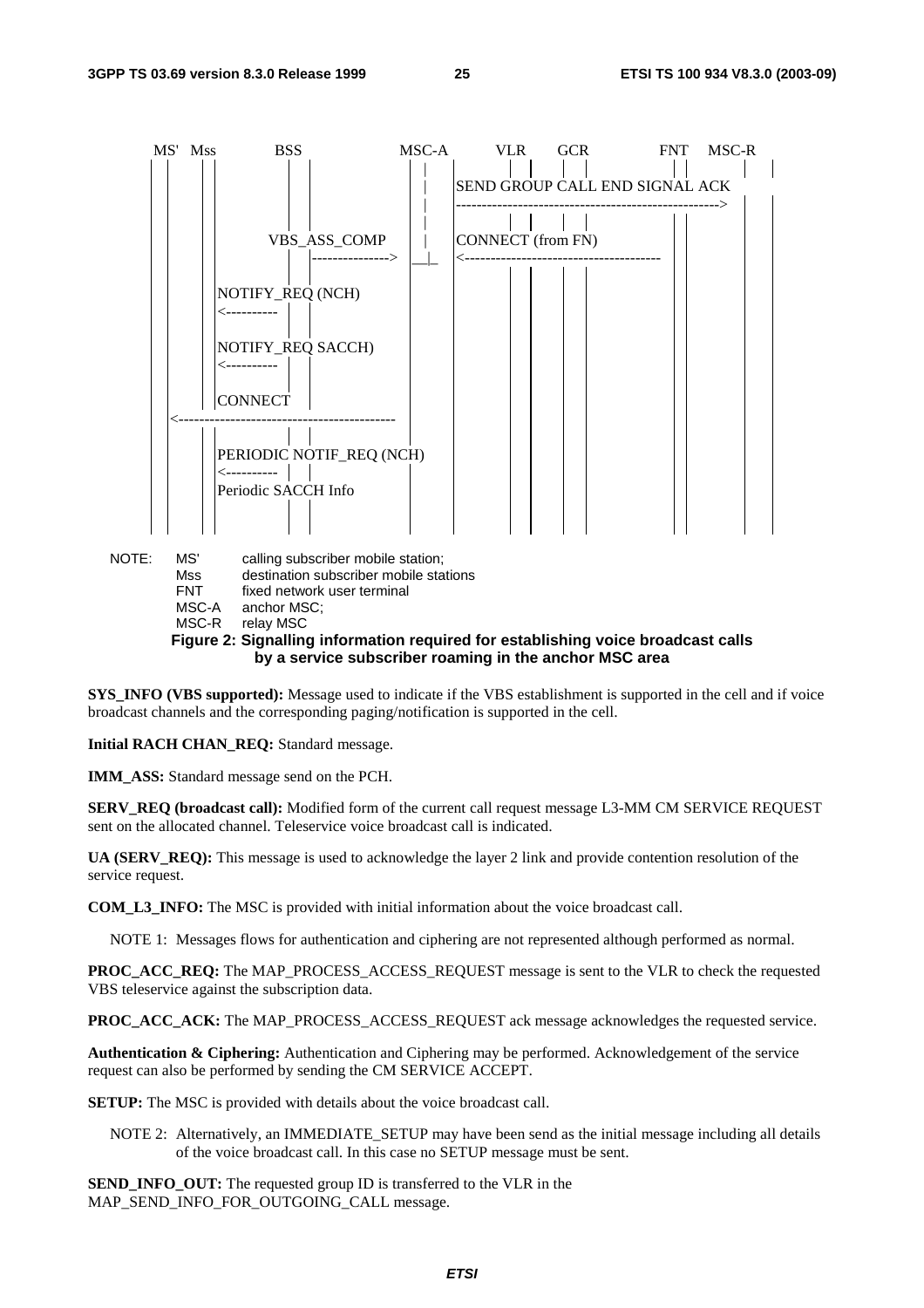**COMPLETE\_CALL:** The VLR returns the MAP\_COMPLETE\_CALL confirming the use of the requested group ID.

**ASSIGNMENT\_REQUEST:** Standard message.

**CHAN\_MOD\_MODFY:** Standard message to modify the channel mode in case of very early assignment.

**CHAN\_MOD\_MODFY\_ACK:** Standard message to acknowledge the modification of the channel mode.

**ASSIGNMENT\_COMPLETE:** Standard message.

- NOTE 3: Alternatively, early assignment or OACSU procedures might be applied with the corresponding assignment messages not presented in figure 2.
- **VBS\_ATR\_REQ:** The broadcast attributes are requested from the GCR.

**VBS\_ATR\_RES:** The requested information is returned from the GCR.

**VBS\_ASSIGNMENT\_REQ:** This message is sent from the MSC to all affected BSCs, [one dedicated message for every requested channel in a cell] including the broadcast call reference, the channel type and possibly the call priority and details on the ciphering.

NOTE 4: As an operator option the voice broadcast channels, the links to them and optionally also the links to dispatchers can already be established and permanently reserved in order to speed up the call set-up for emergency voice broadcast calls.

**PREPARE\_GROUP\_CALL:** The broadcast attributes are sent to every relay MSC and a Group Call number for call set-up to is requested.

**PREPARE GROUP CALL ACK:** The Group Call number for call set-up is returned to the anchor MSC.

**SETUP to MSC-R:** The ISUP connection is set-up to the relay MSC.

**CONNECT from MSC-R:** Set-up of the ISUP connection to the relay MSC is confirmed.

**SEND\_GROUP\_CALL\_END\_SIGNAL:** Indicates to the anchor MSC that conversation can start.

**SEND\_GROUP\_CALL\_END\_SIGNAL\_ACK:** The MAP dialogue to the relay MSC is closed.

**VBS\_ASSIGNMENT\_COMPLETE:** Acknowledgement message from the affected BSC in answer to the assignment request. If the assignment is not successful, a VBS\_ASSIGNMENT\_FAILURE message shall be sent instead.

**SETUP to fixed network users:** Based on the information determined about the users of external networks to be involved in the call, the MSC shall initiate calls to these users in the normal manner, depending on their mode of connection into the MSC, and shall connect them to the distribution function. Alternatively normal calls to GSM subscribers may be established for dispatchers being GSM subscribers which is not presented in the diagram.

**Txx:** Timer implemented in the MSC which is started with the incoming VBS SETUP message and stops with the outgoing paging message. If the timer expires before the MSC receives all of the expected CHAN\_REQ\_ACK from the BSCs and the CONNECT messages from the external networks, the VBS shall be established by the MSC to all available parts of the group call area.

**NOTIF\_REQ (NCH):** Messages for notification which contain the broadcast call reference, the priority of the call if eMLPP is applied, and possibly the channel description of the voice broadcast channel to which the mobile stations shall listen and the number of the group key used for ciphering.

**NOTIF\_REQ (FACCH):** Message for notification sent on the FACCH to the mobile stations currently involved in other calls. The notification on the FACCH can include the broadcast call reference, and the priority level and may also include the channel description and the group ciphering key numbers.

**Periodic NOTIF\_REQ (NCH):** The notifications are sent periodically so that mobile stations moving into the area can join the voice broadcast call.

**Periodic SACCH Info:** Periodic messages sent on SACCH. This message may include:

- information of changes of notifications:
- information used for cell reselection;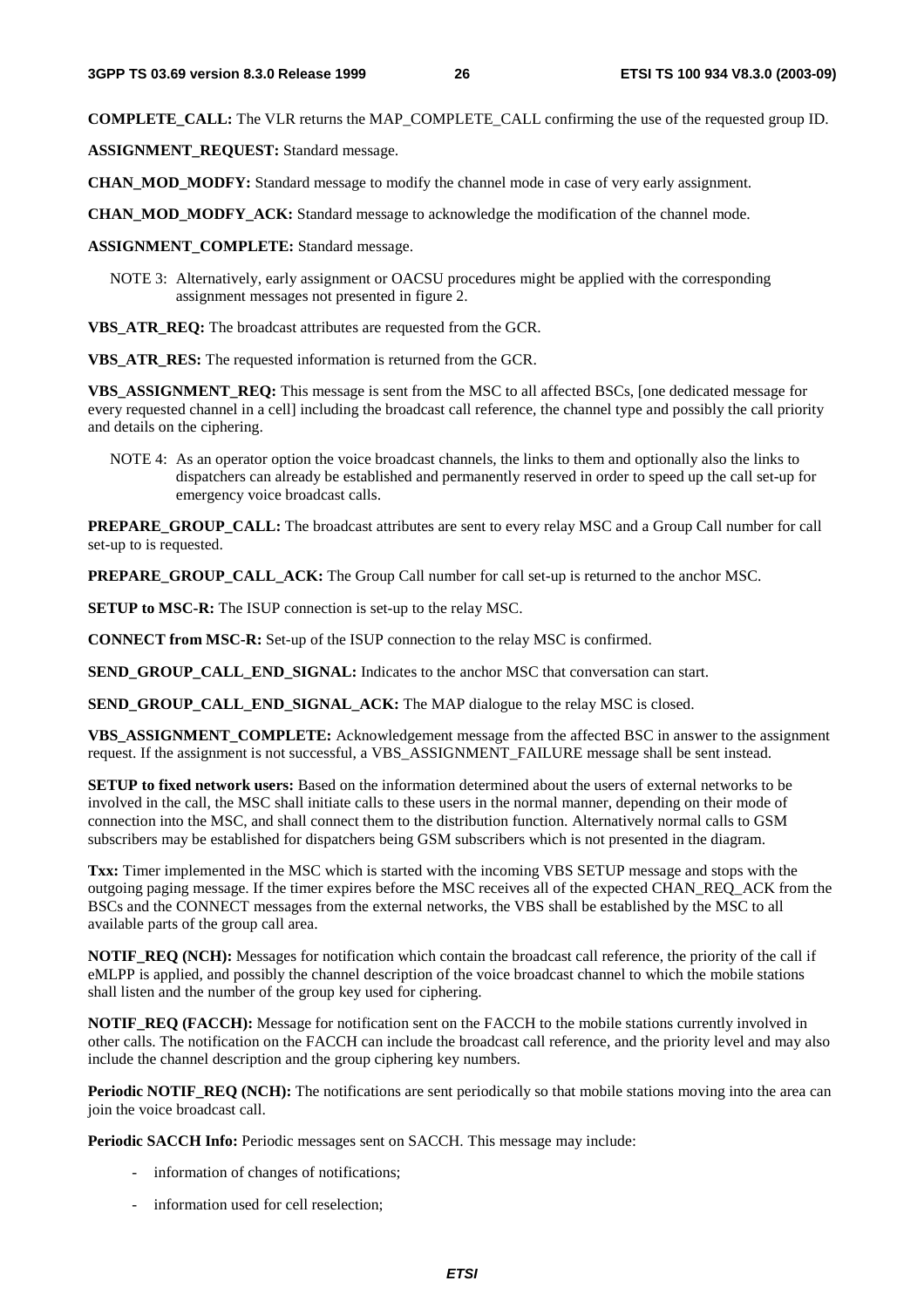**CONNECT:** Information to the mobile station of the calling subscriber that the VBS is established with the related broadcast call reference as the connected number.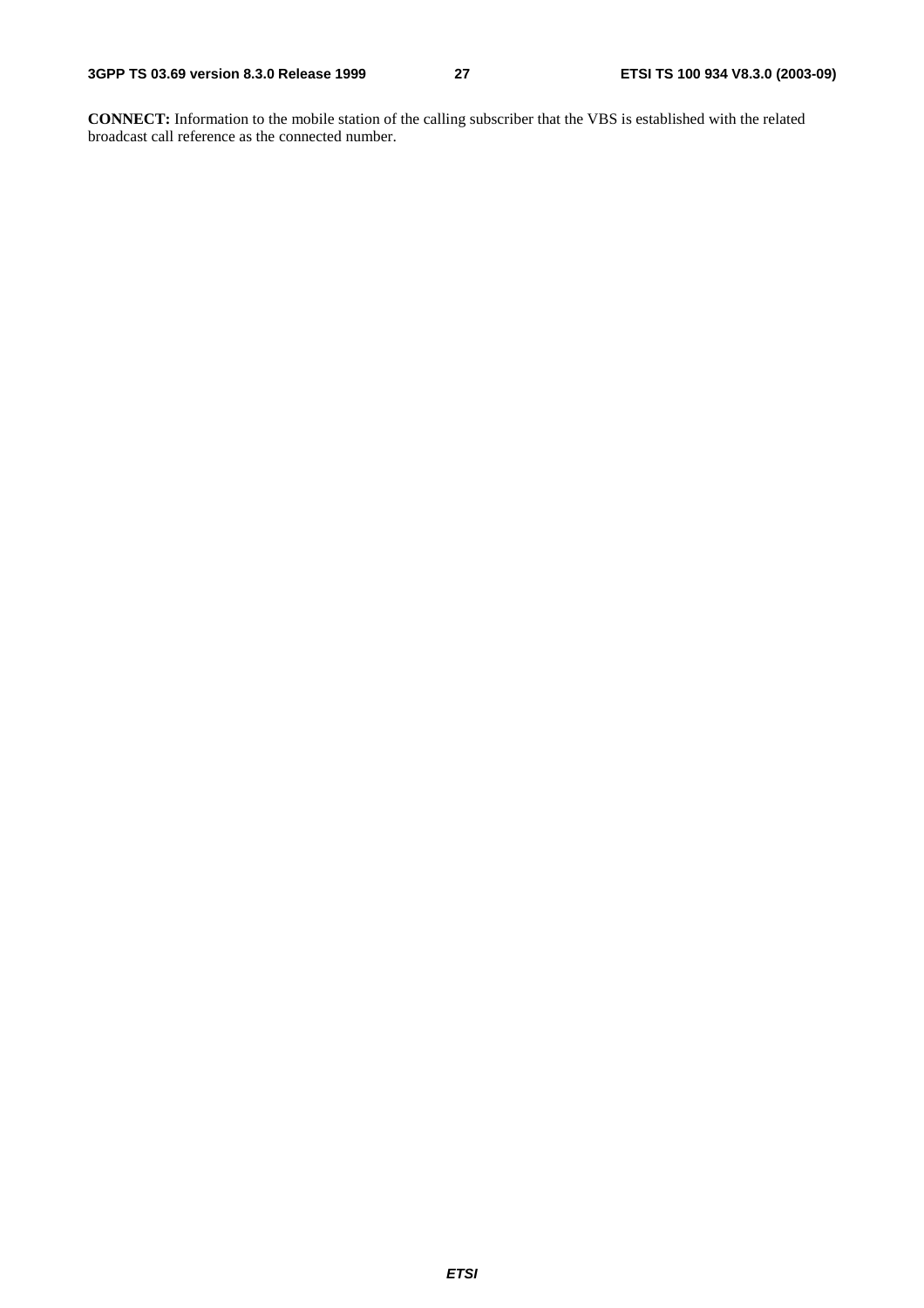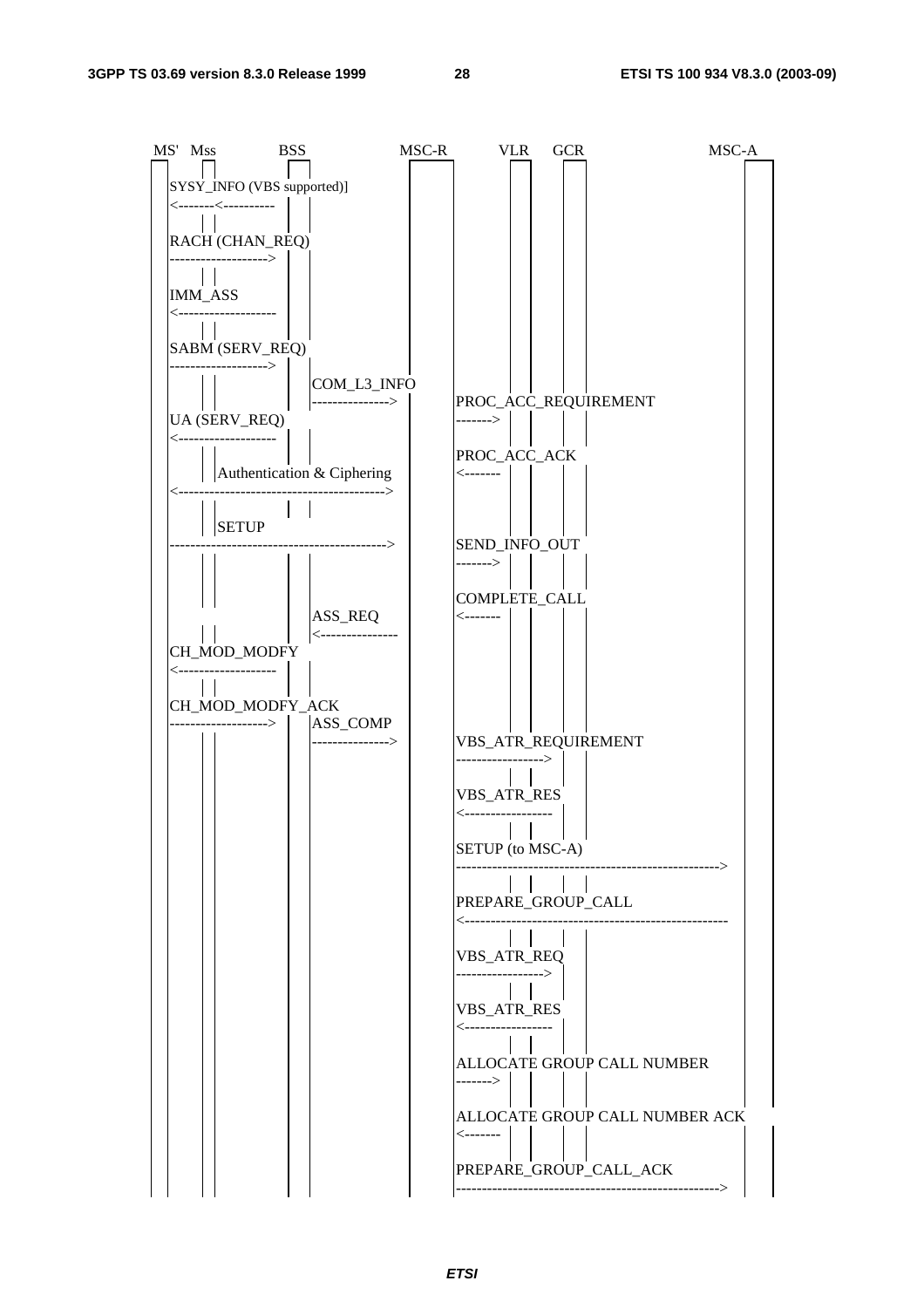

```
MSC-A = anchor MSC;
```
 $MSC-R$  = relay  $MSC$ 

#### **Figure 3: Signalling information required for establishing voice group calls by a service subscriber roaming in the relay-MSC area**

**SYS\_INFO (VBS supported):** Message used to indicate if the VBS establishment is supported in the cell and if voice broadcast call channels and the corresponding notification is supported in the cell.

**Initial RACH CHAN\_REQ**: Standard message.

**IMM\_ASS**: Standard message send on the PCH.

**SERV\_REQ (voice broadcast call)**: Modified form of the current call request message L3-MM CM SERVICE REQUEST sent on the allocated channel. Teleservice Voice broadcast call is indicated.

**UA (SERV\_REQ)**: This message is used to acknowledge the layer 2 link and provide contention resolution of the service request.

**COM\_L3\_INFO**: The MSC is provided with initial information about the voice broadcast call.

NOTE 1: Messages flows for authentication and ciphering are not represented although performed as normal.

**PROC\_ACC\_REQ**: The MAP\_PROCESS\_ACC\_REQ message is sent to the VLR to check the requested VBS teleservice against the subscription data.

**PROC\_ACC\_ACK**: The MAP\_PROCESS\_ACC\_ACK message acknowledges the requested service.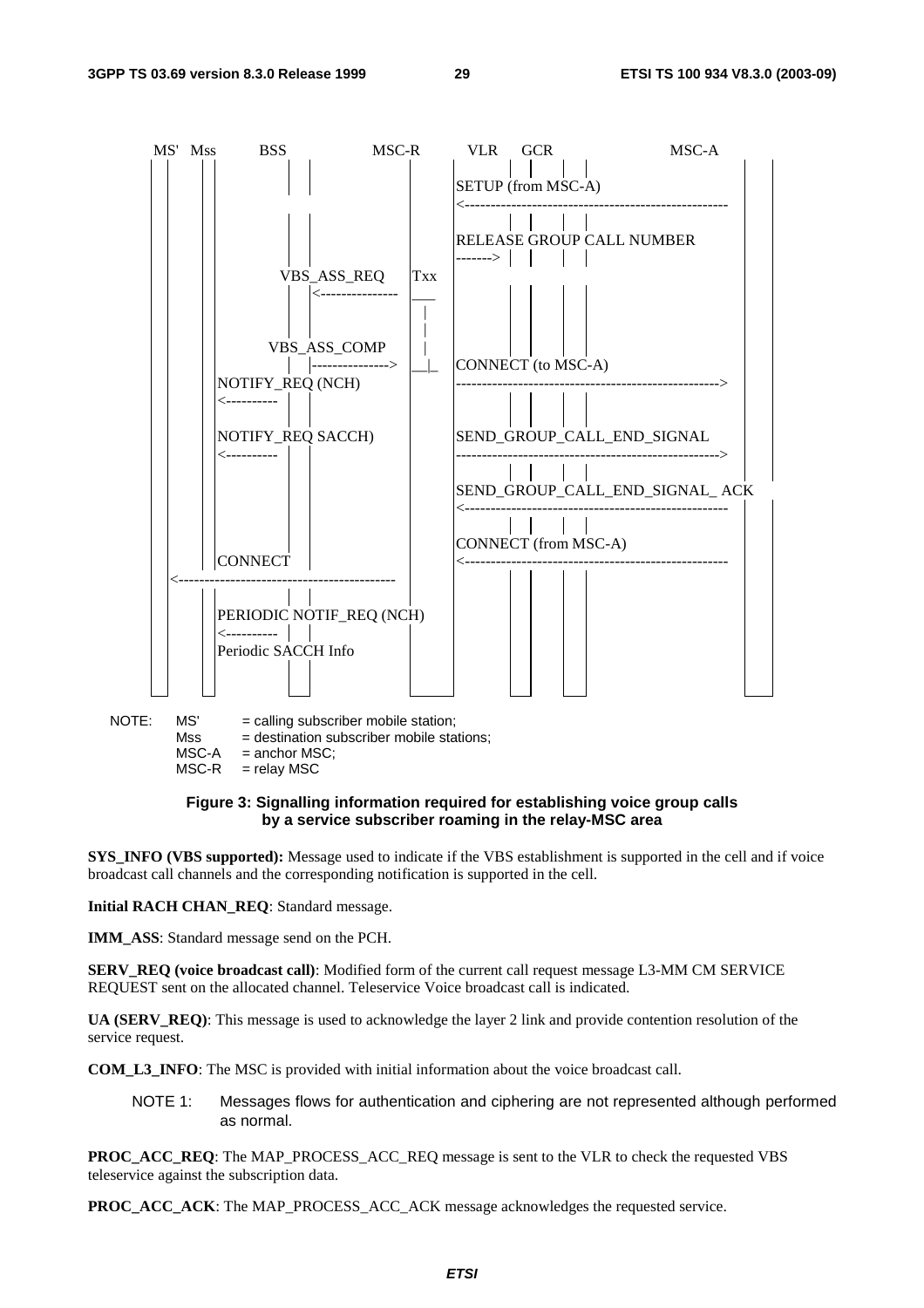**Authentication & Ciphering:** Authentication and Ciphering may be performed. Acknowledgement of the service request can also be performed by sending the CM SERVICE ACCEPT.

**SETUP**: The MSC is provided with details about the voice broadcast call.

NOTE 2: Alternatively, an IMMEDIATE\_SETUP may have been send as the initial message including all details of the voice broadcast call. In this case no SETUP message must be sent.

**SEND\_INFO\_OUT**: The requested group ID is transferred to the VLR in the MAP\_SEND\_INFO\_FOR\_OUTGOING\_CALL message.

**COMPLETE\_CALL:** The VLR returns the MAP\_COMPLETE\_CALL message confirming the use of the requested group ID.

**ASSIGNMENT\_REQUEST:** Standard message.

**CHAN\_MOD\_MODFY**: Standard message to modify the channel mode in case of very early assignment.

**CHAN\_MOD\_MODFY\_ACK**: Standard message to acknowledge the modification of the channel mode.

**ASSIGNMENT\_COMPLETE**: Standard message.

NOTE 3: Alternatively, early assignment or OACSU procedures might be applied with the corresponding assignment messages not presented in this figure.

**VBS\_ATR\_REQ**: The broadcast call attributes are requested from the GCR.

**VBS\_ATR\_RES**: The requested information (MSC-A address) is returned from the GCR.

**SETUP to MSC-A:** Based on information received from the GCR the relay MSC shall set-up a dedicated connection for the initiating service subscriber to the anchor MSC.

**PREPARE GROUP CALL:** The broadcast call attributes (parts) are received from the anchor MSC.

**VBS\_ATR\_REQ**: The broadcast call attributes are requested from the GCR.

**VBS\_ATR\_RES**: The requested information (cell list) is returned from the GCR.

**ALLOCATE GROUP CALL NUMBER**: The Group Call number is requested from the VLR.

**ALLOCATE GROUP CALL NUMBER ACK**: The Group Call number is returned from the VLR.

**PREPARE\_GROUP\_CALL\_ACK:** The Group Call number is sent to MSC-A.

**SETUP from MSC-A:** The ISUP connection is set-up between MSC-A and MSC-R.

**RELEASE GROUP CALL NUMBER**: The VLR is requested to release the Group Call number.

**VBS\_ASSIGNMENT\_REQ**: This message is sent from the MSC to all affected BSCs, [one dedicated message for every requested channel in a cell,] including the broadcast call reference, the channel type and possibly the call priority and details on the ciphering.

NOTE 4: As an operator option the voice broadcast call channels, the links to them and optionally also the links to dispatchers can already be established and permanently reserved in order to speed up the call set-up for emergency voice broadcast calls.

**VBS\_ASSIGNMENT COMPLETE**: Acknowledgement message from the affected BSC in answer to the assignment requests. If the assignment is not successful, a VBS\_ASSIGNMENT\_FAILURE message shall be sent instead.

**CONNECT to MSC-A:** Set-up of the ISUP connection from the anchor MSC is confirmed.

**SEND\_GROUP\_CALL\_END\_SIGNAL:** Indicates to the anchor MSC that conversation can start.

**SEND\_GROUP\_CALL\_END\_SIGNAL\_ACK:** The MAP dialogue is terminated.

**Txx**: Timer implemented in the relay MSC which is started with the incoming SETUP message from the anchor MSC and stops with the outgoing paging message. If the timer expires before the MSC receives all of the expected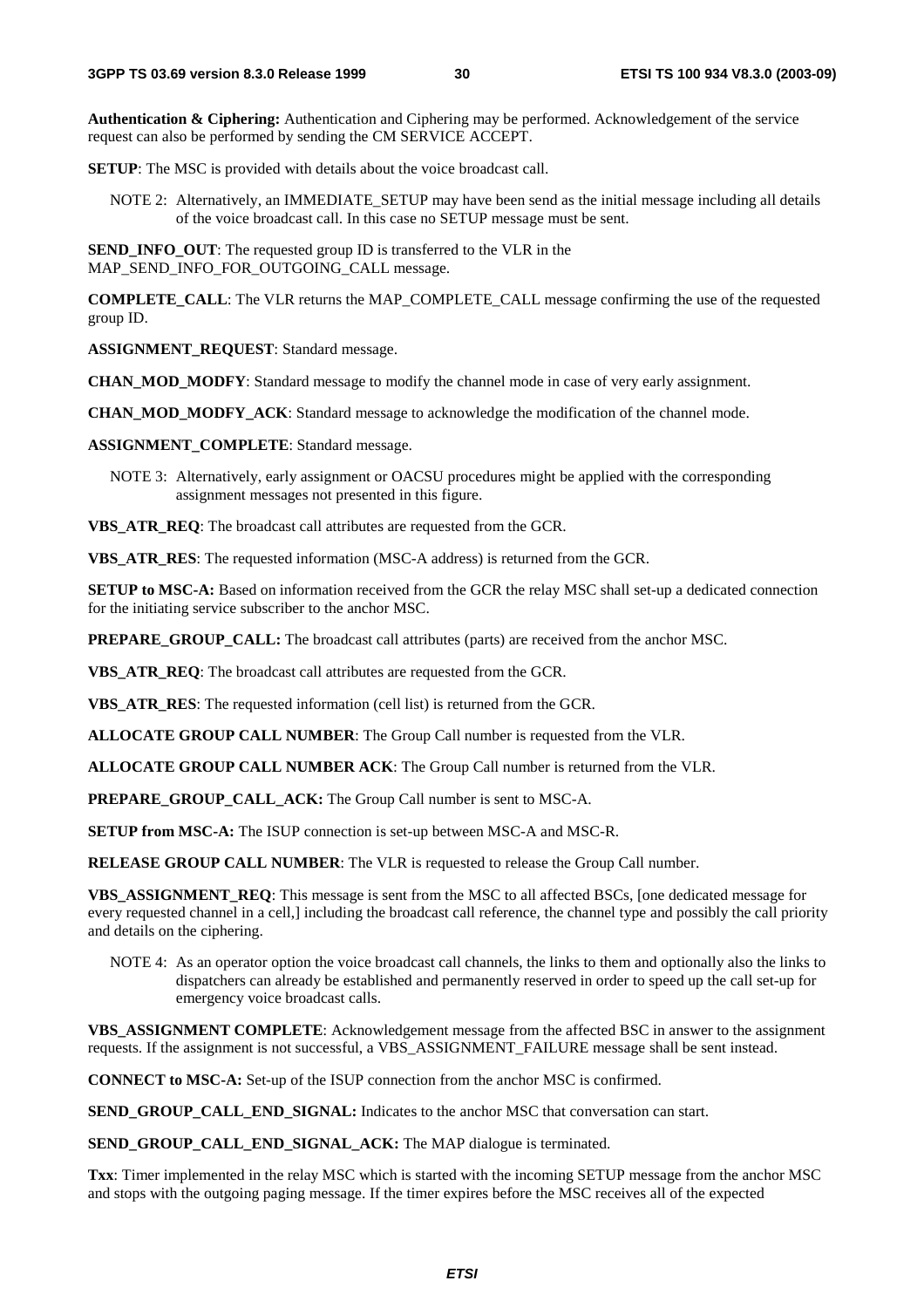CHAN\_REQ\_ACK from the BSCs, the VBS shall be established by the relay MSC to all available parts of the broadcast call area and the anchor MSC shall be informed that conversation can start.

**NOTIF\_REQ (NCH)**: Messages for notification which contain the broadcast call reference, the priority of the call if eMLPP is applied, and possibly the channel description of the voice broadcast call channel to which the mobile stations shall listen and the number of the group key used for ciphering.

**NOTIF\_REO (SACCH)**: Message for notification sent on the SACCH or FACCH to the mobile stations currently involved in other calls. The notification on the SACCH shall include only the broadcast call reference, and the priority level. The notification on the FACCH may include also the channel description and the group ciphering key numbers.

**Periodic NOTIF\_REQ (NCH)**: The notifications are sent periodically so that mobile stations moving into the area can join the voice broadcast call.

**Periodic SACCH Info**: Periodic messages sent on the downlink of the SACCH. This message may include:

- information of changes of notifications;
- information used for cell reselection;

**CONNECT (from MSC-A):** Call set-up of the dedicated connection for the calling service subscriber is confirmed.

**CONNECT**: Information to the mobile station of the calling subscriber that the VBS is established with the related broadcast call reference as the connected number.



**Figure 4: Signalling required to disconnect the voice broadcast call** 

**TERMINATION REQUEST:** The calling subscriber's mobile station can send a TERMINATION REQUEST message to clear down the entire voice broadcast call. Alternatively an authorized dispatcher can terminate the voice broadcast call in which case a RELEASE message is received from the external network. Alternatively the calling subscriber currently served by the relay-MSC can terminate the call in which case a RELEASE message is received from the relay MSC on the dedicated connection.

**CLEAR CMD:** This message is sent from the MSC to all related BSC to disconnect calls from the distribution function and stop all periodic notifications for the voice broadcast call to be released.

**VBS\_TERMIN:** The MSC informs the GCR that the voice broadcast call with the related broadcast call reference is terminated.

**RELEASE:** RELEASE messages are sent to the calling subscriber and on all downlink FACCH to the service subscribers. The RELEASE messages shall be repeated for a predefined period in order to provide a high probability that the listening mobile stations receive the message.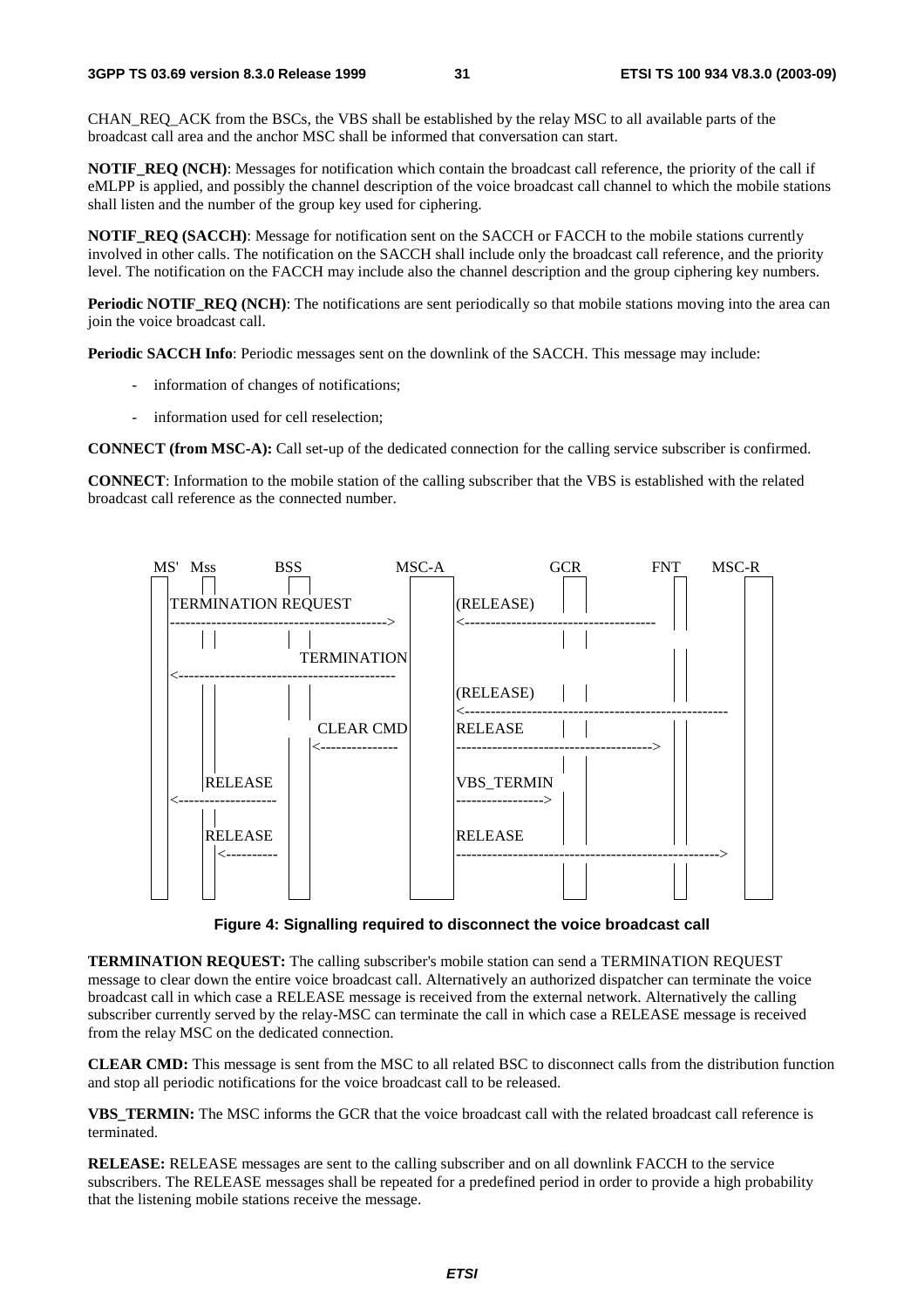In addition, RELEASE messages are sent to all related dispatchers and relay MSCs.





**SYS\_INFO (NCH allocated):** Message used to indicate if the NCH is allocated on the CCCH in the cell.

**Initial RACH CHAN\_REQ:** Standard message.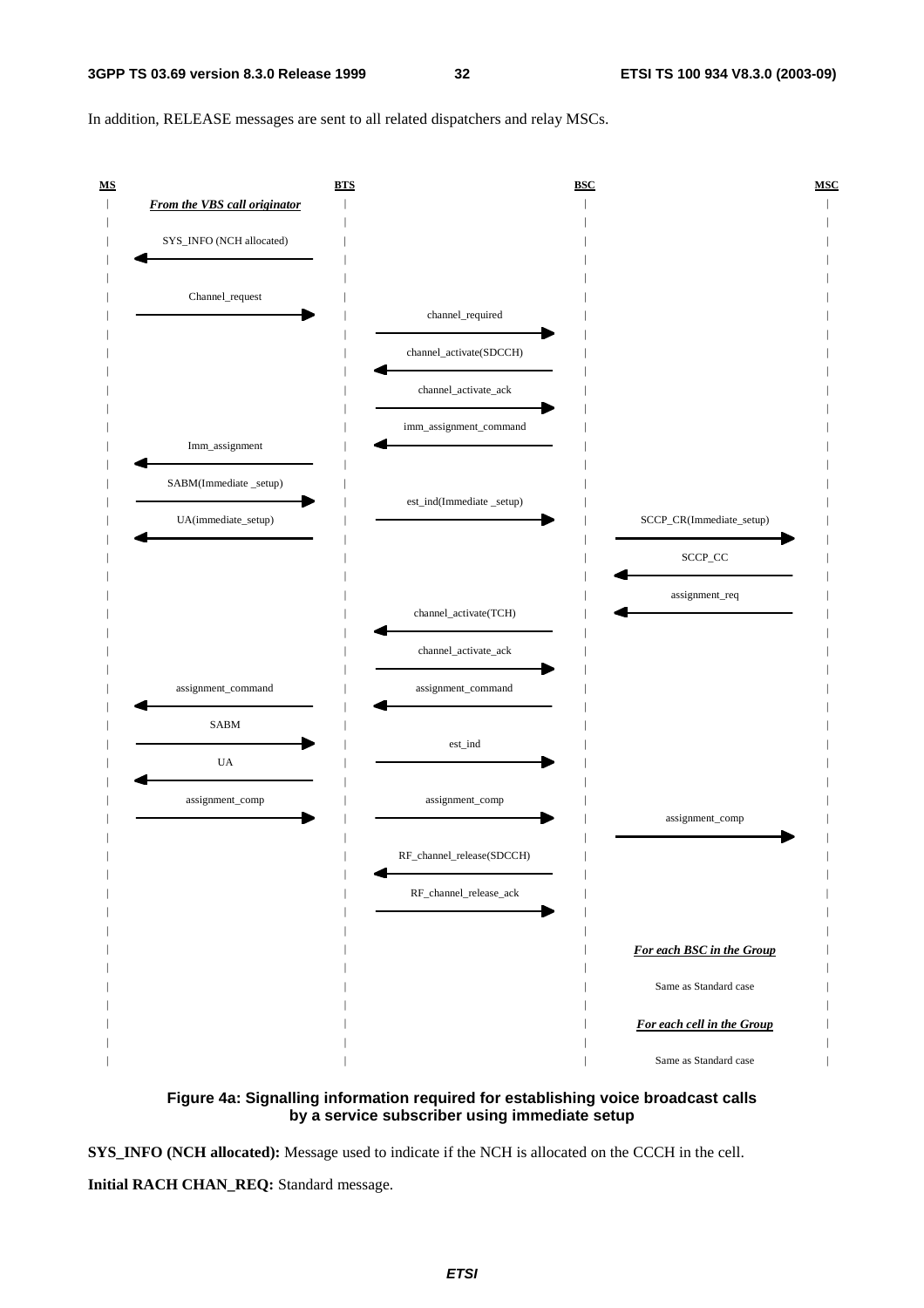**IMM\_ASSIGNMENT:** Standard message send on the PAGCH.

**IMMEDIATE\_SETUP :** This message including all details of the broadcast call is sent by the MS to the network in order to set-up a broadcast call immediately, i.e. without previous establishment of an MM connection.

**UA (IMMEDIATE\_SETUP):** This message is used to acknowledge the layer 2 link and provide contention resolution of the immediate setup.

NOTE 1: Authentication and/ or activation of Ciphering may be performed before or after sending a CONNECT message. If ciphering has not been activated before sending a CONNECT message, a CM\_SERVICE ACCEPT may be sent before the CONNECT message by the MSC, however sending of the CM\_SERVICE\_ACCEPT is not mandatory.

## 11.4 Functional requirement of Anchor-MSC

The VBS handling process in the anchor MSC is shown in figure 5

#### **Successful call set-up**

When the VBS handling process in the anchor MSC receives a VBS call set-up request from either a dispatcher or a service subscriber currently located in the anchor MSC's area or a service subscriber currently located in a relay MSC's area, it interrogates its associated GCR to retrieve the broadcast call attributes, and waits for a response.

If the GCR returns a positive response containing the broadcast call attributes, the anchor MSC sets up the downlinks to the cells inside the MSC area of the group call anchor MSC into which the call is to be sent, sets up the connections to the dispatchers to which a dedicated link is to be established , sets up the connections to the relay MSCs into which the call is to be sent and waits for call release.

#### **Procedure Setup Connections to Relay MSCs**

The procedure is shown in figure 6.

The procedure sends PREPARE\_GROUP\_CALL messages to all relay MSCs and waits for the responses.

If a positive response containing an Group Call number is received from a relay MSC, the anchor MSC constructs an IAM using the Group Call number as called party address, sends it to the relay MSC and waits for the SEND\_GROUP\_CALL\_END\_SIGNAL message.

If the SEND\_GROUP\_CALL\_END\_SIGNAL message is received, the procedure returns an acknowledgement to the relay MSC and checks whether responses from other relay MSCs are outstanding. Relay MSCs that do not send positive responses on the PREPARE\_GROUP\_CALL message are no longer considered to belong to the list of relay MSCs for this VBS call.

#### **Negative response received from the GCR**

If the GCR returns a negative response to the anchor MSC indicating that the call is already on-going, the anchor MSC checks whether the call was initiated by a dispatcher. If so, the dispatcher is connected to the on-going call and the process returns to the idle state. If the call was initiated by a service subscriber, a Release message indicating 'user busy' is returned in order to force the mobile station of the service subscriber to look for notifications of the respective group ID on the NCH and join the broadcast call.

If the negative response from the GCR indicates any other reason than 'on-going call' the VBS call set-up request is rejected by sending a release message back to the initiator and the process returns to the idle state.

#### **Call release**

When receiving a release message either from a dispatcher who is allowed to terminate the voice broadcast call or from the service subscriber who has initiated the VBS call in the anchor MSC area or in a relay MSC area, the connections to the relay MSCs are released, all connections to dispatchers are released, all downlinks to cells inside the anchor MSC area are released, the GCR is informed that the call is no longer on-going and the process returns to the idle state.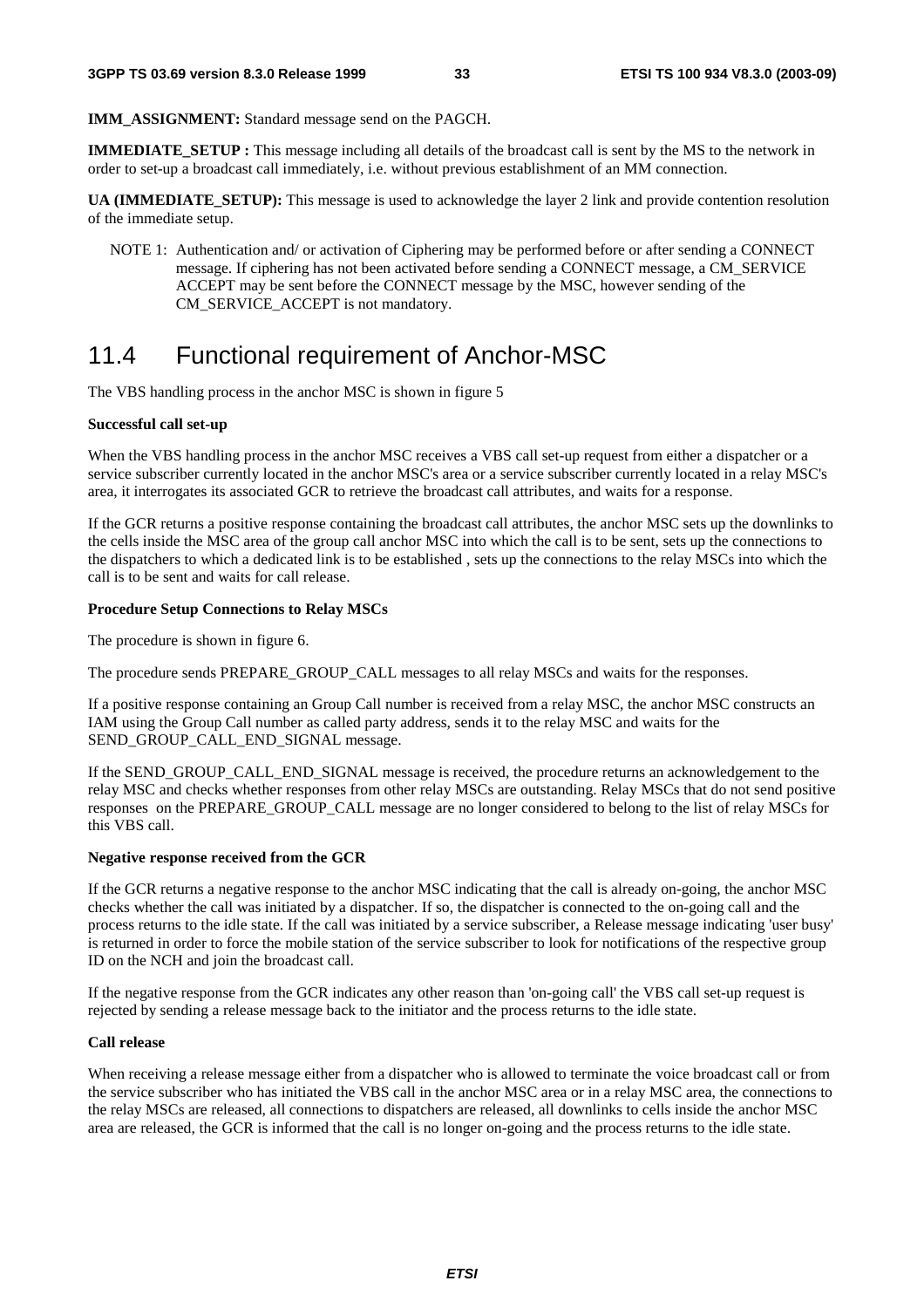

**Figure 5: VBS handling process in the anchor MSC (sheet 1 of 2)** 

**ETSI**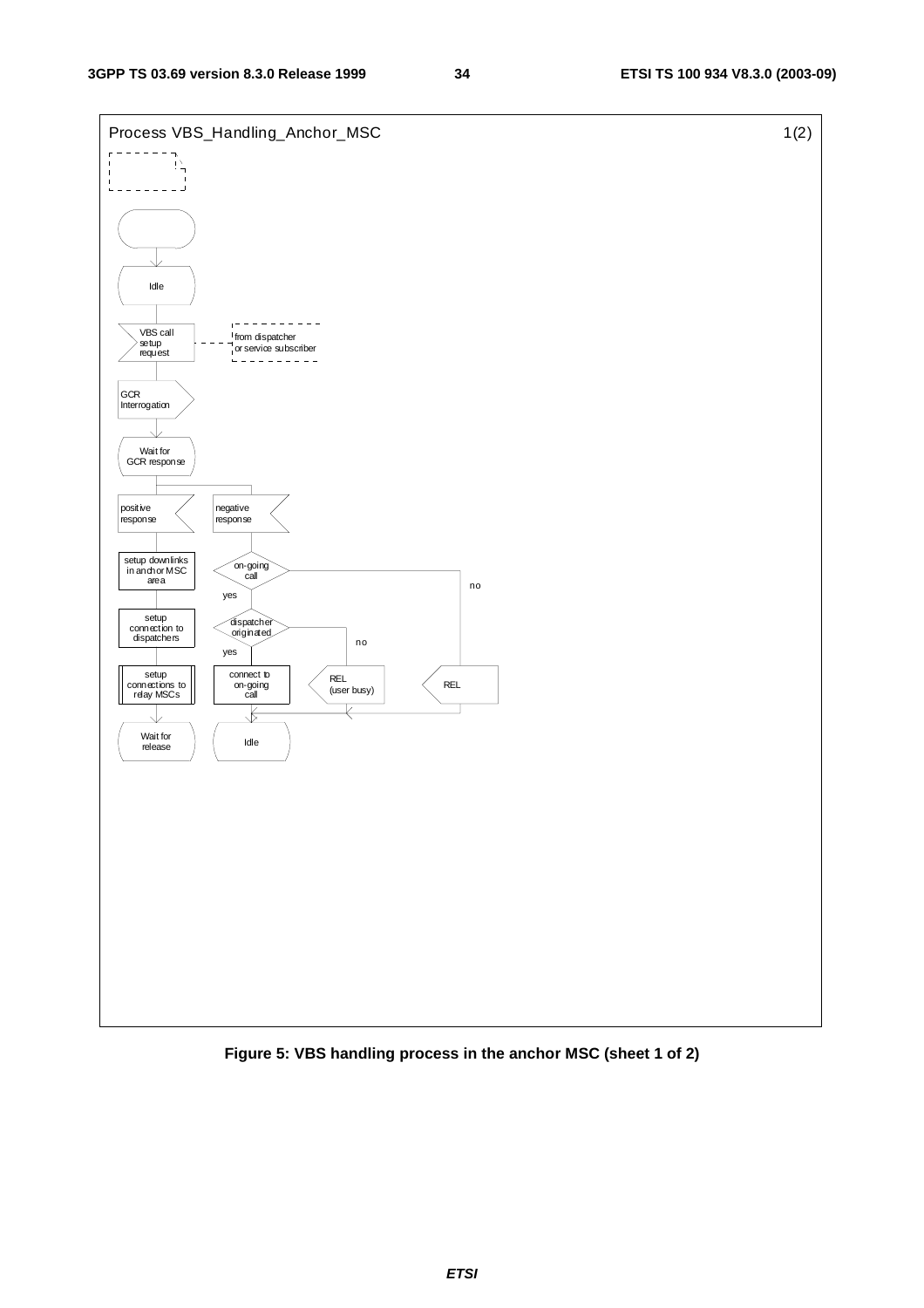

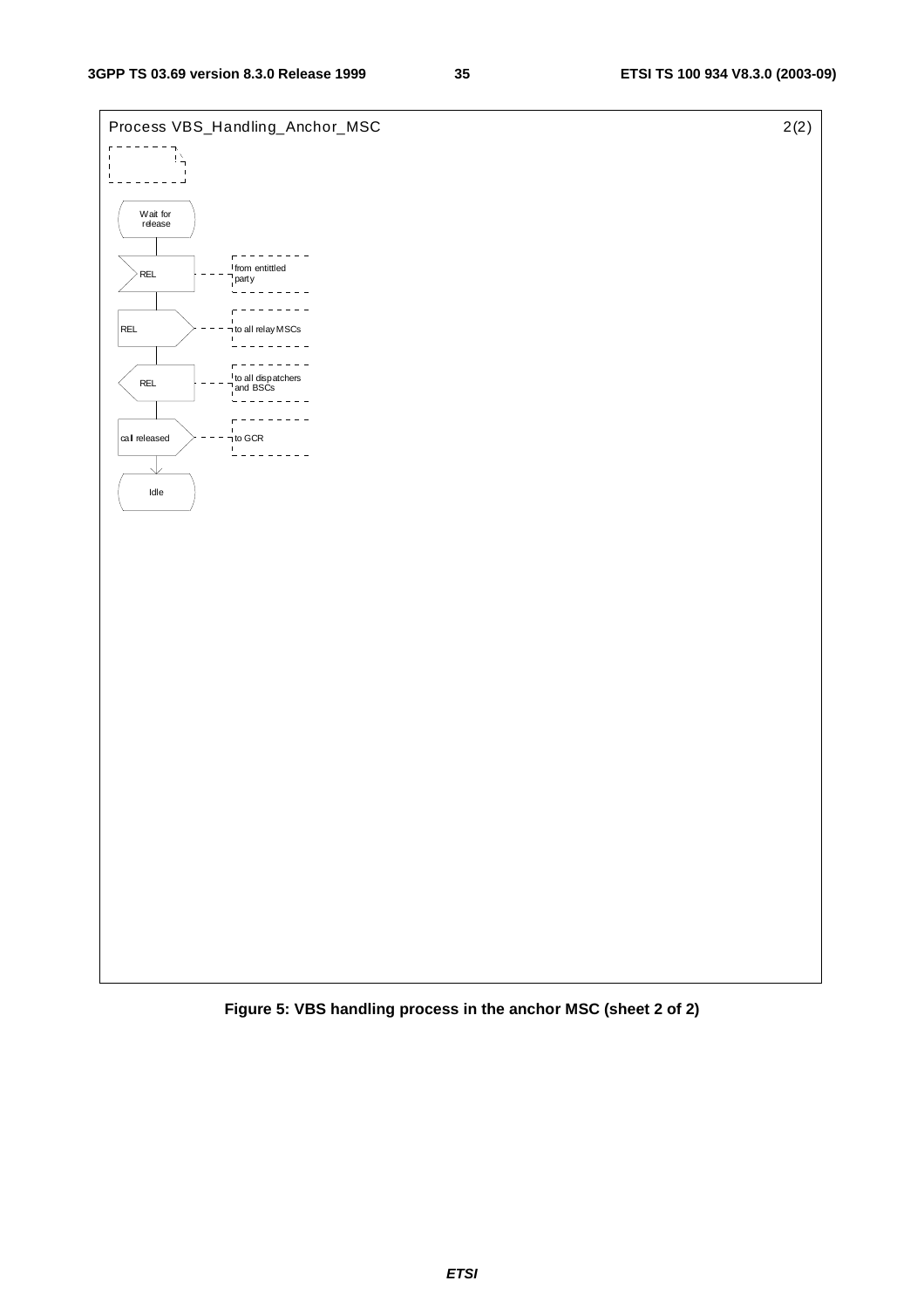

**Figure 6: Set-up connection to relay MSCs (sheet 1 of 1)**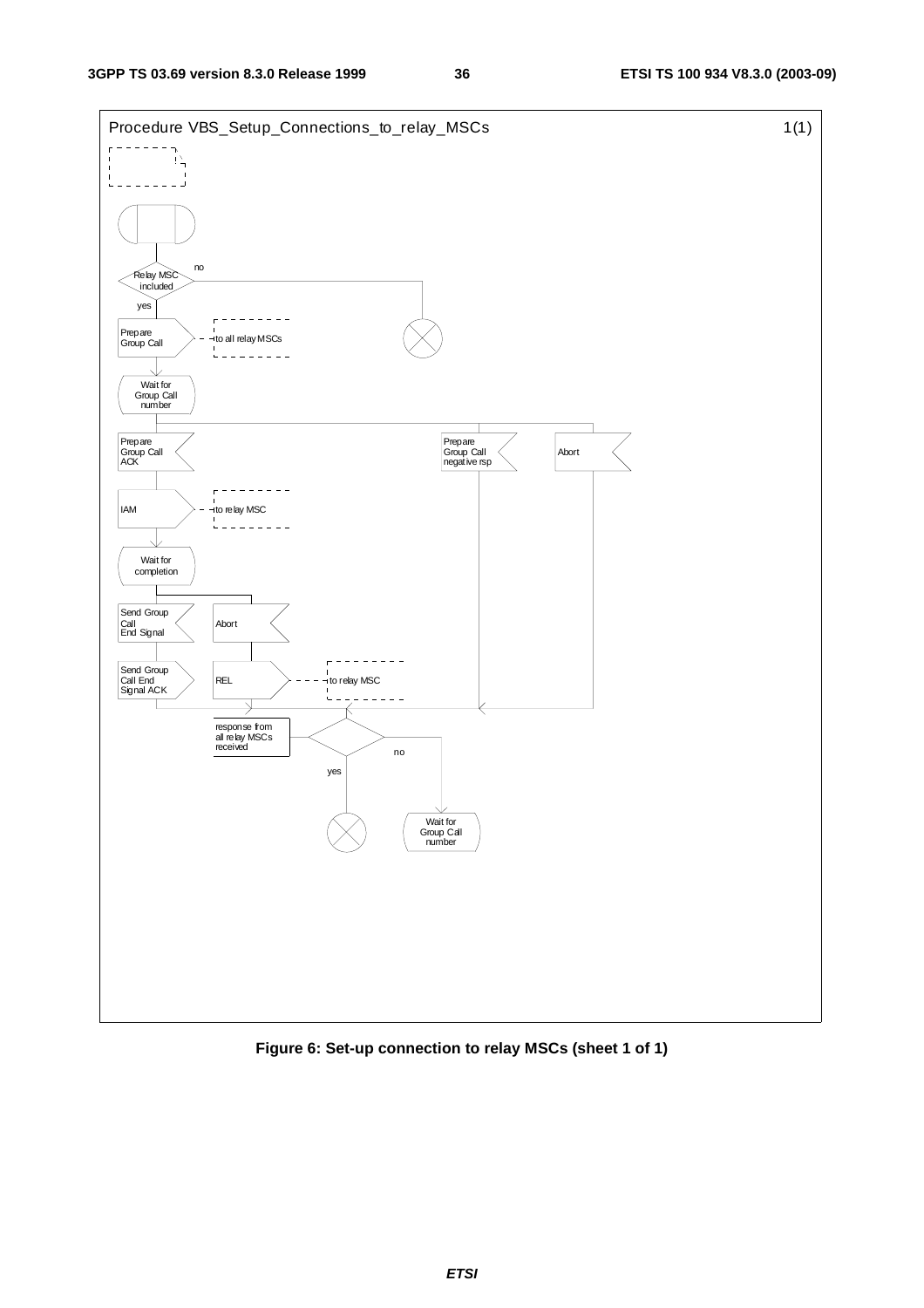## 11.5 Functional requirement of Relay-MSC

The VBS handling process in the relay MSC is shown in figure 7

#### **Successful call set-up initiated by a service subscriber**

When the VBS handling process in the relay MSC receives a VBS call set-up request from a service subscriber currently located in a relay MSC's area, it interrogates its associated GCR to retrieve the anchor MSC address and waits for a response.

If the GCR returns a positive response containing the anchor MSC address, the relay MSC sets up a dedicated connection for the initiating service subscriber to the anchor MSC by constructing an IAM with CLI set to the NDC plus prefix for VBS plus broadcast call reference, sending it to the anchor MSC, and waits for call release.

#### **Negative response received from the GCR**

If the GCR returns a negative response to the relay MSC indicating that the call is already on-going, the relay MSC sends a Release message indicating 'user busy' to the service subscriber in order to force the mobile station of the service subscriber to look for notifications of the respective group ID on the NCH and join the broadcast call.

If the negative response from the GCR indicates any other reason than 'on-going call' the VBS call set-up request is rejected by sending a release message back to the initiator and the process returns to the idle state.

#### **Successful call set-up initiated by the anchor MSC**

When the VBS handling process in the relay MSC receives a PREPARE\_GROUP\_CALL message from the anchor MSC, it interrogates its associated GCR to retrieve the list of cells inside the relay MSC area into which the call is to be sent.

If the GCR returns a positive response, the relay MSC requests an Group Call number from its VLR.

If the VLR returns a Group Call number, a PREPARE\_GROUP\_CALL acknowledgement containing the Group Call number is returned to the anchor MSC and the relay MSC waits for the incoming call.

If the incoming call identified by the Group Call number is received, the relay MSC releases the Group Call number, sets up the downlinks to the cells inside the relay MSC area into which the call is to be sent, sends a SEND\_GROUP\_CALL\_END\_SIGNAL\_message to the anchor MSC and waits for the call to be released.

#### **Negative response received from the GCR**

If the GCR returns a negative response to the relay MSC, the relay MSC returns a PREPARE\_GROUP\_CALL negative response to the anchor MSC and returns to the idle state.

#### **No Group Call number received from VLR**

If the VLR could not allocate an Group Call number, the relay MSC returns a PREPARE\_GROUP\_CALL negative response to the anchor MSC, informs the GCR that the call is no longer on-going and returns to the idle state.

#### **Call release**

When receiving a release message from the anchor MSC for the dedicated connection which was set-up to for the initiating service subscriber located in the relay MSC area, the relay MSC releases the connection to the service subscriber and the process returns to the idle state.

When the initiating service subscriber releases the call, the relay MSC sends a release message for the dedicated connection to the anchor MSC and the process returns to the idle state.

When receiving a release message from the anchor MSC for the connection which was set up using the Group Call number, the relay MSC releases all downlinks to cells inside the relay MSC area, informs the GCR that the call is no longer on-going and the process returns to the idle state.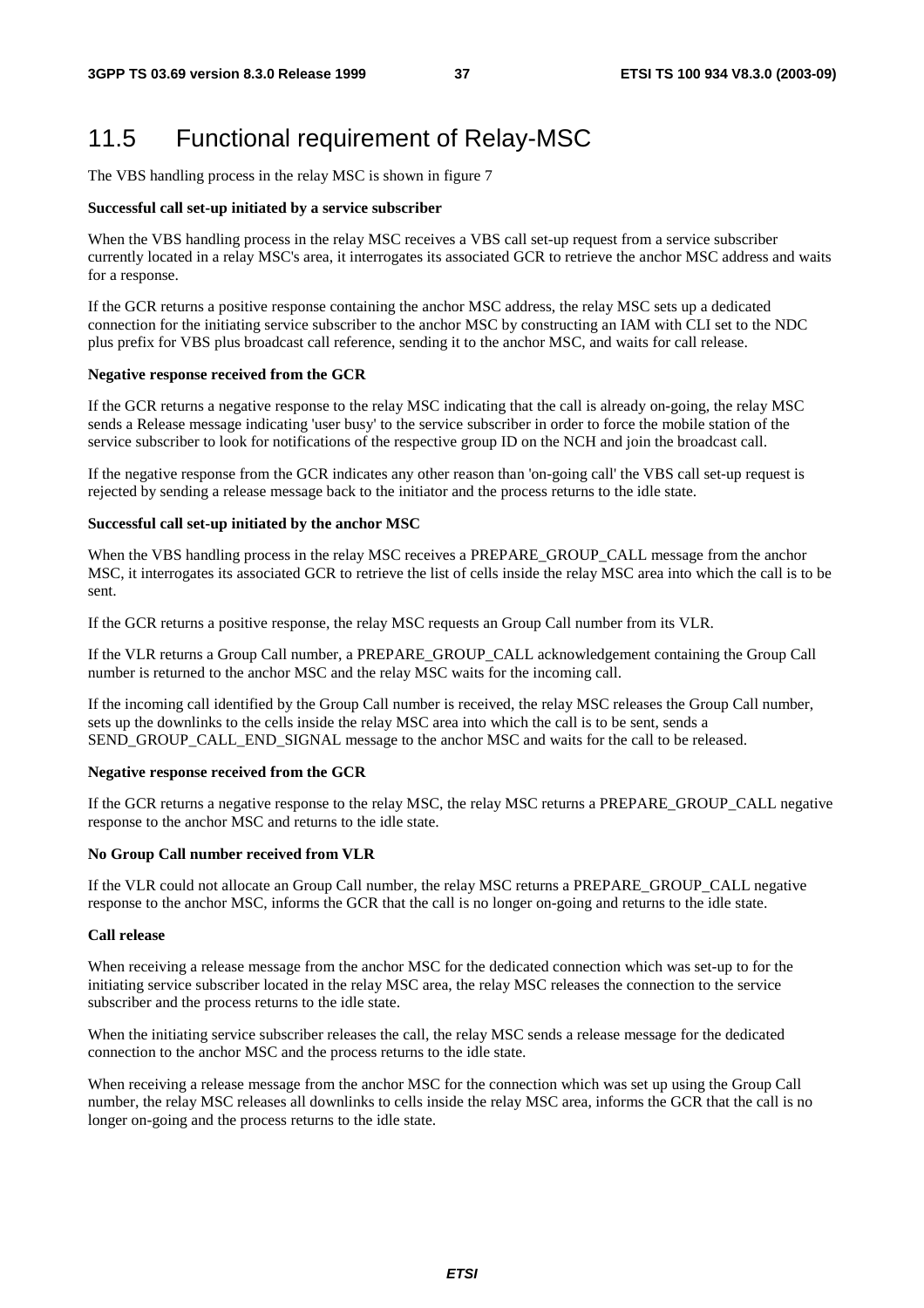

**Figure 7: VBS handling process in the relay MSC (sheet 1 of 3)**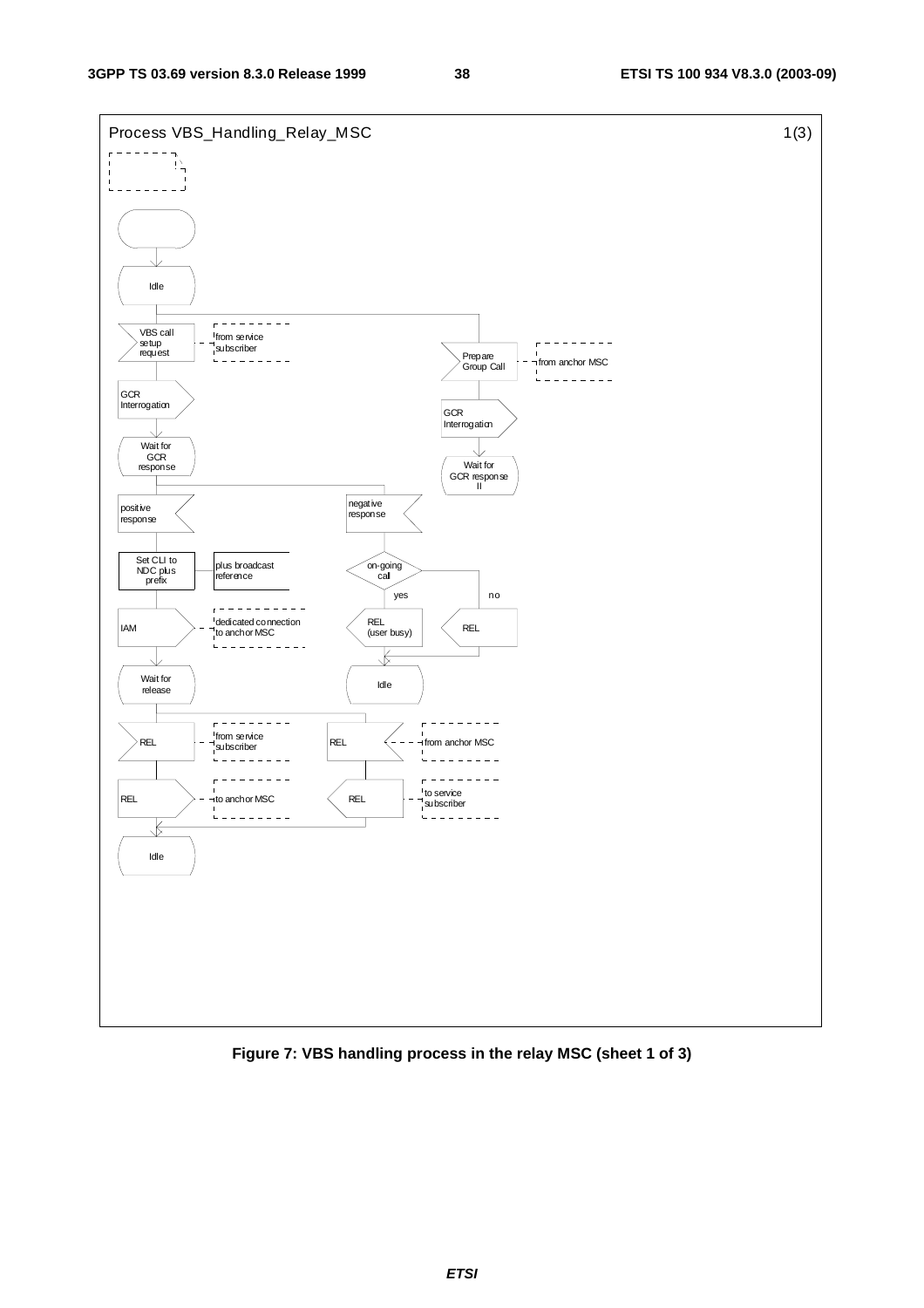

**Figure 7: VBS handling process in the relay MSC (sheet 2 of 3)**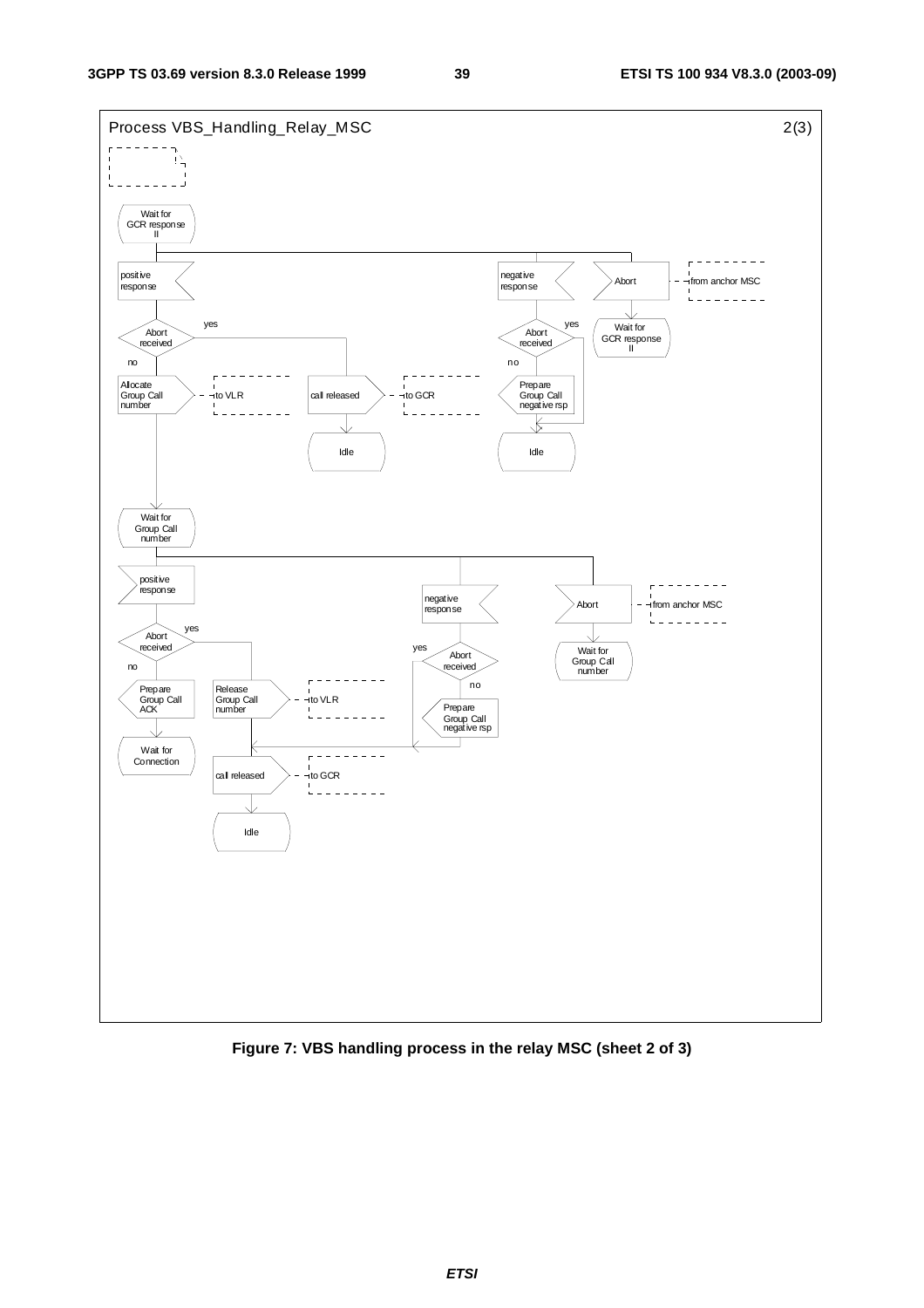

**Figure 7: VBS handling process in the relay MSC (sheet 3 of 3)** 

## 11.6 Functional requirement of GCR

The process in the GCR is shown in figure 8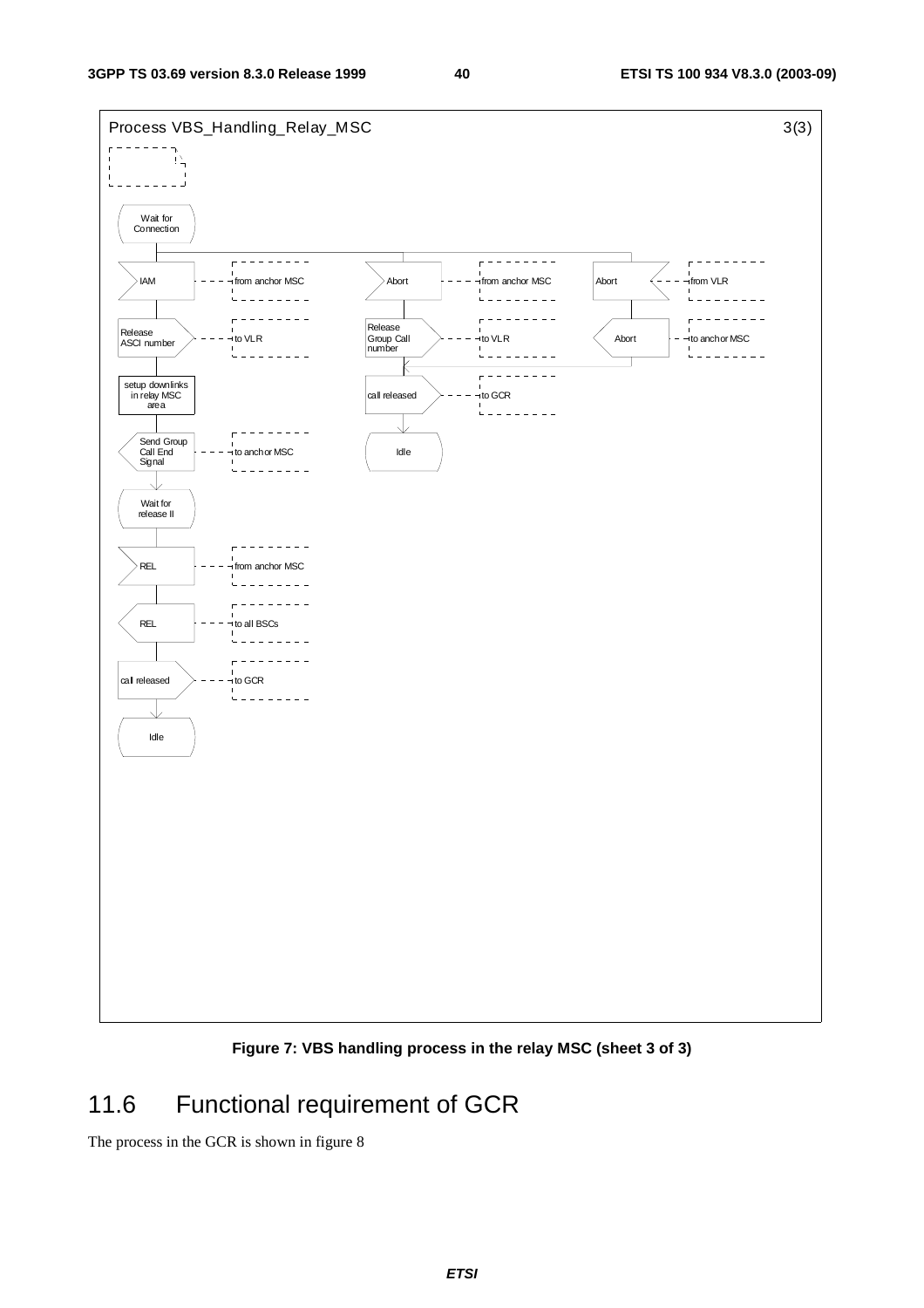#### **Service subscriber initiated call**

If the GCR receives an interrogation request for a call initiated by a service subscriber who is located in the MSC area of the associated MSC, the GCR calculates the broadcast call reference from the Group ID and the originating cell ID.

If the broadcast call reference was successfully calculated, the GCR checks whether a VBS call with that broadcast call reference is already on-going.

If the call is not marked as on-going, the GCR checks whether an anchor MSC address is stored in its broadcast call reference record. If this is the case, a positive response including the anchor MSC address is returned to the MSC and the process returns to the idle state. If no anchor MSC address is stored ( i.e. the associated MSC is anchor MSC with respect to this broadcast call reference) the GCR marks its broadcast call reference record with 'on-going call' and returns a positive response including the broadcast call attributes to the MSC and the process returns to the idle state.

If the broadcast call reference could not be successfully calculated from the Group ID and the originating cell ID, the GCR returns a negative response indicating 'failure' to the MSC and the process returns to the idle state.

If the call was marked as on-going , the GCR returns a negative response indicating 'on-going call' to the MSC and the process returns to the idle state.

#### **Dispatcher initiated call**

If the GCR receives an interrogation request for a call initiated by a dispatcher or by a service subscriber who is not located in the MSC area of the associated MSC, the GCR checks the CLI of the initiator against the list of identities of dispatchers which are allowed to initiate the voice broadcast call and against the prefix for VBS plus broadcast call reference in order to determine whether the initiator is allowed to set-up the call. If the check is successful the GCR checks whether a VBS call with the same broadcast call reference is already on-going.

If the call is not marked as on-going, the GCR marks its broadcast call reference record with 'on-going call' and returns a positive response including the broadcast call attributes to the MSC and the process returns to the idle state.

If the CLI check was not successful, the GCR returns a negative response indicating 'failure' to the MSC and the process returns to the idle state.

If the call was marked as on-going , the GCR returns a negative response indicating 'on-going call' to the MSC and the process returns to the idle state.

#### **Anchor MSC triggered call**

If the GCR (associated to a relay MSC) receives an interrogation request for a call triggered by the anchor MSC, the GCR marks its broadcast call reference record with 'on-going call', returns a positive response including the list of cells inside the MSC area of the requesting MSC in which the call is to be sent to the MSC and the process returns to the idle state.

#### **Call release**

If the GCR receives a call released indication from the MSC, the 'on-going call' indicator in the broadcast call reference record is reset and the process returns to the idle state.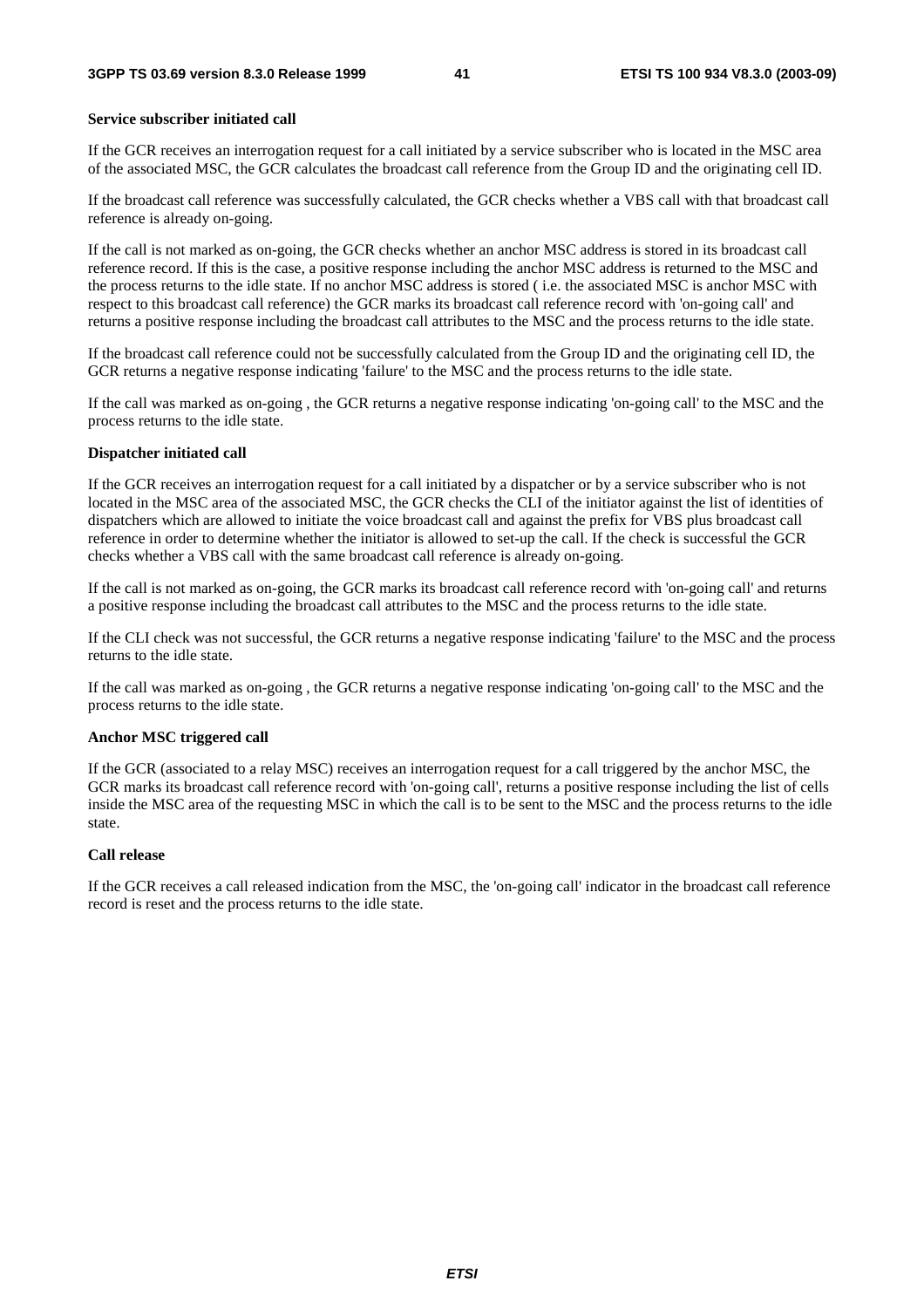

**Figure 8: Process in the GCR (sheet 1 of 2)** 

**ETSI**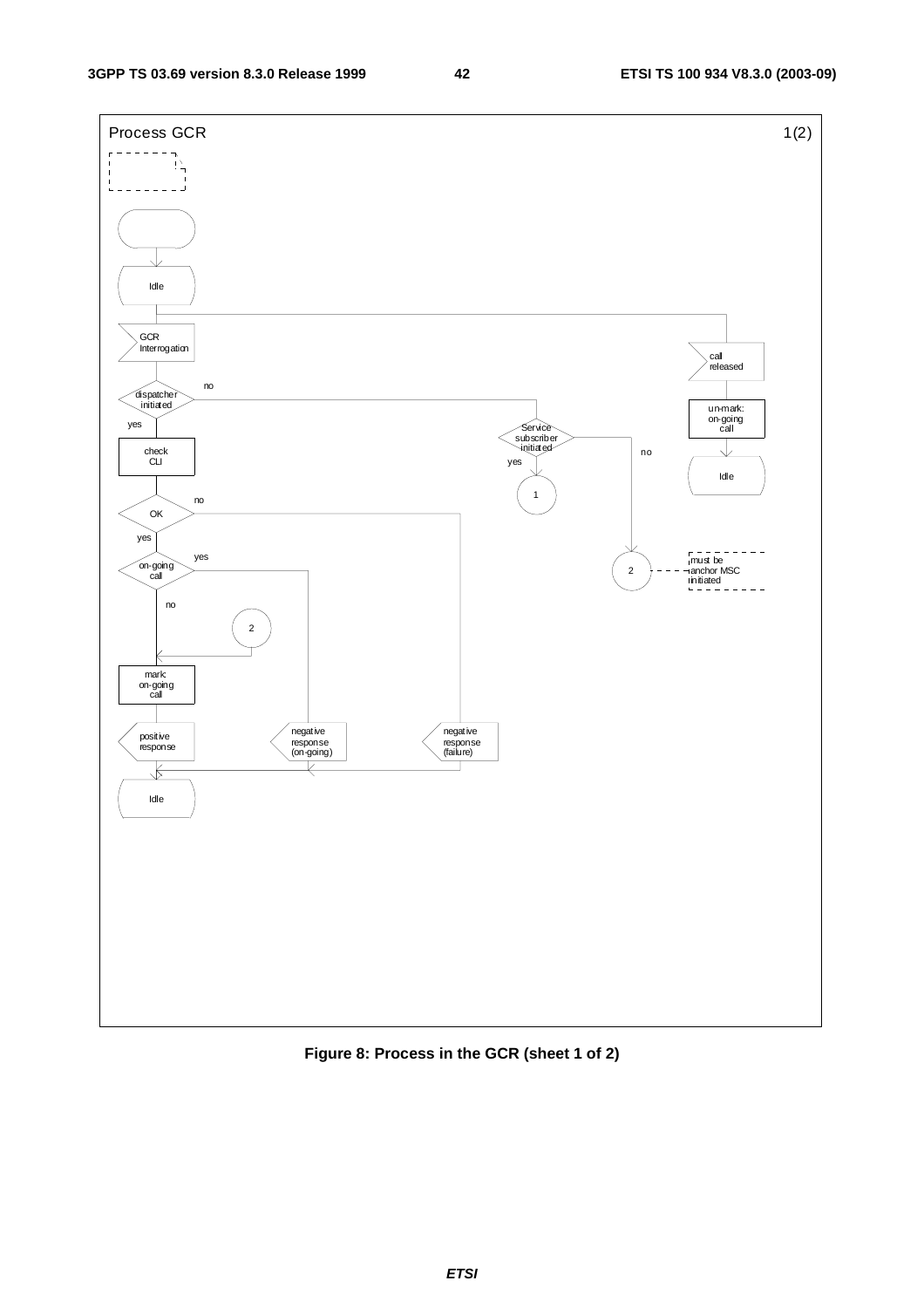

**Figure 8: Process in the GCR (sheet 2 of 2)**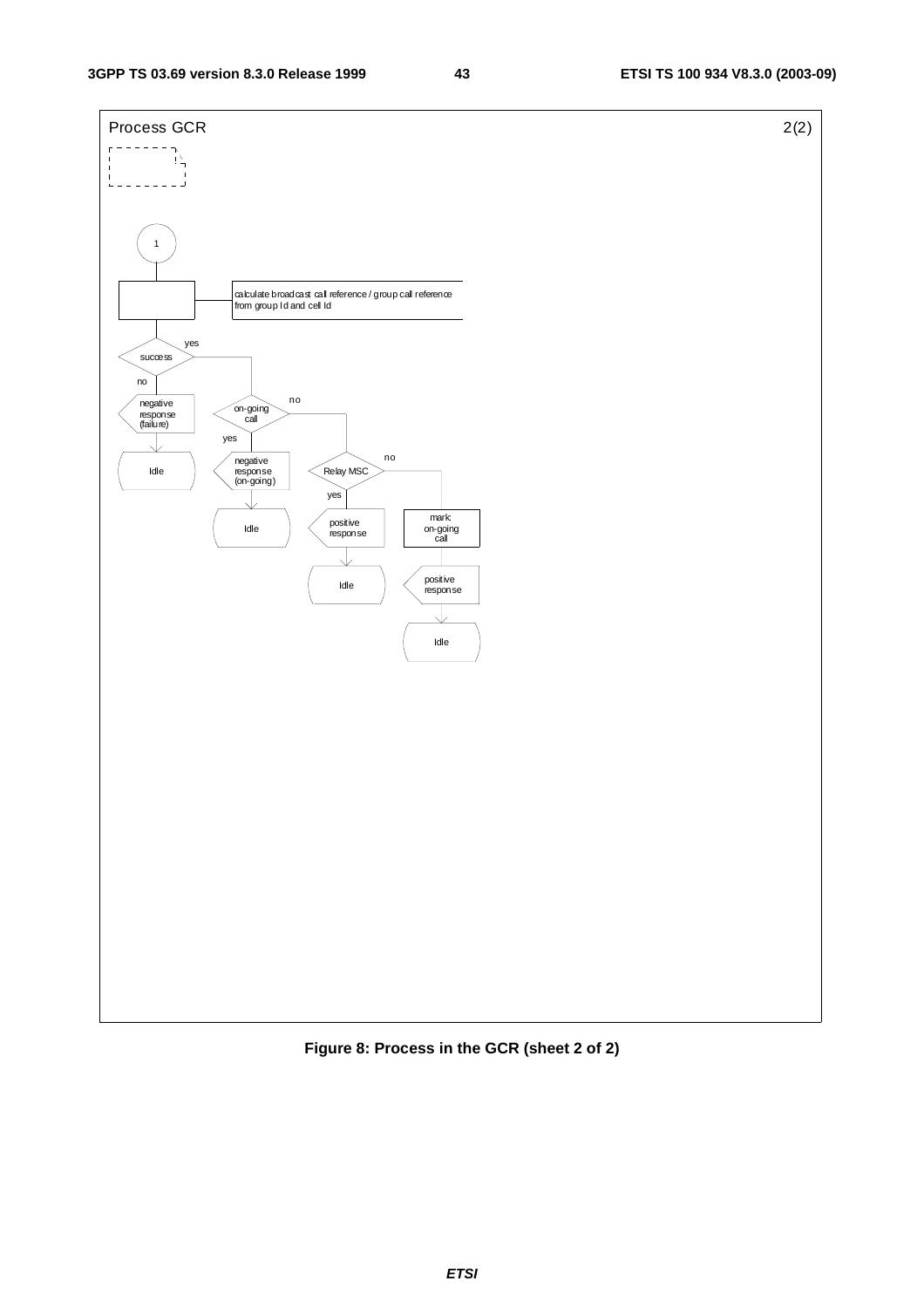## 11.7 Functional requirement of VLR

The Group Call number allocation process in the VLR is shown in figure 9

#### **Successful procedure**

When receiving a request from the relay MSC to allocate a Group Call number, the VLR checks if a Group Call number is available. If so it selects a Group Call number, marks the number as allocated, returns a positive response including the Group Call number to the MSC, starts a supervision timer and waits for removal of the Group Call number. If the VLR receives a request to release the Group Call number, the VLR marks the Group Call number as free and the process returns to the idle state.

#### **No Group Call number available**

If no Group Call number is available, the VLR returns a negative response indicating 'no Group Call number available' to the MSC and the process returns to the idle state.

#### **Supervision timer expires**

If the supervision timer expires, the VLR indicates to the relay MSC that the dialogue has to be aborted.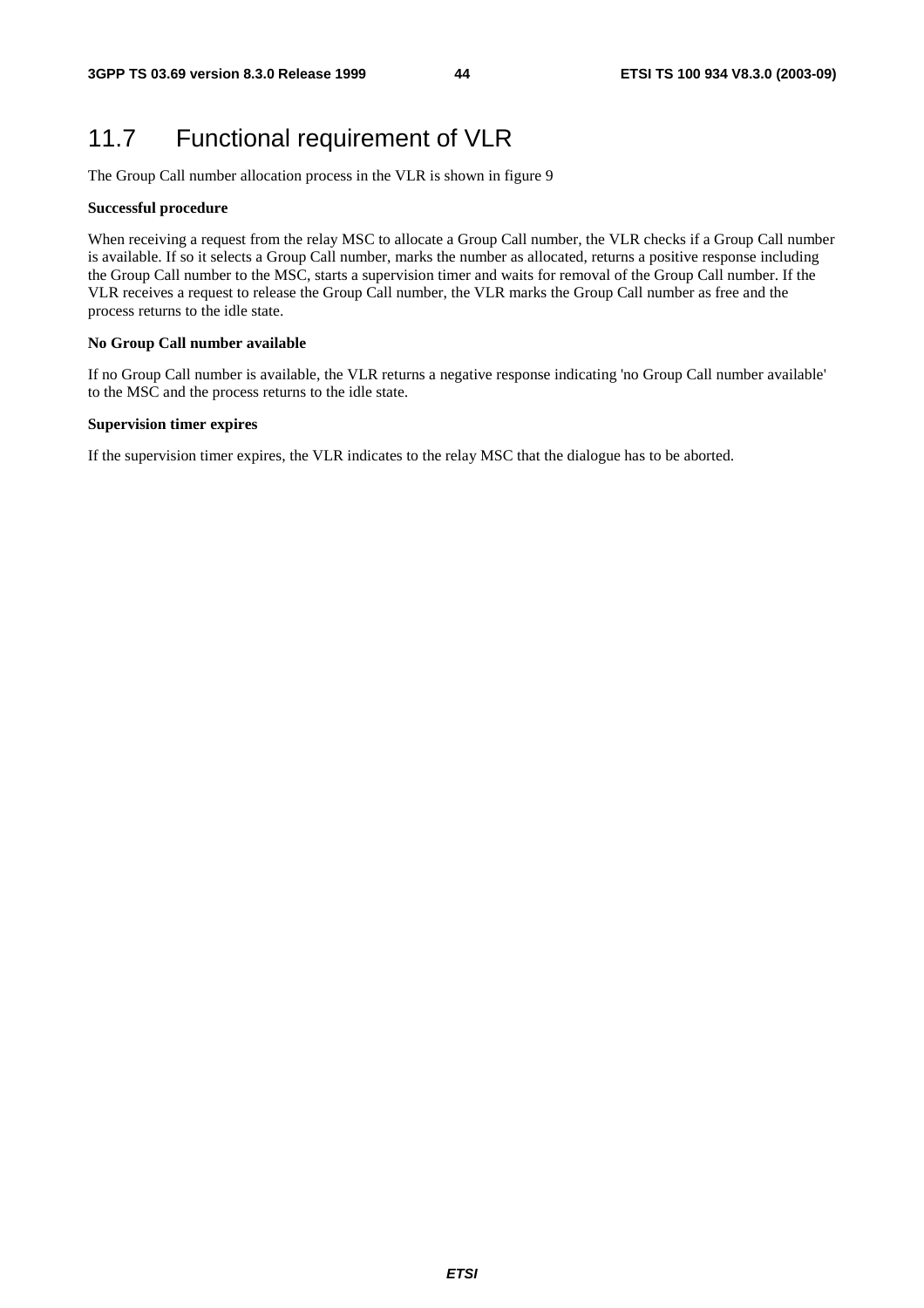

### **Figure 9: Group Call number allocation process in the VLR**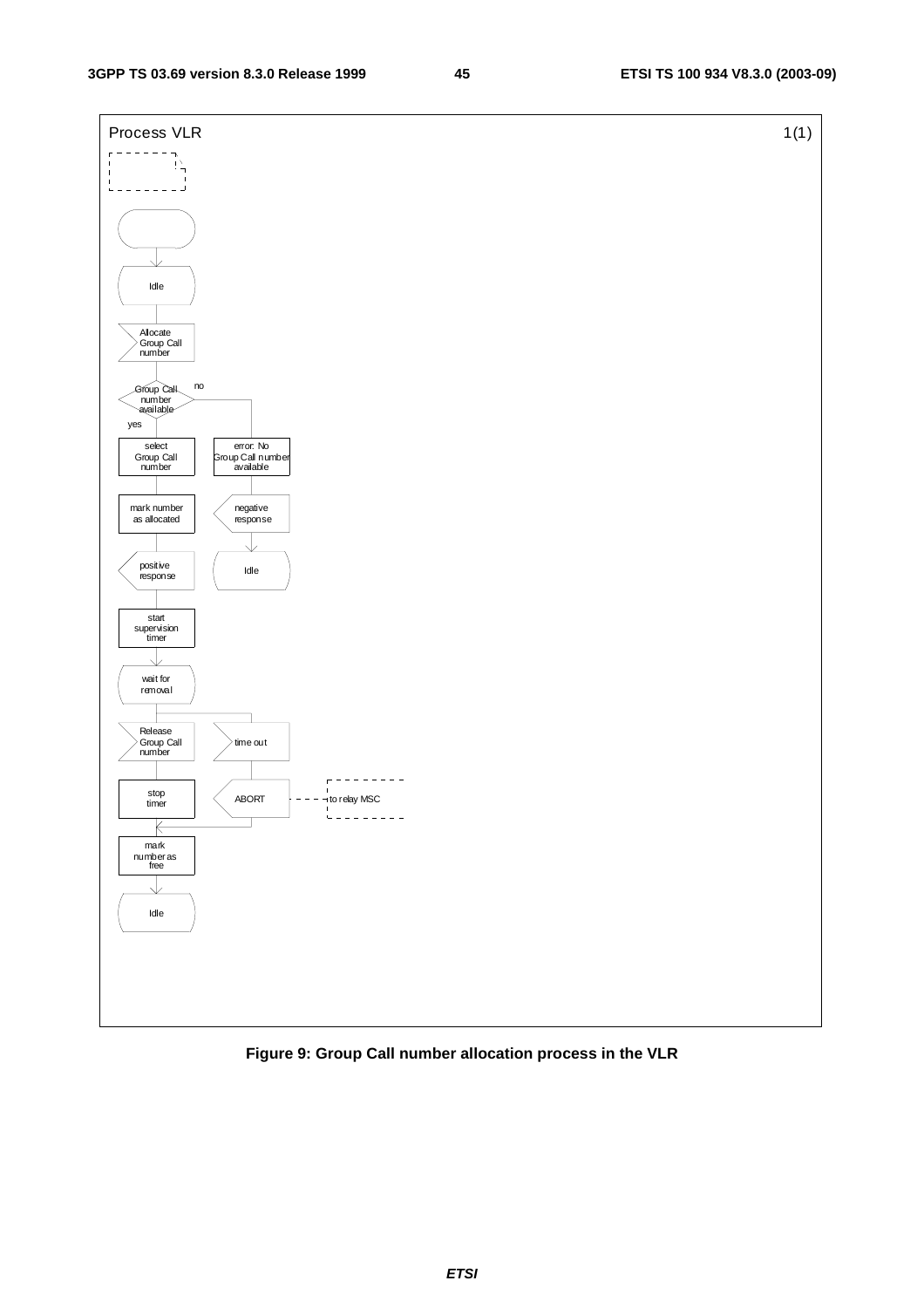## 12 Content of messages

This clause specifies the content of the following messages:

On the B interface (MSC-VLR):

- Allocate Group Call Number;
- Allocate Group Call Number ack;
- Allocate Group Call Number negative response;
- Release Group Call Number;

On the E interface (MSC-MSC):

- Prepare Group Call;
- Prepare Group Call ack;
- Prepare Group Call negative response;
- Send Group Call End Signal;

On the I interface (MSC-GCR):

- GCR Interrogation;
- GCR Interrogation ack;
- GCR Interrogation negative response;
- Call Released.

In the tables which follow, information elements are shown as mandatory (M), conditional (C) or optional (O). A mandatory information element shall always be present. A conditional information element shall be present if certain conditions are fulfilled; if those conditions are not fulfilled it shall be absent. An optional element may be present or absent, at the discretion of the application at the sending entity.

## 12.1 Messages on the B interface (MSC-VLR)

### 12.1.1 Allocate Group Call Number

No information element is required.

### 12.1.2 Allocate Group Call Number ack

The following information element is required:

| Information element name | Reauired | <b>Description</b>                                                              |
|--------------------------|----------|---------------------------------------------------------------------------------|
| Group Call number        | м        | E.164 number required to route the call from the anchor MSC to the<br>relav MSC |

### 12.1.3 Allocate Group Call Number negative response

The negative response information element can takes the following value:

- No Group Call number available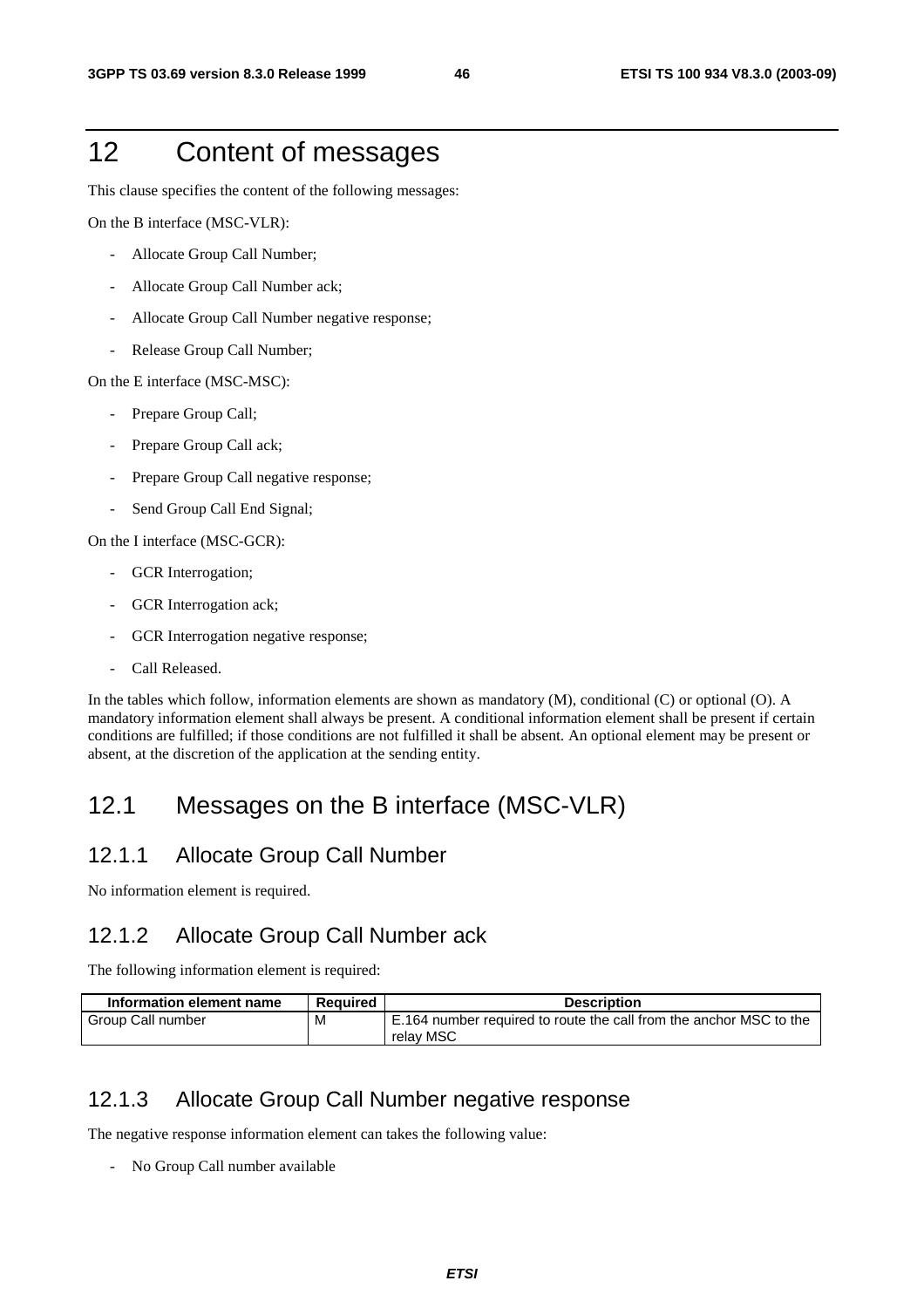### 12.1.4 Release Group Call Number

The following information element is required:

| Information element name | <b>Required</b> | <b>Description</b>                                                              |
|--------------------------|-----------------|---------------------------------------------------------------------------------|
| Group Call number        | M               | E.164 number required to route the call from the anchor MSC to the<br>relay MSC |

## 12.2 Messages on the E interface (MSC-MSC)

### 12.2.1 Prepare Group Call

The following information elements are required:

| Information element name                     | <b>Required</b> | <b>Description</b>                                                 |
|----------------------------------------------|-----------------|--------------------------------------------------------------------|
| Teleservice                                  | м               | The teleservice Voice Broadcast Call indicates that a VBS call has |
|                                              |                 | to be prepared.                                                    |
| Broadcast call reference                     | м               | see clause 9                                                       |
| Ciphering Algorithm, Group Key<br>and Number | м               | information on the cipher algorithm and group key to be used.      |
| Priority                                     |                 | The default priority level must be present if eMLPP applies.       |
|                                              |                 |                                                                    |
| Codec Info                                   | м               | Information on the codecs allowed for the VBS call                 |

### 12.2.2 Prepare Group Call ack

The following information element is required:

| Information element name | <b>Required</b> | <b>Description</b>                                                 |
|--------------------------|-----------------|--------------------------------------------------------------------|
| Group Call number        | M               | E.164 number required to route the call from the anchor MSC to the |
|                          |                 | relay MSC                                                          |

### 12.2.3 Prepare Group Call negative response

The negative response information element can takes the following value:

- No Group Call number available

### 12.2.4 Send Group Call End Signal

No information element is required.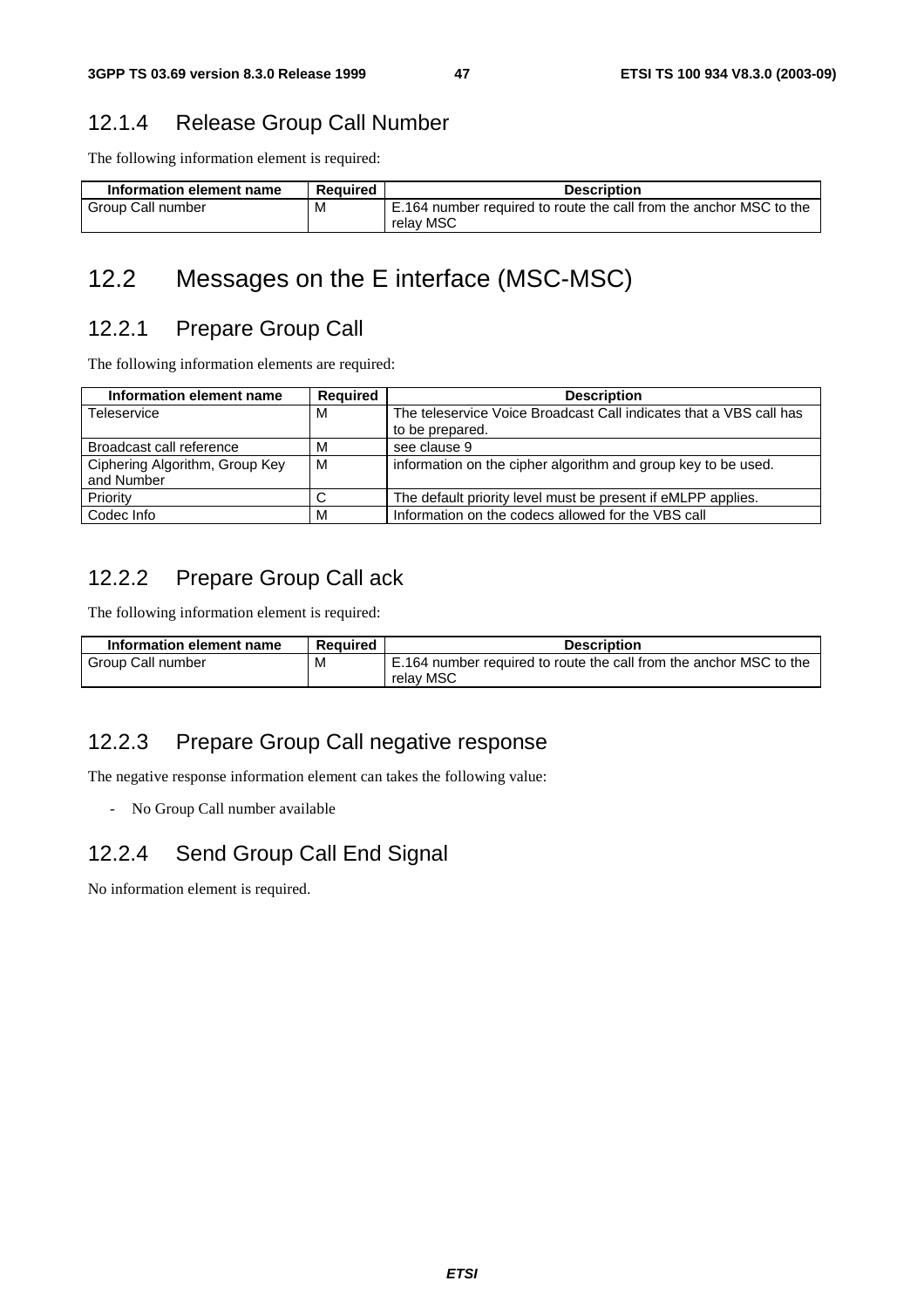## 12.3 Messages on the I interface (MSC-GCR)

## 12.3.1 GCR Interrogation

The following information elements are required:

| Information element name | <b>Required</b> | <b>Description</b>                                                                                                                                                                                                                                                                  |
|--------------------------|-----------------|-------------------------------------------------------------------------------------------------------------------------------------------------------------------------------------------------------------------------------------------------------------------------------------|
| Broadcast call reference | С               | see clause 9. Must be present if the VBS call was initiated by a<br>dispatcher or by a service subscriber in the relay MSC area and the<br>receiving GCR is associated to the anchor MSC.                                                                                           |
| Group ID                 | C               | see clause 9. Must be present if the VBS call was initiated by a<br>service subscriber in the own MSC area.                                                                                                                                                                         |
| Originating Cell ID      | С               | see clause 9. Must be present if the VBS call was initiated by a<br>service subscriber in the own MSC area.                                                                                                                                                                         |
| <b>CLI</b>               | С               | Calling Line Identity of the initiating dispatcher, or VBS prefix plus<br>broadcast call reference in case of service subscriber originated<br>VBS call in the relay MSC. Must be present if the VBS call was not<br>initiated by a service subscriber located in the own MSC area. |
| Relay MSC indicator      | м               | A flag indicating whether the GCR interrogation was triggered from<br>a Prepare Group Call message received from the anchor MSC.                                                                                                                                                    |

## 12.3.2 GCR Interrogation ack

The following information elements are required:

| Information element name     | <b>Required</b> | <b>Description</b>                                                                                                                                                                                                                                            |
|------------------------------|-----------------|---------------------------------------------------------------------------------------------------------------------------------------------------------------------------------------------------------------------------------------------------------------|
| Cell List                    | C               | A list of cells inside the MSC area into which the call is to be sent.<br>Must be present if a) no anchor MSC address is present in the                                                                                                                       |
|                              |                 | broadcast call reference record, or b) the relay MSC indicator was                                                                                                                                                                                            |
|                              |                 | set in the GCR Interrogation message.                                                                                                                                                                                                                         |
| Anchor MSC Address           | C               | E.164 number required to route the call from the relay MSC to the<br>anchor MSC. Must be present if the anchor MSC Address is present<br>in the broadcast call reference record.                                                                              |
| Relay MSC List               | C               | A list of relay MSCs into which the call is to be sent. Must be<br>present if a relay MSC list is present in the broadcast call reference<br>record                                                                                                           |
| Group Key and Number         | C               | Information on the cipher algorithm and the group key to be used.<br>Must be present if Group Key and Number is present in the<br>broadcast call reference record                                                                                             |
| Codec Info                   | C               | Information on the codecs allowed for the voice broadcast call. Must<br>be present if Codec Info is present in the broadcast call reference<br>record.                                                                                                        |
| Establish to Dispatcher List | C               | A list of identities of dispatchers to which a dedicated link is to be<br>established. Must be present if included in the broadcast call<br>reference record. Note that the CLI possibly received with the GCR<br>interrogation message must not be included. |
| Release from Dispatcher List | C               | A list of identities of dispatchers which are allowed to terminate the<br>voice broadcast call. Must be present if included in the broadcast<br>call reference record.                                                                                        |
| Priority                     | C               | The default priority level related to the voice broadcast call if eMLPP<br>applies. Must be present if included in the broadcast call reference<br>record.                                                                                                    |

### 12.3.3 GCR interrogation negative response

The negative response information element can takes the following value:

- on-going call
- failure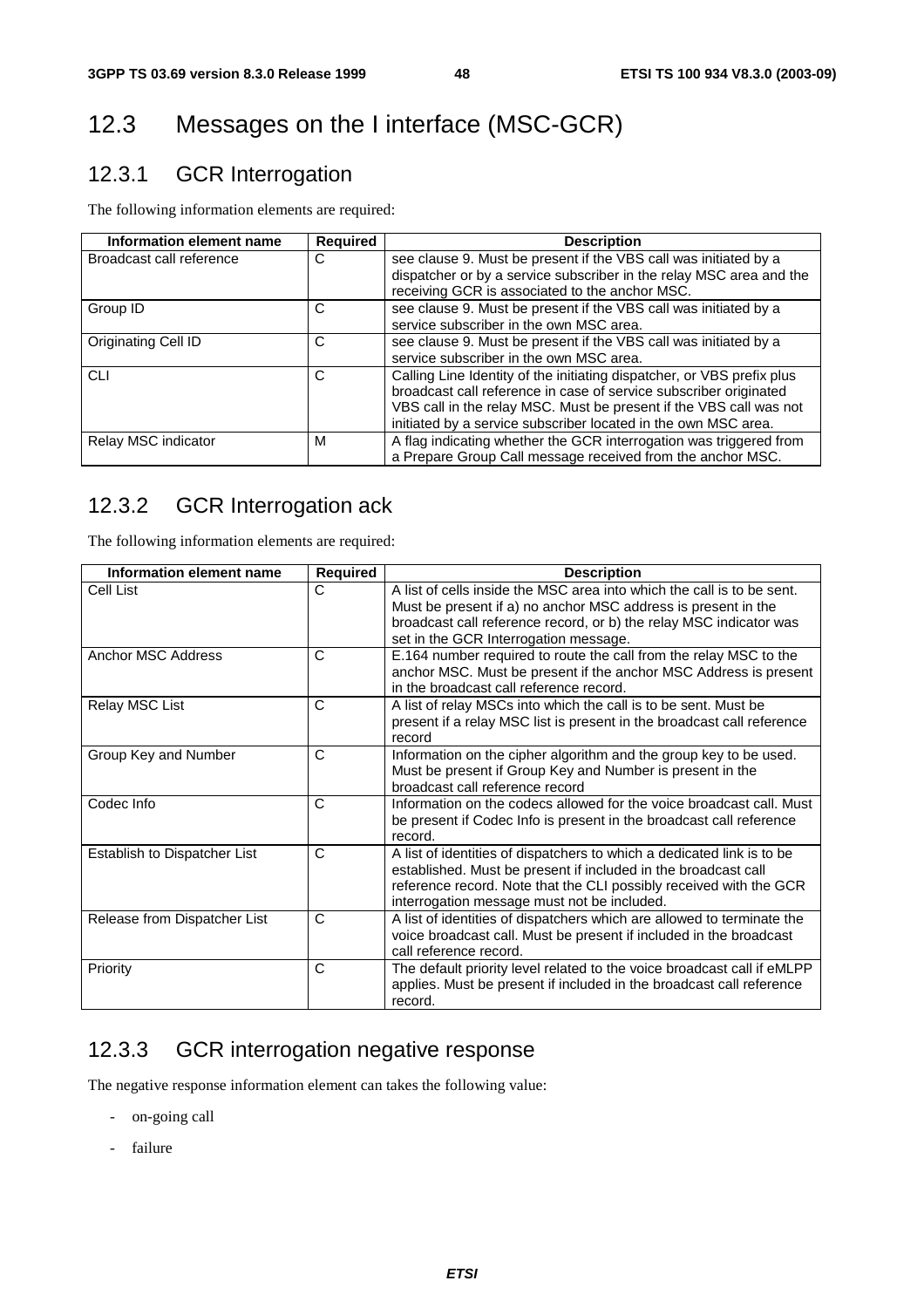## 12.3.4 Call released

The following information element is required:

| <b>Information</b><br>element name ا | Required | Description      |  |  |  |
|--------------------------------------|----------|------------------|--|--|--|
| Broadcast call<br>reterence          | M        | clause 9.<br>see |  |  |  |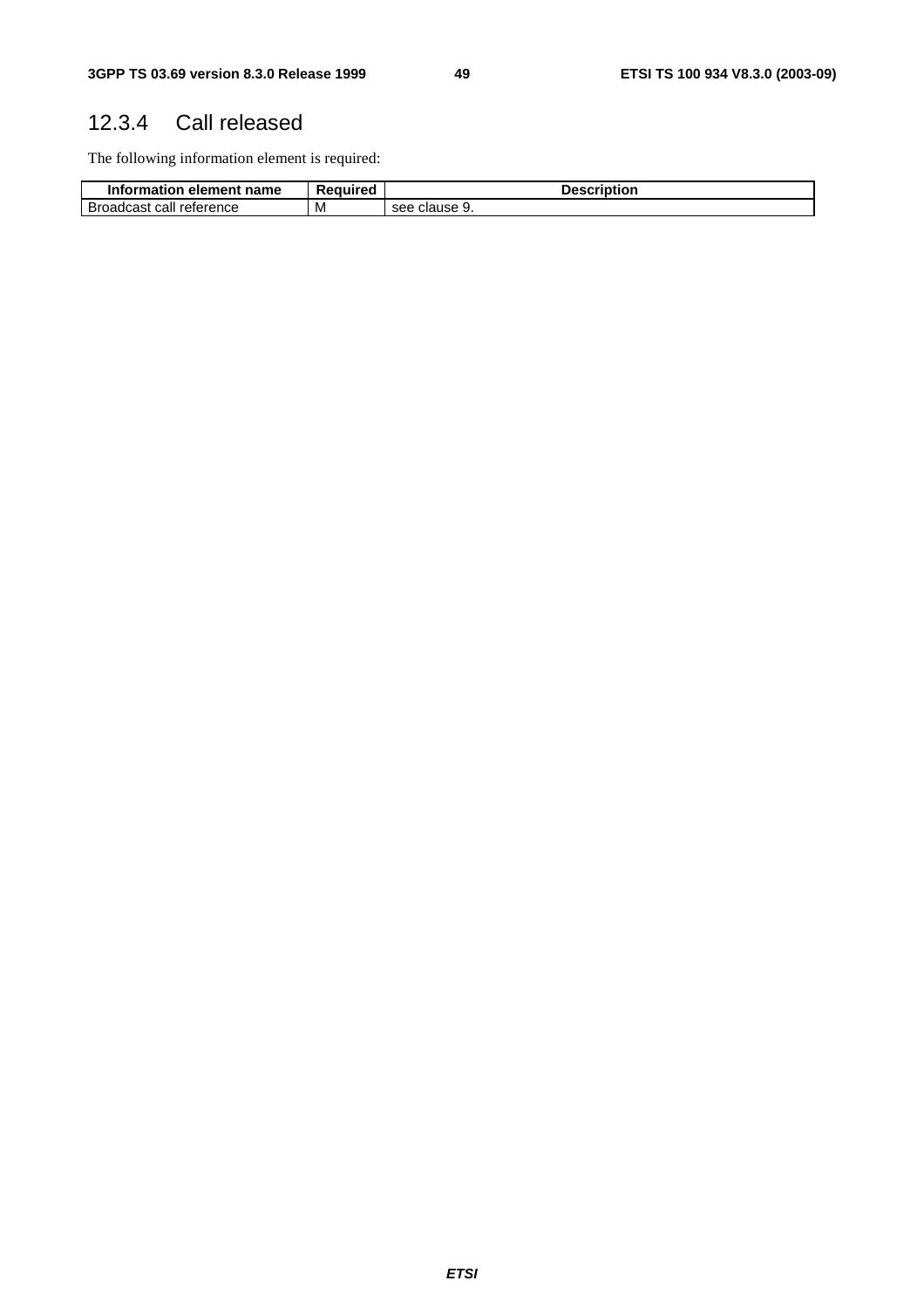## Annex A (informative): Change history

| <b>Status</b>                                   |       |                                                                                                                                                                                      |  |  |  |  |  |  |
|-------------------------------------------------|-------|--------------------------------------------------------------------------------------------------------------------------------------------------------------------------------------|--|--|--|--|--|--|
|                                                 |       | იf<br><b>Technical Specification GSM 03.69: stage 2 VBS</b>                                                                                                                          |  |  |  |  |  |  |
| <b>Version</b><br><b>Remarks</b><br><b>Date</b> |       |                                                                                                                                                                                      |  |  |  |  |  |  |
|                                                 |       | No Phase 1 version                                                                                                                                                                   |  |  |  |  |  |  |
| January 1995                                    | 4.0.0 | TS approved by SMG#13                                                                                                                                                                |  |  |  |  |  |  |
| October 1995                                    | 5.0.0 | Change requests approved by SMG#16:<br>CR 03.69-001 (category D)<br>CR 03.69-002 (category C)<br>CR 03.69-003 (category C)<br>CR 03.69-003 (category C)<br>CR 03.69-004 (category C) |  |  |  |  |  |  |
| April 1996                                      | 5.1.0 | Change request approved by SMG#18:<br>CR 03.69-A005 (category C)                                                                                                                     |  |  |  |  |  |  |
| December 1996                                   | 5.1.1 | GTS converted to ETS 300                                                                                                                                                             |  |  |  |  |  |  |
| February 1997                                   | 5.2.0 | Change request approved by SMG#21:<br>CR 03.69-A006 r1 (category C)                                                                                                                  |  |  |  |  |  |  |
| May 1997                                        | 5.1.2 | ETS 300 934 first edition (version 5.2.0 already exists because of CR approved by<br>SMG#21 in February 1997)                                                                        |  |  |  |  |  |  |
| August 1997                                     | 5.2.1 | ETS 300 934 second edition                                                                                                                                                           |  |  |  |  |  |  |
| November 1997                                   | 5.3.0 | Change request approved by SMG#23<br>CR 03.69-A009 (category F)                                                                                                                      |  |  |  |  |  |  |
| December 1997                                   | 5.4.0 | Change request approved by SMG#24:<br>CR 03.69-A010 ((category B) (ASCI Phase 2 Release 97)                                                                                          |  |  |  |  |  |  |
| March 1998                                      | 6.0.0 | TS converted to version 6.0.0 because of Release 97 issue                                                                                                                            |  |  |  |  |  |  |
| <b>July 1998</b>                                | 6.1.0 | Change request approved by SMG#26<br>CR 03.69-A012 (cat A: correction of Release 96) (ASCI Phase 1)<br>Specification published as TS 100 939                                         |  |  |  |  |  |  |
| August 1999                                     | 7.0.0 | Specification version upgrade to Release 1998 version 7.0.0                                                                                                                          |  |  |  |  |  |  |
| February 2000                                   | 8.0.0 | Specification version upgrade to Release 1999 version 8.0.0                                                                                                                          |  |  |  |  |  |  |
| April 2000                                      | 8.1.0 | CR approved at TSGN#7 and SMG email approved before SMG#32<br>CR A015 Data Flow for Fast Call setup                                                                                  |  |  |  |  |  |  |
| <b>June 2000</b>                                | 8.2.0 | Clarification of anchor MSC<br>CR approved at SMG#32 and CN#8, CR A017<br>address format                                                                                             |  |  |  |  |  |  |

| <b>TSG</b><br>Meet-<br>ing | <b>TSG Doc</b><br>number | <b>TSG</b><br>WG<br>doc<br>number | <b>Spec</b> | <b>CR</b>  | Rv | <b>Ph</b> | Cat | <b>Vers</b><br>Old | <b>Vers</b><br><b>New</b> | <b>Subject</b>                                              | Workitem | <b>Notes</b> |
|----------------------------|--------------------------|-----------------------------------|-------------|------------|----|-----------|-----|--------------------|---------------------------|-------------------------------------------------------------|----------|--------------|
| $NP-$                      | $NP-$                    | $N1-$                             |             | 03.69 A027 |    | R99       | A   |                    |                           | $\vert 8.2.0 \vert 8.3.0 \vert$ Correction to definition of | ASCI     |              |
| 21                         | 030407                   | 031214                            |             |            |    |           |     |                    |                           | Group-ID, Group call area                                   |          |              |
|                            |                          |                                   |             |            |    |           |     |                    |                           | ID and Group Call                                           |          |              |
|                            |                          |                                   |             |            |    |           |     |                    |                           | Reference                                                   |          |              |